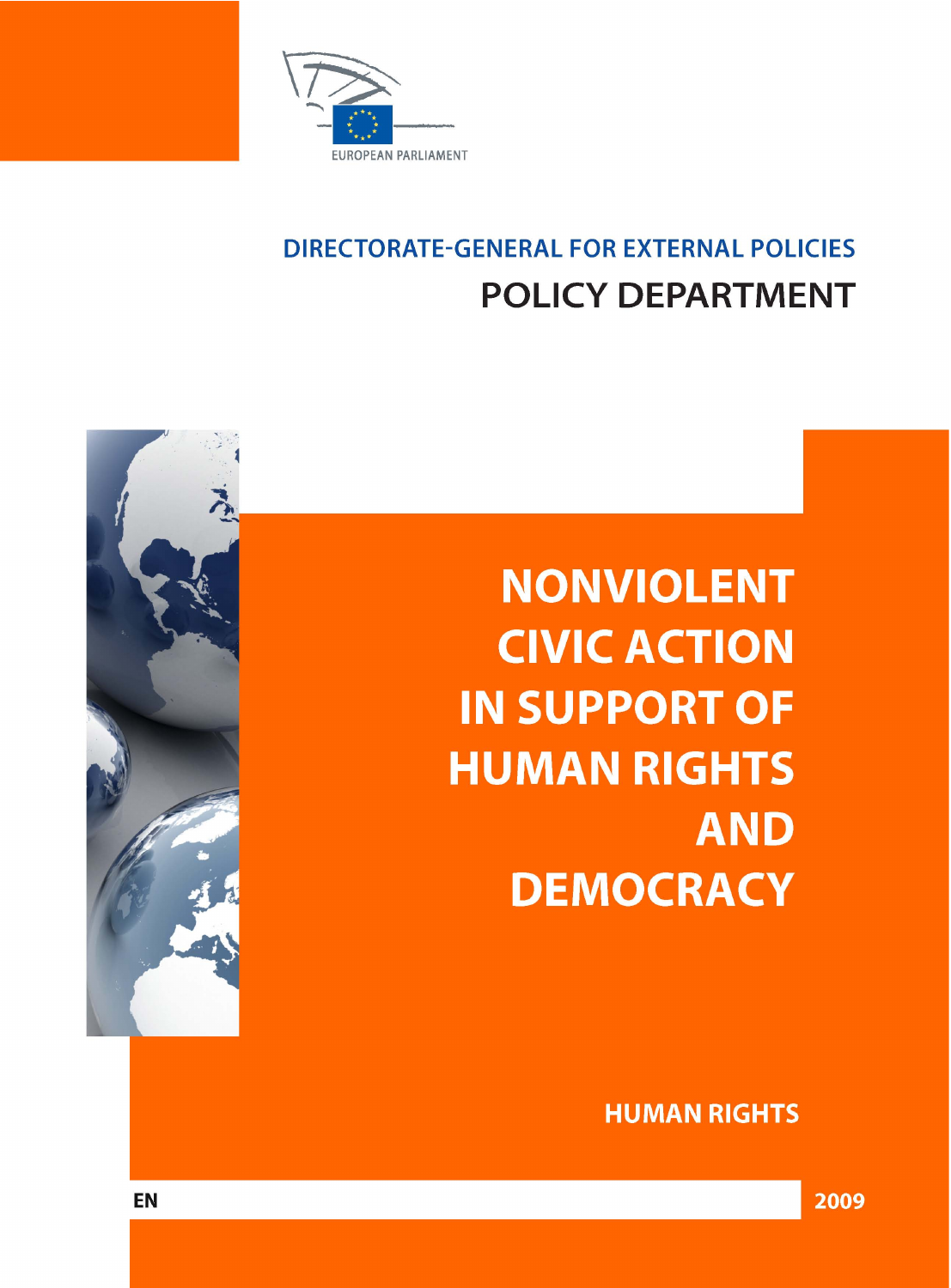

# FUROPEAN PARLIAMENT

## **DIRECTORATE-GENERAL FOR EXTERNAL POLICIES OF THE UNION**

## **DIRECTORATE B**

**- POLICY DEPARTMENT -**

**STUDY** 

# **NONVIOLENT CIVIC ACTION IN SUPPORT OF HUMAN RIGHTS AND DEMOCRACY**

#### **Abstract**

Nonviolent action is increasingly used by diverse groups around the world to demand human rights, advocate for justice, establish democracy and insist on transparency and accountability in governance. It can serve as an alternative to violent struggle for people facing oppression, undercut the power of extremist and militant armed groups, and contribute to regional security and stability. This study argues that international support for nonviolent movements can be vital, but needs to be based on an understanding of the movement itself, its strategy, circumstances and needs. It must be an extension of, not a replacement for, local strategically-planned nonviolent resistance, and should be informed by close consultation with grass-roots nonviolent movements about what is welcome and appropriate. The authors propose that more should be done to make EU programmes less state-centred and to encourage 'democratisation-from-below', by supporting the independent organisational capacity of civil society.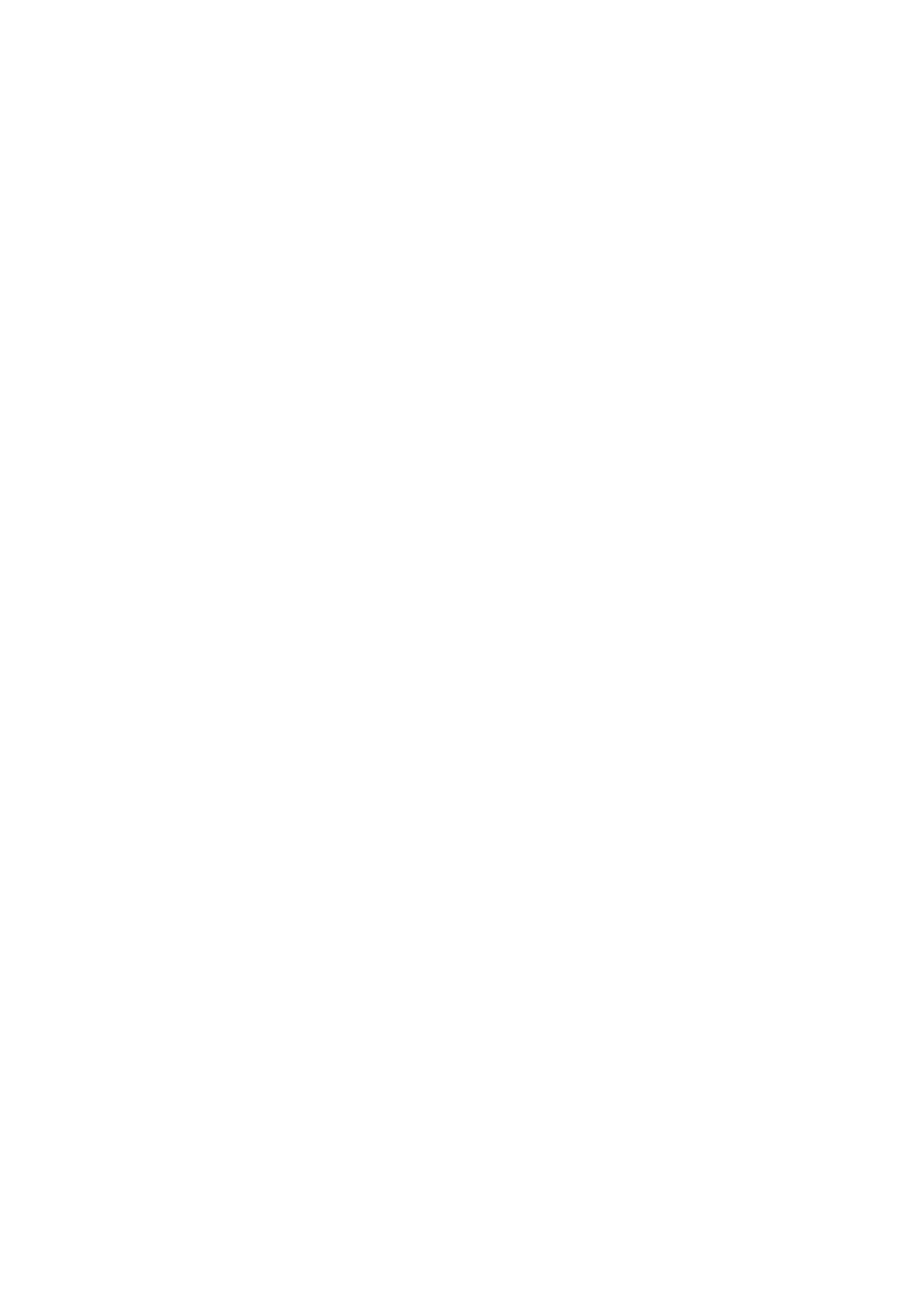This study was requested by the European Parliament's Subcommittee on Human rights.

#### **AUTHORS:**

Véronique DUDOUET, Berghof Research Center for Constructive Conflict Management, Berlin, GERMANY

Howard CLARK, Visiting Research Fellow, Centre for Peace and Reconciliation Studies, Coventry University, UNITED KINGDOM

#### **RESPONSIBLE ADMINISTRATOR:**

Jarmo Oikarinen Directorate-General for External Policies of the Union Policy Department WIB 06 M 071 rue Wiertz 60 B-1047 Brussels

#### **LINGUISTIC VERSIONS**

Original: EN

#### **ABOUT THE EDITOR**

Manuscript completed on 12 May 2009. Brussels © European Parliament, 2009.

The study is available on the Internet at http://www.europarl.europa.eu/activities/committees/studies.do?language=EN

If you are unable to download the information you require, please request a paper copy by e-mail : xp-poldep@europarl.europa.eu

#### **DISCLAIMER**

Any opinions expressed in this document are the sole responsibility of the author and do not necessarily represent the official position of the European Parliament.

Reproduction and translation, except for commercial purposes, are authorised, provided the source is acknowledged and provided the publisher is given prior notice and supplied with a copy of the publication.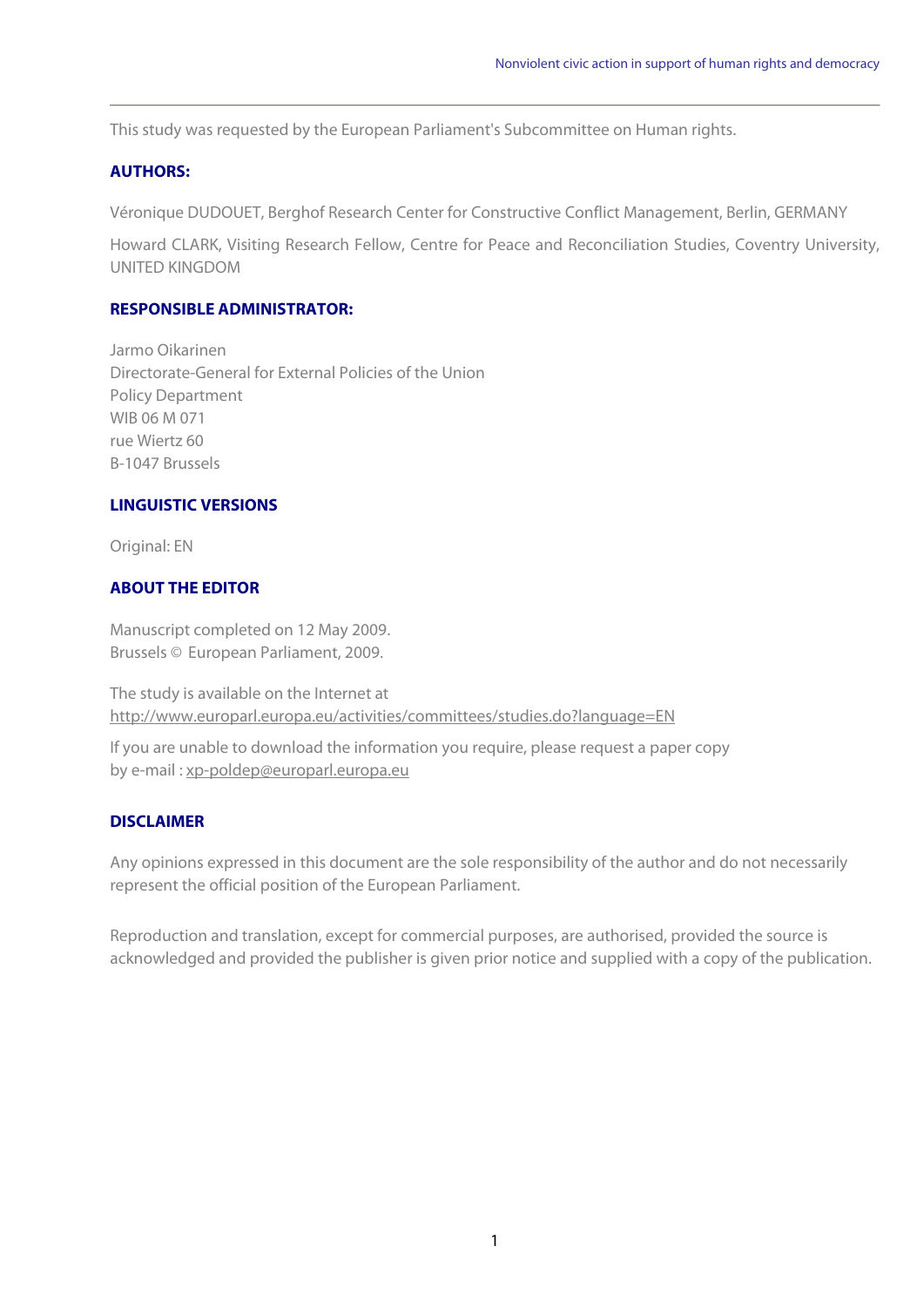## **CONTENTS**

# **Contents 2**

| 1.    | <b>THEORY AND PRACTICE IN NONVIOLENT CIVIC ACTION</b>                          | 9  |
|-------|--------------------------------------------------------------------------------|----|
| 1.1.  | European heritage of civic action                                              | 9  |
| 1.2.  | <b>Strategic nonviolent action</b>                                             | 10 |
| 1.3.  | Development of nonviolent strategy                                             | 12 |
| 1.3.1 | A movement emerges                                                             | 12 |
| 1.3.2 | A movement matures                                                             | 13 |
| 1.3.3 | When a movement gets blocked                                                   | 13 |
| 1.3.4 | Nonviolent struggle and conflict transformation                                | 14 |
| 1.4.  | The role of international action in nonviolent struggle                        | 14 |
| 1.4.1 | Third party action from civil society                                          | 15 |
| 1.4.2 | Protective accompaniment                                                       | 15 |
| 1.4.3 | The "boomerang effect"                                                         | 16 |
| 1.4.4 | <b>Pitfalls of assistance</b>                                                  | 17 |
| 1.4.5 | The issue of legitimacy                                                        | 18 |
| 2.    | ASSESSING EXISTING INSTRUMENTS AND POLICIES FOR EU                             |    |
|       | <b>SUPPORTIVE ACTION</b>                                                       | 21 |
| 2.1.  | Direct support to nonviolent campaigns for human rights and democracy          | 22 |
| 2.1.1 | Diplomatic and physical assistance to nonviolent activists                     | 22 |
| 2.1.2 | Financial and technical assistance: enhancing civil society capacity building  | 24 |
| 2.2.  | EU assistance to cross-border nonviolent intervention                          | 27 |
| 2.2.1 | Financial assistance to civil society cross-border accompaniment               | 27 |
| 2.2.2 | Civil society contribution to EU external policy on human right and democracy  | 28 |
| 2.3.  | 'Carrot and sticks' instruments towards governments of third countries         | 28 |
| 2.3.1 | Political interventions to express human rights concerns                       | 28 |
| 2.3.2 | Positive and negative conditionality and sanctions                             | 30 |
| 2.3.3 | <b>Actions of the European Parliament</b>                                      | 32 |
| 2.4.  | Monitoring and influencing the environment in which nonviolent action operates | 33 |
| 2.4.1 | <b>Electoral assistance and monitoring</b>                                     | 33 |
| 2.4.2 | Influencing the national legal and policy framework                            | 34 |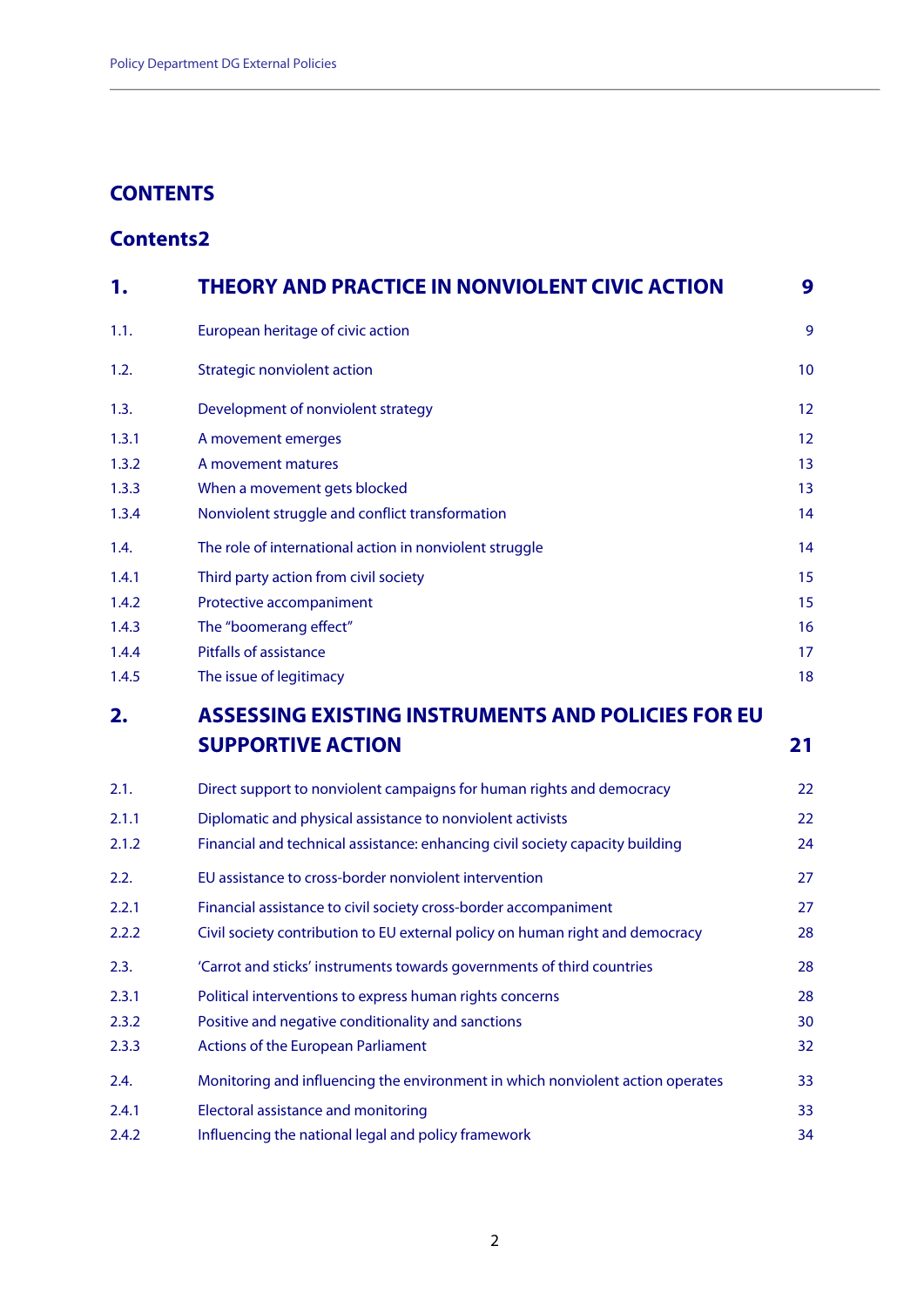| 3.   | <b>AVENUES FOR IMPROVED EU PRACTICE IN SUPPORT OF NONVIOLENT</b>          |    |  |
|------|---------------------------------------------------------------------------|----|--|
|      | <b>CIVIC ACTION</b>                                                       | 36 |  |
| 3.1. | Supporting civil society empowerment and mobilisation capacity            | 36 |  |
| 3.2. | Supporting cross-border nonviolent intervention                           | 40 |  |
| 3.3. | Enhancing coherence in EU promotion of human rights and democracy         | 40 |  |
| 4.   | <b>CONCLUSIONS AND RECOMMENDATIONS</b>                                    | 44 |  |
| 4.1. | Principles of intervention                                                | 44 |  |
| 4.2. | Capacity-building for nonviolent movements                                | 44 |  |
| 4.3. | Protection mechanisms for threatened political and human rights activists | 45 |  |
| 4.4. | Transparency and exchange of information                                  | 45 |  |
| 4.5. | Cross-border nonviolent intervention                                      | 45 |  |
| 4.6. | Mainstreaming human rights and democracy promotion in external policy     | 46 |  |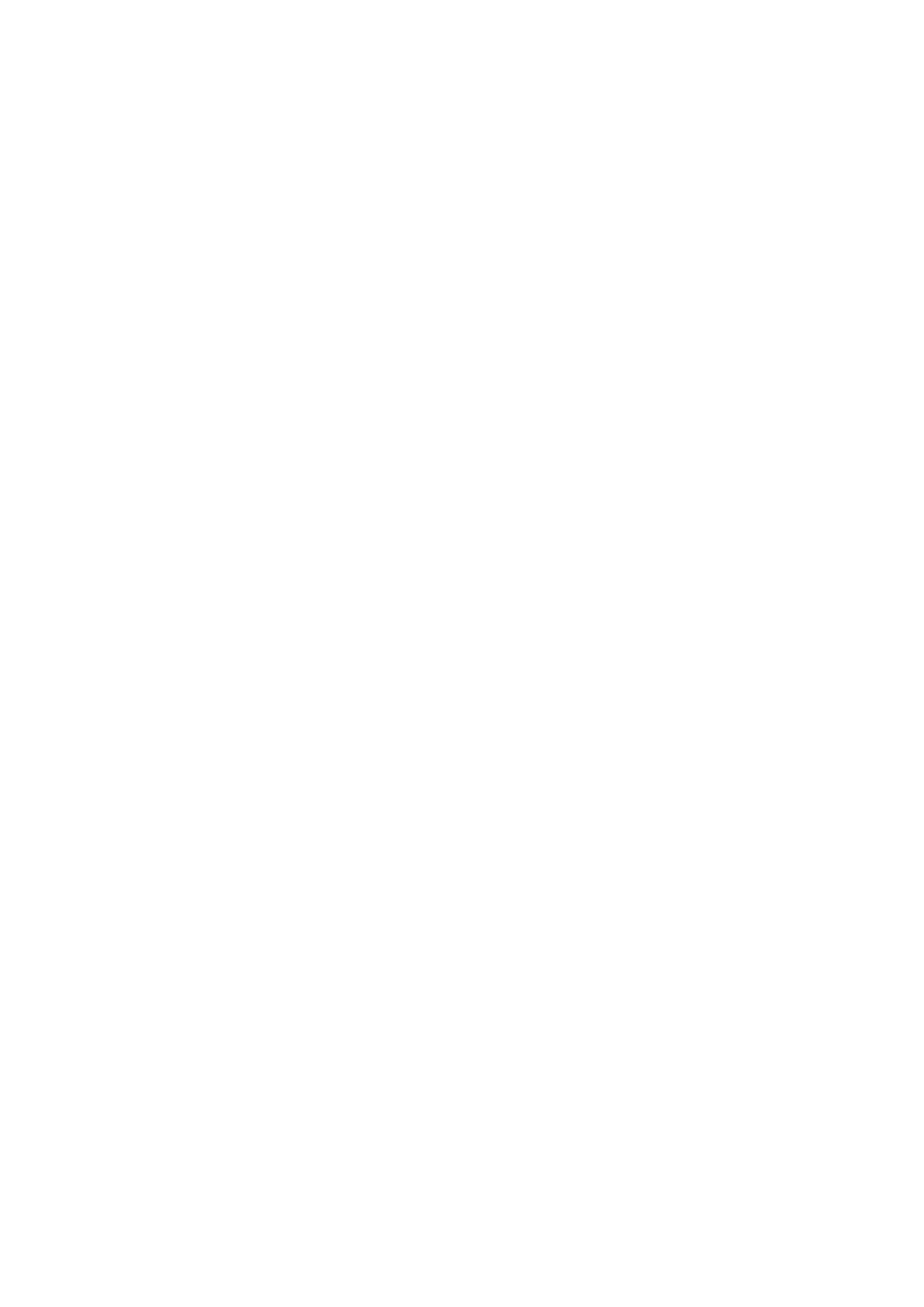## **EXECUTIVE SUMMARY**

Nonviolent civic action has played a critical role in expanding democracy in Europe, both in the 19th and 20th century struggles for civil liberties, universal rights and the right to vote, and in the campaigns in Central and Eastern Europe since the 1980s for national independence and full democracy. Nonviolent action depends crucially on the power of people acting together, and on the refusal to cooperate with repressive power-holders. It includes 'offensive' tactics that undermine the support base of a regime, capacity building tactics that increase people's organisation and strength, and 'defensive' tactics that protect activists and limit the scope for repression.

Nonviolent action is increasingly used by diverse groups around the world to demand human rights, advocate for justice, establish democracy and insist on transparency and accountability in governance. It can serve as an alternative to violent struggle for people facing oppression, undercut the power of extremist and militant armed groups, and contribute to regional security and stability.

International support for nonviolent movements can be vital, but needs to be based on an understanding of the movement itself, its strategy, circumstances and needs. It must be an extension of, not a replacement for, local strategically-planned nonviolent resistance, and should be informed by close consultation with grass-roots nonviolent movements about what is welcome and appropriate. On many occasions, grass-roots groups need information about what types of support could be available. Clear and normative international standards help groups to plan and strategise the international dimension of their campaign. Civil society groups in other countries can be a vital source of assistance and have developed a repertoire of support actions, both at home and in terms of nonviolent presence in the country in question. Governments and intergovernmental organisations can use their influence and resources to insist on human rights standards, to inhibit repression, and to help support the growth of nonviolent movements promoting civil values.

EU treaties include provisions on human rights and democracy promotion which are the basis for EU support to external nonviolent campaigns. Among the existing policy instruments for external action and assistance, human rights groups have welcomed the 2005 Guidelines on Human Right Defenders (HRDs) and the introduction of the European Instrument for Democracy and Human Rights (EIDHR), an instrument providing direct support for civil society organisations and individual HRDs without always requiring the consent of the government concerned. What is lacking, however, is systematic implementation of the Guidelines and their mainstreaming by member states.

An EU presence in areas with widespread human rights abuses - be it in the form of visiting or permanent delegations and embassies - offers a range of opportunities to support nonviolent activists by providing them with information, connections, solidarity and protection. The EU needs to better identify and promote 'best practice', including establishing training programmes on the Guidelines on HRDs and on the diplomatic 'toolbox' of support measures for nonviolent action. Specialist NGOs should be commissioned to produce materials for this and to participate in leading training sessions.

Exiles from countries where there are massive human rights violations are a resource for those groups remaining in the situation and should receive special consideration in gaining access to various kinds of facilities, including relevant training.

Furthermore, civil society networks active in the EU play a vital support role for nonviolent groups around the world, both through their activities in their own countries and also in their fieldwork. The EU could do more to support exchange between civil society activists, including financial and other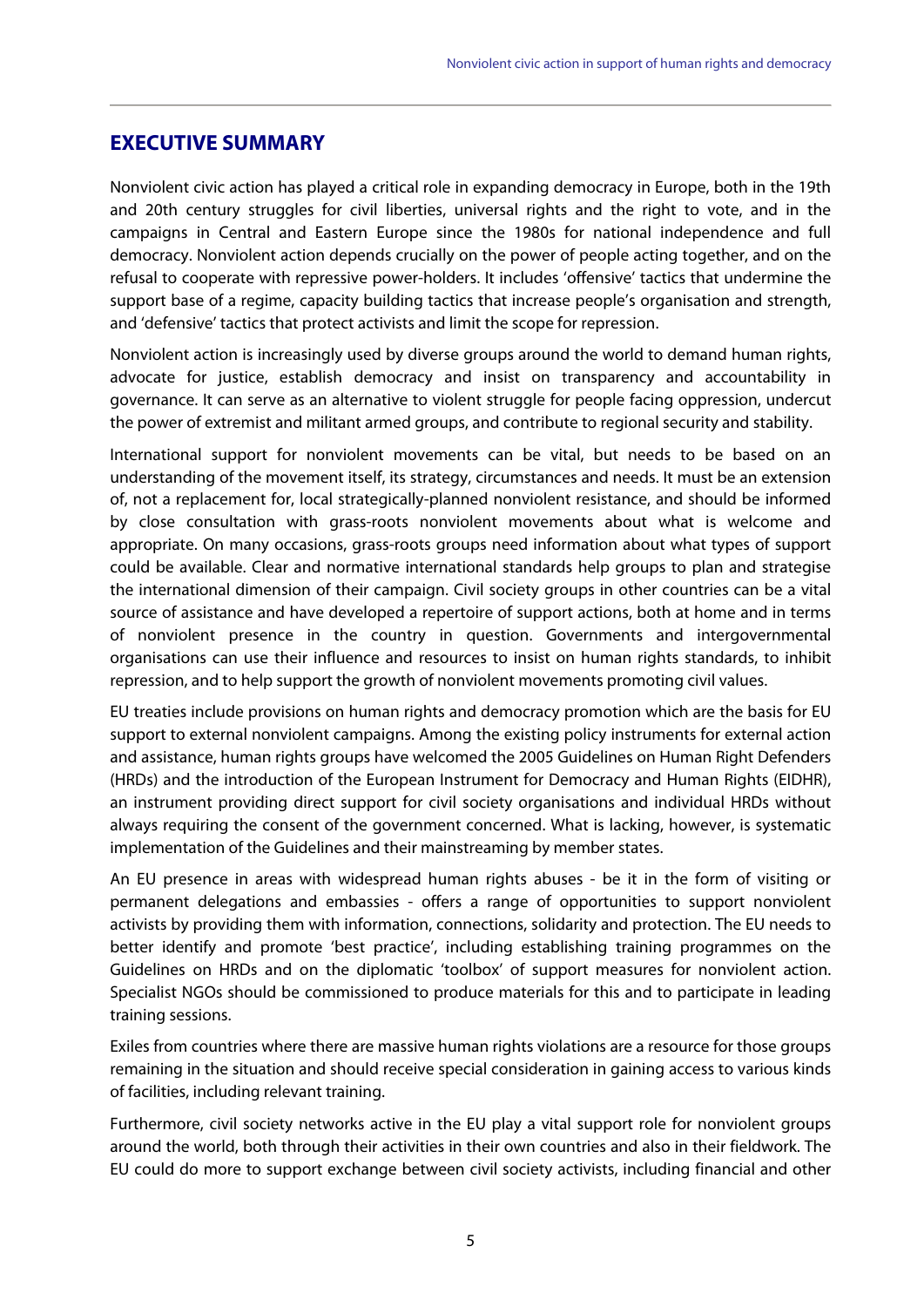support for groups offering 'protective accompaniment' and those offering placements with local civil society organisations.

EU institutions also support nonviolent movements indirectly through incentives, cooperative engagement, conditionality and sanctions towards third country governments. However, in many situations these human rights policies come into conflict with other priorities - be they geopolitical interests or the pursuit of other values and policy objectives proclaimed by the EU, such as assisting sustainable economic development. This leads to inconsistency in the application of human rights clauses and provisions. However, if the EU is perceived as practising or tolerating double standards, its moral authority is weakened in promoting human rights externally, and its credibility is damaged with the state whose human rights practices it aims to influence. The EU therefore needs to establish means of more rigorous human rights-based evaluation of its own policies and programmes, of those of associated bodies and also of member states. Such evaluation should invite input from local activists. Moreover, more should be done to make these programmes less state-centred and to encourage 'democratisation-from-below', by supporting the independent organisational capacity of civil society.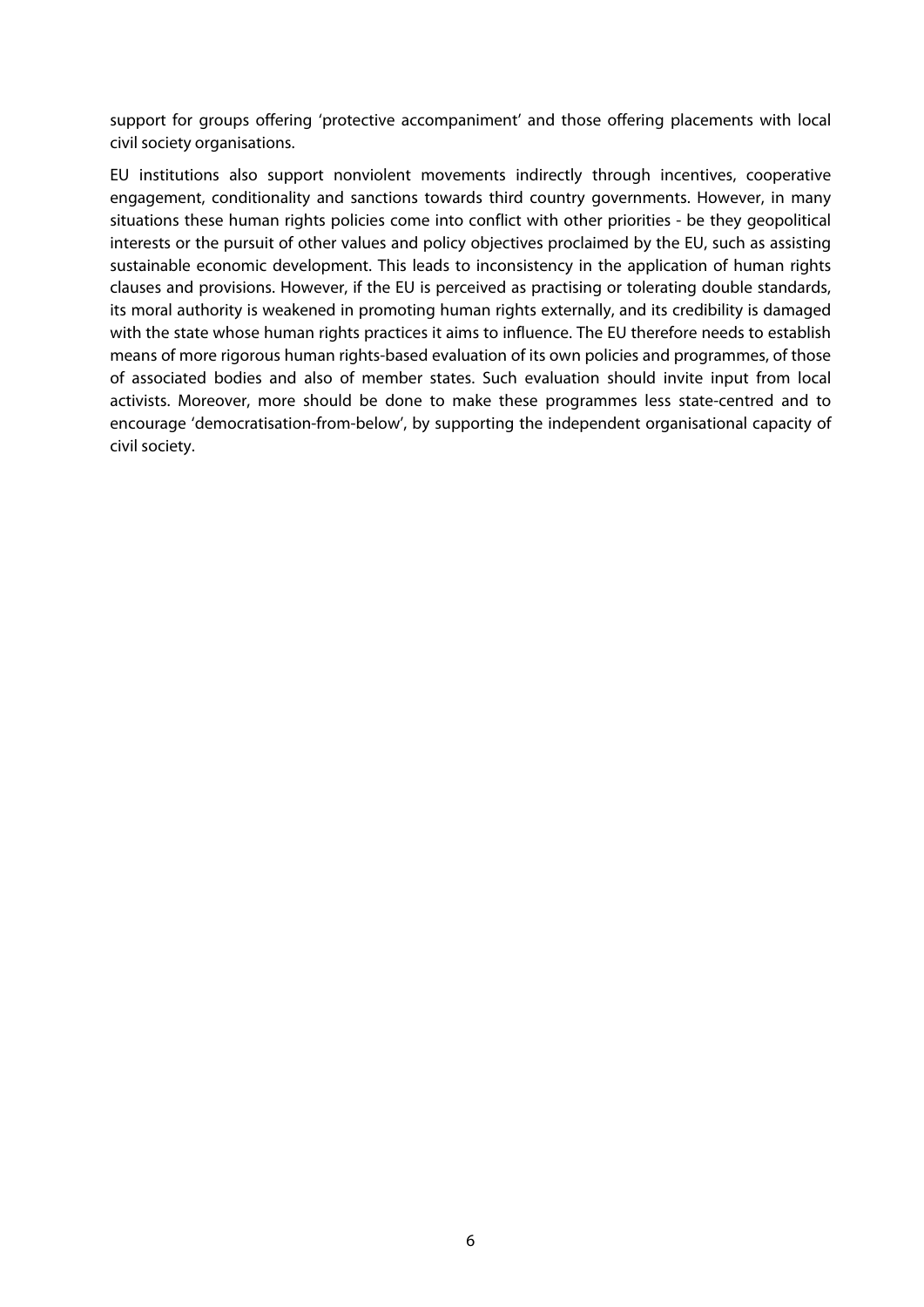# **LIST OF ABBREVIATIONS**

| <b>ACP</b>       | African, Caribbean and Pacific                                         |
|------------------|------------------------------------------------------------------------|
| <b>CFSP</b>      | <b>Common Foreign and Security Policy</b>                              |
| <b>CONCORD</b>   | European NGO Confederation for Relief and Development                  |
| <b>CSCE</b>      | Conference for Security and Cooperation in Europe (forerunner of OSCE) |
| CSO              | civil society organisation                                             |
| <b>DCI</b>       | <b>Development Cooperation Instrument</b>                              |
| EC               | <b>European Commission</b>                                             |
| <b>EIDHR</b>     | European Instrument for Democracy and Human Rights                     |
| <b>EOM</b>       | <b>Electoral Observation Mission</b>                                   |
| <b>ENP</b>       | European Neighbourhood Policy                                          |
| <b>ENPI</b>      | European Neighbourhood Policy Instrument                               |
| EP               | <b>European Parliament</b>                                             |
| <b>EPLO</b>      | European Peacebuilding Liaison Office                                  |
| <b>ESDP</b>      | <b>European Security and Defence Policy</b>                            |
| EU               | <b>European Union</b>                                                  |
| <b>GSP</b>       | Generalised System of Preferences                                      |
| <b>HRD</b>       | Human Rights Defender                                                  |
| <b>HRDN</b>      | Human Rights and Democracy Network                                     |
| lfS              | Instrument for Stability                                               |
| IPA              | <b>Instrument for Pre-Accession Assistance</b>                         |
| <b>MEP</b>       | Member of the European Parliament                                      |
| <b>NGO</b>       | non-governmental organisation                                          |
| <b>OSCE</b>      | Organisation for Security and Cooperation in Europe                    |
| N <sub>P</sub>   | Nonviolent Peaceforce                                                  |
| PBI              | Peace Brigades International                                           |
| R <sub>2</sub> P | <b>Responsibility to Protect</b>                                       |
| TEU              | Treaty on the European Union                                           |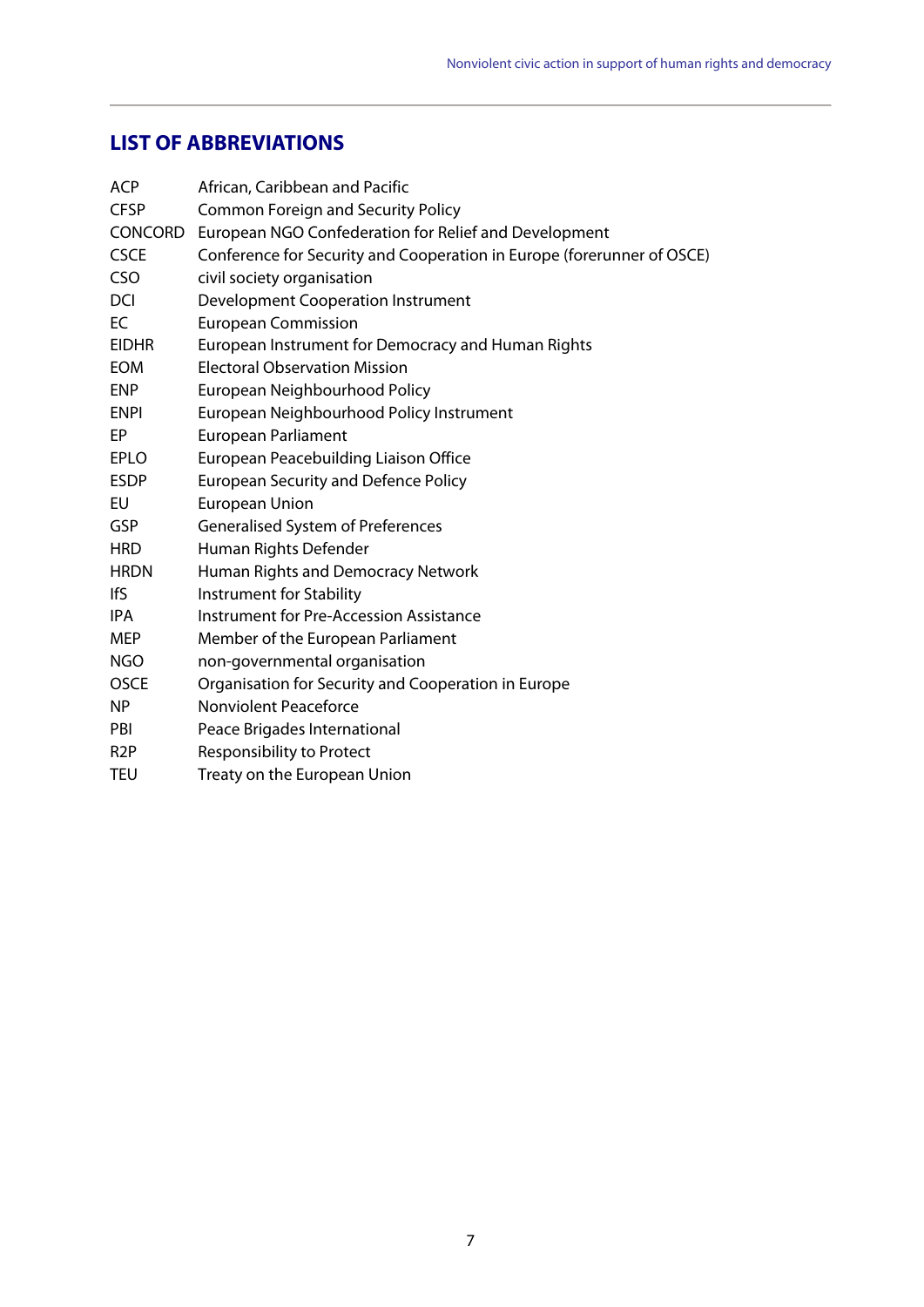## **INTRODUCTION**

1

This report examines the theory and practice of nonviolent action and its application to civil society struggles for human rights and democracy, the role of external support for nonviolent movements, the existing European Union instruments and policies which can be used to channel external assistance, and possible avenues and courses of action to enhance and improve EU support to nonviolent civic action in third countries.

The assessment of existing EU instruments and policies and the recommendations suggested for improved effectiveness are based on interviews and bilateral consultation with nonviolent activists in various human rights and pro-democracy struggles worldwide.<sup>1</sup>

This report does not examine the implementation of EU human rights and democratisation standards within the EU, and focuses more on the role and activities of the EU itself than of particular member states which are mainly mentioned in the context of acting on behalf of the EU.

<sup>&</sup>lt;sup>1</sup> We would like to thank the following persons who have contributed either ideas or feedback on previous drafts of this report: Abdullah Abu-Ramah, Peter Ackerman, Sami Awad, Philippe Bartholmé, Susi Bascon, Goran Bubalo, April Carter, Laura Clarke, Farida Davoodi Mojaher, Cecile Dubernet, Mauricio García Duran, Jack DuVall, Javier Gárate, Timothy Garton Ash, Elham Gheytanchi, Sonia Kamenova, Jonathan Kuttab, Francois Marchand, Hardy Merriman, Vincent Metten, Jarmo Oikarinen, Clara Portela, Michael Randle, Adam Roberts, Berel Rodal, Alessandro Rossi, Sergeiy Sandler, Jochen Schmidt, Christine Schweitzer, Frank Slijper, Maria Stephan, Stephen Zunes, and other unnamed activists.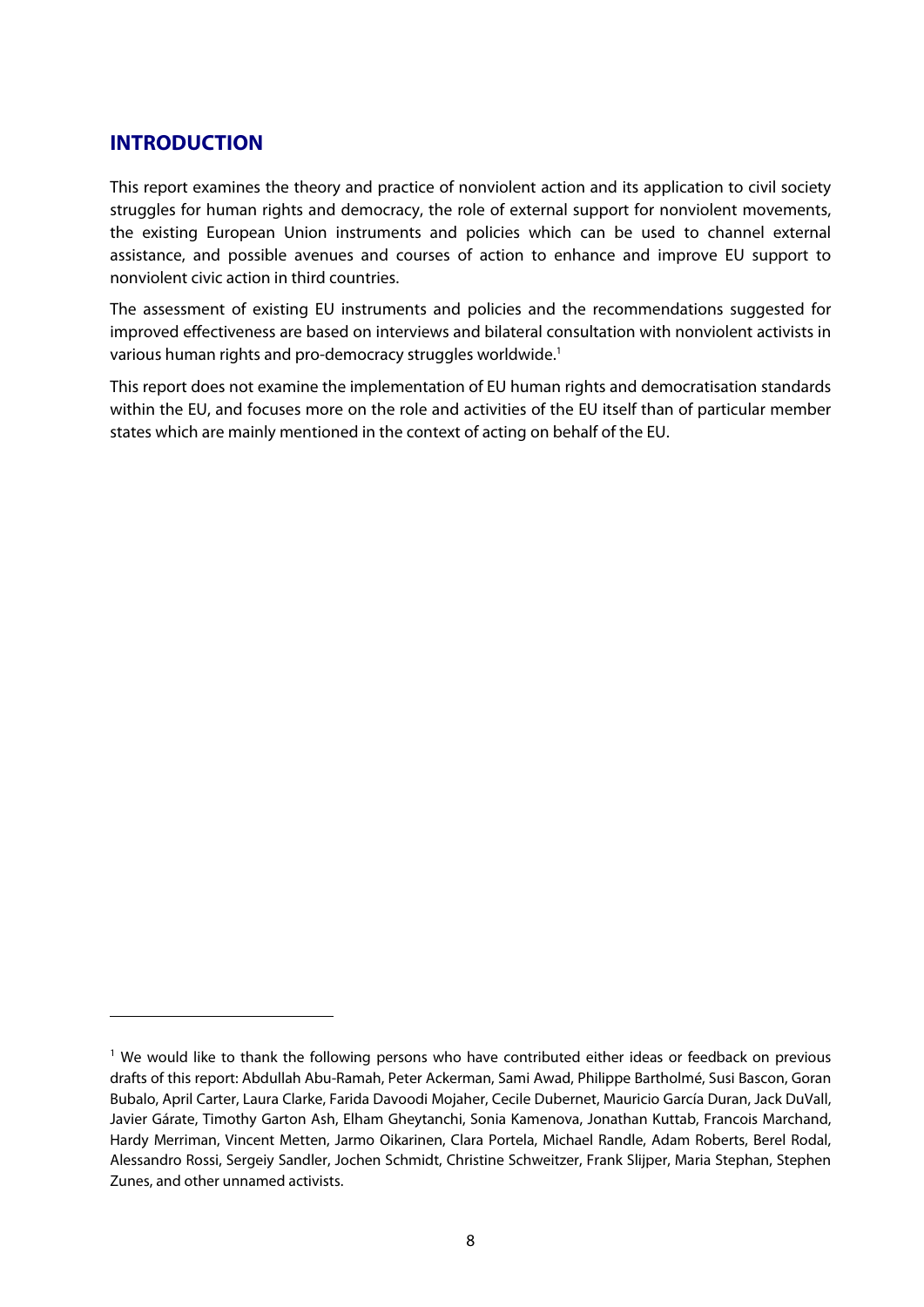# **1. THEORY AND PRACTICE IN NONVIOLENT CIVIC ACTION**

## **1.1. European heritage of civic action**

1

Nonviolent civic action<sup>2</sup> is now accepted in Europe not only as a legitimate exercise of people's human rights, but as an expression of civil society<sup>3</sup> and therefore part of a concept of democracy that goes beyond parliamentary representation to include other channels of debate and consultation, numerous types of association and many forms of citizens' action. Every country has its history of citizens forming associations and launching movements to resist injustice, to end authoritarian rule or external domination, and to claim the rights that are now enshrined in a range of international agreements and standards, including the Universal Declaration on Human Rights (1948), European Convention on Human Rights (1950), International Covenant on Civil and Political Rights (1966), and International Covenant on Economic, Cultural and Social Rights (1966). These rights include the very rights exercised when people undertake nonviolent action - the right to associate and maintain a civil society, freedom of expression and the right to publish, the right to organise and strike. From petitions and appeals through demonstrations and protests to strikes, citizens have developed forms of collective action through which to disrupt and obstruct oppressive practices and expand democratic participation. Social movements and pressure groups today continue to add to this repertoire of collective action against a variety of targets.

Historically, collective refusal, non-cooperation and campaigns of defiance have been essential characteristics of struggles for democracy and various types of emancipation. In the early 19th century, the term 'passive resistance' was coined to denote this kind of struggle. Gandhi objected to the designation 'passive' as his view was that nonviolent resistance is active, involving protests, acts of non-cooperation and social construction. Indeed nonviolent resistance could be said to demand greater activity from a wider section of the population than would armed strategies. Consequently, even though earlier centuries offer numerous examples of collective action for change without recourse to arms, it was only with Gandhi in the 20th century that nonviolent struggle - or its synonym civil resistance - became the object of study. 4

Whilst peace movements have played an important role in developing the repertoire of nonviolent action, few nonviolent movements have adopted this strategy from a pacifist position of rejecting the use of arms in all circumstances. Rather they have made a strategic commitment to nonviolent methods because of their own circumstances - because a regime or oppressor has access to greater means of violence or because nonviolent methods are seen as more democratic and legitimate and therefore more likely to appeal to potential allies within the society or internationally, or because of

 $2$  "Nonviolent civic action" is also often referred to as civil resistance, nonviolent struggle, people power and strategic nonviolent conflict; usually the terms are interchangeable. The adjective "nonviolent" is used without a hyphen throughout the text to denote that nonviolence is active with deliberate restraint from employing physical force to pursue a cause.

<sup>&</sup>lt;sup>3</sup> "Civil society" in this paper is used in the sense of an area of social association autonomous from the state. Not all civil society groups espouse democratic values, however the existence of civil society is essential for democracy.

<sup>&</sup>lt;sup>4</sup> A review of scholarship on this subject is beyond the scope of the present report. However, we recommend April Carter (forthcoming, 2009) as a magisterial study of the literature in English, while her 2006 bibliography (compiled with Clark and Randle) is now online and updated at www.civilresistance.info/bibliography. Special attention should also be drawn to Roberts and Garton Ash (forthcoming, 2009) which includes 19 case studies.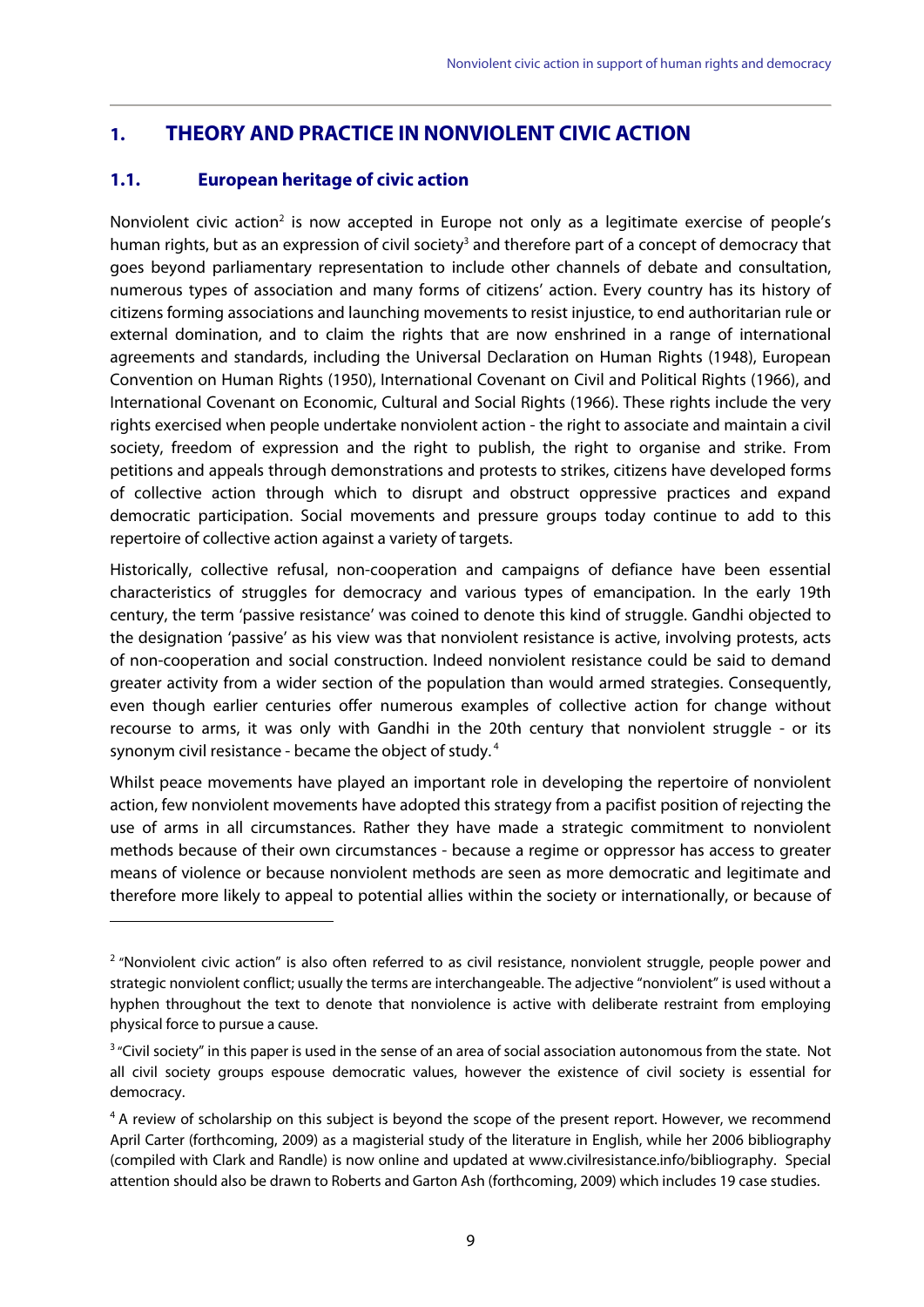the effectiveness of nonviolent action against regimes that try to 'steal' elections. A strategy of nonviolent action might well include using the full range of legal and institutional channels, including court cases and elections. However, when institutional means are inadequate or rigged, extraconstitutional means of nonviolent action are necessary to challenge entrenched power.

The causes pursued through nonviolent action are not always virtuous – they might opposition to social reforms or attempts to secure privileges. However, most advocates of nonviolent action suggest that it is a strategy particularly suited to advance human rights and democracy: because it is open to diverse social groups, including those socially excluded, and because the organisation of nonviolent action helps to construct democracy and strengthen civil society.

Methods of nonviolent action are common in most societies, and range from petitions or vigils through protest rallies to forms of non-cooperation such as strikes and boycotts. Some forms of action seem to be distinctively part of the nonviolent repertoire – 'civil disobedience' and 'nonviolent direct action' including nonviolent obstruction, nonviolent occupations of land or buildings, and various types of defiance that challenge social exclusion (actions demanding civil rights for all races have inspired emulation by women, lesbians and gays, people with discapacities and a host of other social groups). During the second half of the twentieth century, even civil disobedience became a relatively normal feature of the political landscape in many countries. At the same time, new methods of nonviolent action are constantly being invented, most notably using new technologies. A key attribute that unites all methods of nonviolent action is the maintenance of 'nonviolent discipline', which is the ability of people to remain nonviolent even in the face of provocation or violent repression. Maintaining a nonviolent discipline, according to advocates of nonviolent struggle, strengthens the power of collective action. If the opponent resorts to violent repression, a movement's nonviolent discipline makes the repression more likely to 'backfire', to rebound against the opponent, and can lead to a loss of legitimacy, loss of support of allies, and sometimes even defections among those on whom the opponent relies to enforce its will.<sup>5</sup>

#### **1.2. Strategic nonviolent action**

The discussion of nonviolent action in this paper is not of a value system, but of a strategic approach bringing together a repertoire of actions and deploying particular forms of power to achieve goals consonant with human rights, social justice and democracy. The power of nonviolent action is twofold: the power of acting together and the power of refusal.

**Acting together** leads to the exercise of various types of power:

- the power of communication in its many forms, including the power of counter-information to official 'truths'
- the power to organise, to reach out and link with people and other groups
- the power to disrupt and defy

1

 the power simply to do things differently, showing an alternative to an existing oppressive system and developing new centres of power in society.

<sup>&</sup>lt;sup>5</sup> Richard Gregg (1935) coined the term "moral ju-jitsu", modified by Gene Sharp (1973) to "political ju-jitsu", reflecting that this is also a contest to gain the opinion of others. More recently Brian Martin (2008) has expanded this to the concept of "backfire", including studying how power-holders seek to neutralise "backfire", and how nonviolent movements can maximise its impact.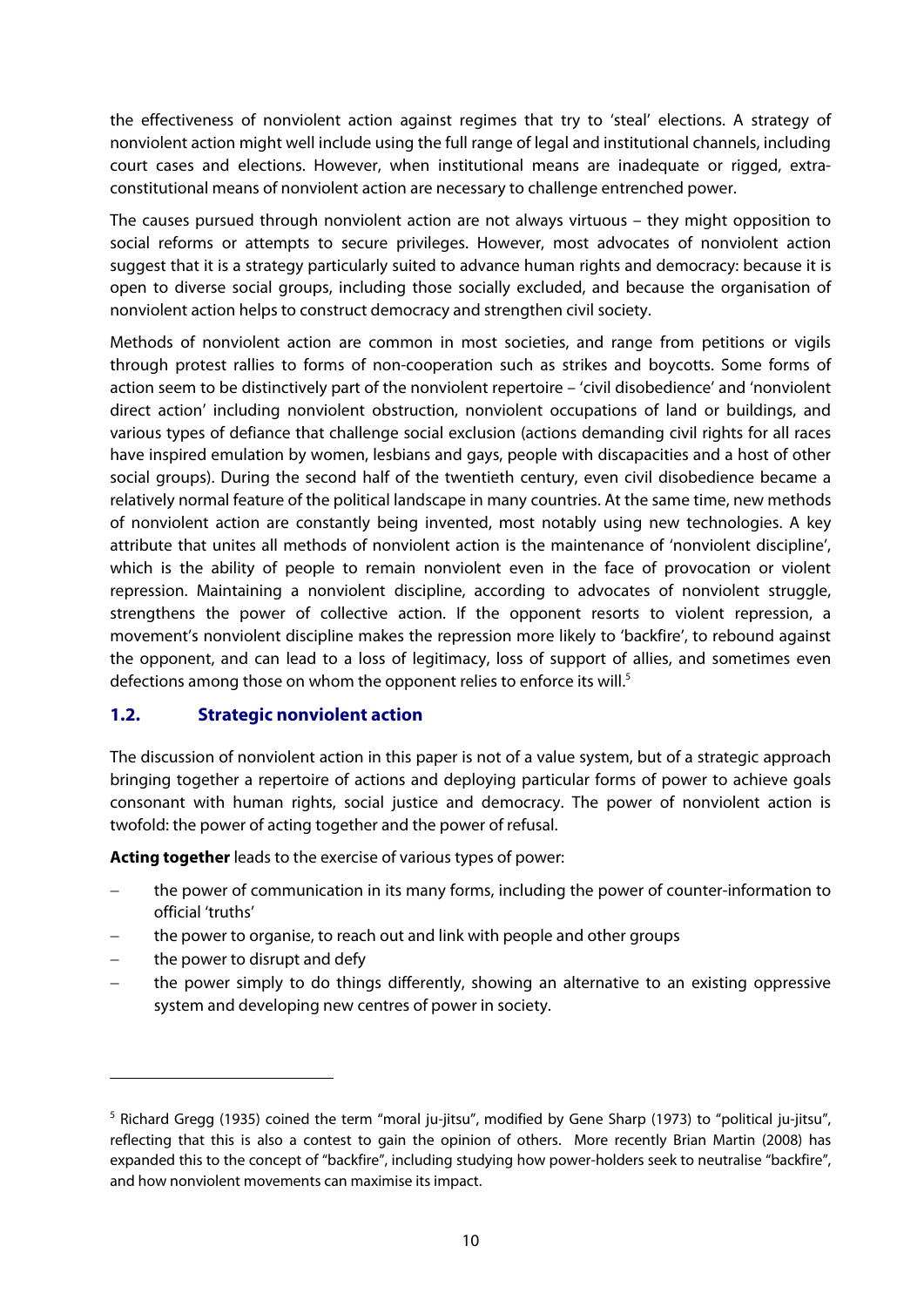This process of 'popular empowerment' can be seen as mobilising a counter-power to a regime or to an economic giant. In liberal democracies, the opening phase of a social movement tends to revolve around aiming to arouse public opinion over a particular grievance, gathering information and using a variety of methods of public education, protest and persuasion to address this. In more repressive societies, the dynamic tends to be different. Public space is highly constrained, and the personal risks of taking action are high. Under dictatorship, or long-standing authoritarian regimes, 'hidden' or 'unobtrusive' forms of resistance come into existence, and groups look for relatively 'safe spaces' to extend networks. There are occasions for public challenges - sometimes opportunities such as funerals of symbolic figures, visits of foreign leaders, or sometimes an incident where a regime / opponent oversteps the mark or a crisis provokes popular protest. Nevertheless mobilisation and empowerment in these circumstances are likely to take less dramatic forms:

- expanding the space for people to meet and discuss
- probing the boundaries for public action
- linking networks
- finding messages and forms of expression that resonate with the public.

As this process develops, the embryonic movement will begin to devise popular demands or plan events that pose a dilemma to the opponent / regime (for instance, "recognise the free trade union and lose your monopoly on social organisation, or refuse and let the world see that workers have no say", "suppress the protest and lose credibility or allow it and let the people hear us", "stop selling the products of exploitation or face a consumer boycott"). A form of dilemma action particularly relevant to this report is when a group invokes an international convention signed by the state but then breached. The dilemma is "change policy and honour the convention or suppress us and expose yourselves as flouting international norms".

Initially movements tend to concentrate on building up their own strength, but ultimately they are in a contest with an opponent and need to analyse how to persuade or pressure this opponent to change course (or how to end the opponent's power). This contest includes the battle for public opinion, but also it is a battle of wills, where a local population has the advantage that the issue at stake matters more to them than to a remote opponent – it might literally be a question of survival – and where they are capable of inflicting certain costs on the opponent. These may be economic costs, personal costs or political costs in terms of the opponent's support base – loss of legitimacy and credibility, or disaffection among those on whose support the opponent depends. Ultimately a movement's action needs to address the 'pillars' that maintain unjust power - a regime's major allies, a company's major customers or suppliers, and the human components of the apparatus of repression.

Building up this counter-power establishes a basis for collective refusal or non-cooperation, which is in many circumstances the most powerful weapon of nonviolent resistance. Authoritarian regimes cannot function without the cooperation - willing or coerced - of at least key sectors of its population. Nonviolent movements therefore aim to shift the loyalty of those on whom the regime depends: not just its armed forces but also those who confer legitimacy or credibility ('opinion formers'), and those who lend it economic strength. When a regime's functionaries refuse to carry out orders (or perhaps simply do not comply with them), its power is crumbling.

This kind of strategic thinking played a key role in the 'colour revolutions' which earlier this decade prevented governments from stealing elections and forced them to stand down. It was also in the face of this kind of 'people power' that the regimes of East and Central Europe disintegrated in 1989. However, spectacular episodes of mass nonviolent non-cooperation do not just 'happen'. Rather they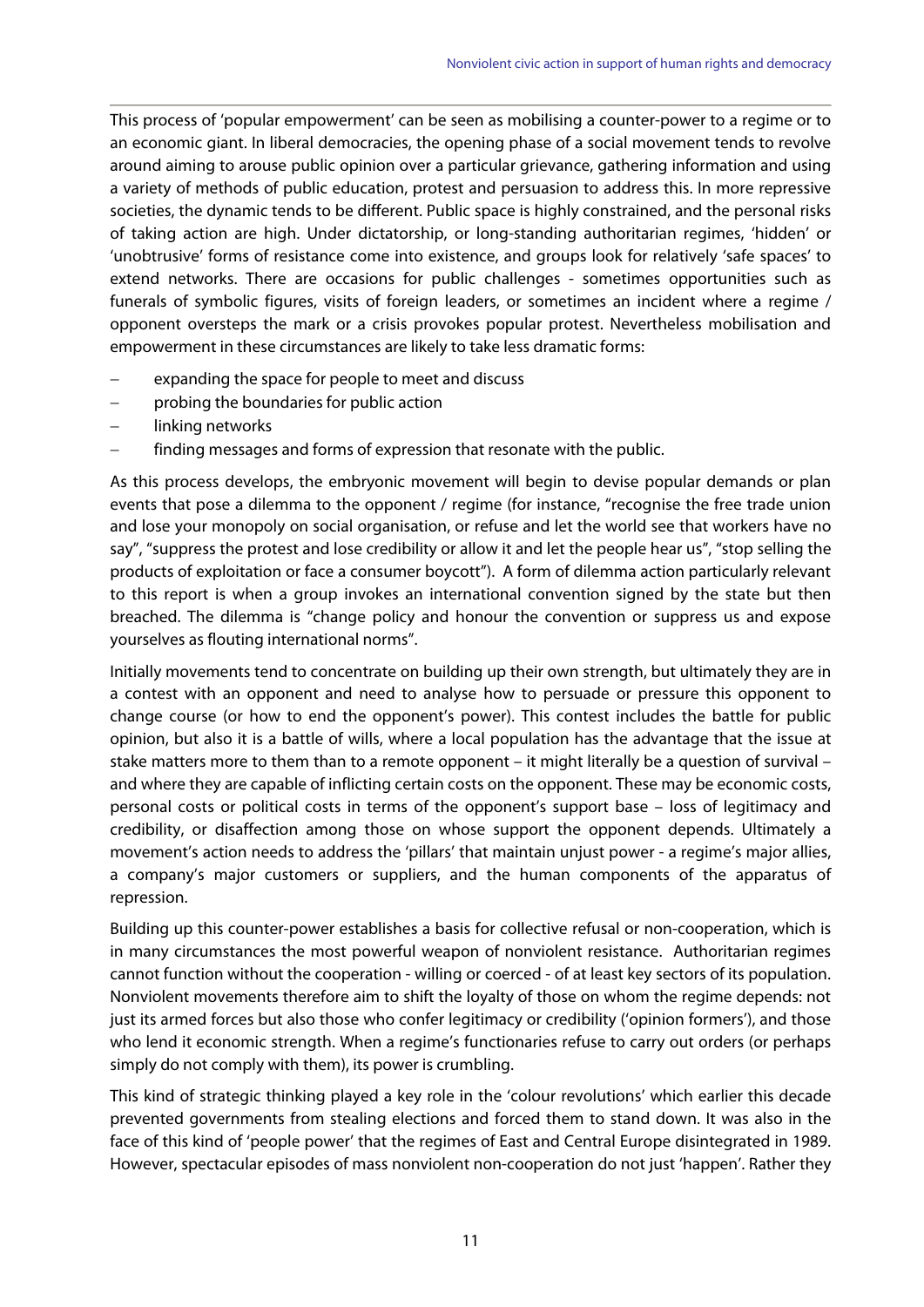are the culmination of social processes and strategic action that erode regime legitimacy and build up civic organisation.

The classic image of a tyrannical regime being rendered powerless by the mass nonviolent defiance of a united population may remain an inspiration, especially remembering tough times when this might have seemed inconceivable - as in Poland under martial law, in Czechoslovakia in the early 1980s, and in Milošević's Serbia in the early 1990s. In those three cases, within a few years, the rulers lost authority and had to step down. However, in some situations regimes do not depend on the populations they oppress – today in Palestine or Tibet, or Kosovo in the early 1990s – yet there remains considerable scope for nonviolent action. Therefore this report will pay less attention to the dynamics of how nonviolent civic power is exercised at such critical moments than to what is involved in building up to them. The reflections in this paper arise mainly from two distinct types of context: nonviolent action for human rights and democracy against an authoritarian state or occupier, and nonviolent action by a population beleaguered by violent social conflict. They are also relevant in contexts to which this paper pays less attention - such as nonviolent action by socially excluded groups for specific rights, nonviolent action against powerful economic interests and their projects, and nonviolent action for self-determination.

## **1.3. Development of nonviolent strategy**

## **1.3.1 A movement emerges**

Even at an early stage, when an emerging movement is still fragile, it will benefit from identifying what points of leverage it might have on a regime, what costs it can exact, what dilemmas it can pose, and what potential allies it can approach for support. Space for action is not simply a 'given': it can expand or contract according to decisions by the movement or by its opponent, and according to the social support a movement musters.

Groups might plan a campaign with objectives and a strategy for attaining them – sometimes the strategy seems simply to emerge, sometimes it might flow from the intuitive strategic sense of a leader, but also it can be designed through collective processes of strategic planning. At this stage, when a movement is defining its objectives and strategy, external provision of resources on nonviolent action strategy can be especially helpful. Any strategy needs 'offensive', 'defensive' and capacity-building qualities: offensive in terms of exerting pressure for change; defensive in terms of protecting the space and activists, for instance by taking measures to make sure that acts of repression will 'backfire' against the regime (Martin 2007); and capacity-building to strengthen organisation.

Especially in a situation of ethnic conflict, cross-community dialogue and the search for allies within the dominant community are strategic concerns where external actors can play a constructive facilitating role. "The chain of nonviolence" - a concept first proposed by Johan Galtung (1989) suggests that when an oppressed community cannot directly influence power-holders in a situation, the nonviolent movement should begin link-by-link to construct a chain of influence by approaching those people they can reach, planning that each link will in turn connect with others until the chain extends to people with greater influence on the power structures and even to decision-makers themselves.

A movement in its early stages – in particular at the point of its emergence as a public actor – might be at its most vulnerable and in need of protection, be that from institutions within its own society (churches play this role in some societies) and from international sources. It can be particularly useful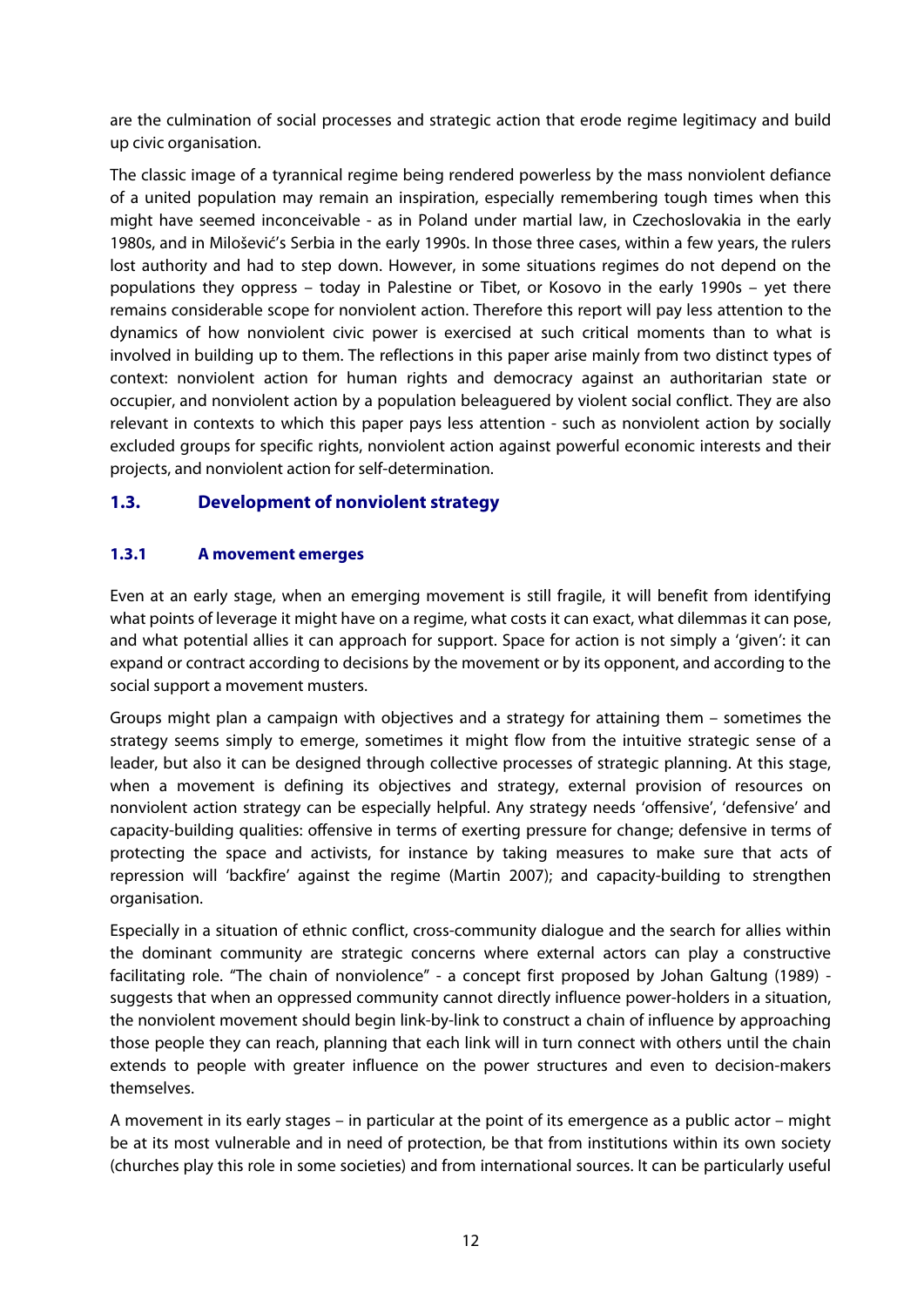to identify with some set of international standards – the Helsinki Accords in 1976 being an outstanding example offering a normative and legitimating framework for groups such as Moscow Watch and Czechoslovakia's Charter 77.

#### **1.3.2 A movement matures**

As a movement matures, it looks to establish unity behind a set of demands and to be recognised as a voice representing a significant sector of opinion. The networking and mobilisation continues, but now the movement has its own public organs and institutional links, and takes its place in national and international forums. The movement continues to spread skills among its members, including an understanding of its strategy, and continues to expand its resource base. A powerful opponent will try to marginalise this movement; a less secure and therefore more repressive opponent might try to outlaw or 'decapitate' it, imprisoning or even assassinating key figures, misrepresenting its message and discrediting it as 'a tool' of a hostile foreign power, and severing links with outside support.

The need for 'defence' grows – for places to shelter, for hardship funds for those who lose their jobs, for actions to highlight incidents of regime violence, for contingency plans to maintain communication in the event of closure of media, seizure of computers, or worse. However, the 'offensive' opportunities also expand as disquiet with the regime / opponent grows, not only at home but also internationally.

Social movements are wider than their organisational structure, usually connecting several organisations and networks. As movement organisation strengthens, increased funding - either raised from its domestic support base or internationally - will expand its possibilities, but might also exacerbate internal problems of competition for resources within the movement and its associated non-governmental organisations (NGOs) $<sup>6</sup>$  They will be most effective when they agree a division of</sup> labour where difference leads not to rivalry but rather to a cooperative diversity.

#### **1.3.3 When a movement gets blocked**

1

The growth of a movement is rarely linear. Periods of rapid expansion might be followed by periods of apparent stagnation. Bill Moyer's Movement Action Plan (Moyer et al 2001) suggests that especially in this phase a movement needs to recognise how much it has achieved. A period of high activity might be followed by a phase of exhaustion. This can be alleviated by coordinating, sharing and rotating responsibilities, but also by establishing some continuing low-risk sustaining activities, good for morale and team-building. Many struggles contain a creative 'cultural' dimension, perhaps popular education or clubs, perhaps performance art such as drama and music, perhaps communal activity such as singing, and increasingly graphic art and video clips. Gandhi looked to what he called the "constructive programme". This was a set of everyday practices whereby the movement responded to social problems and tried to meet social needs from its own resources, without demanding anything of the state. If its symbol was the spinning wheel and wearing homespun cloth, it also included basic education and various other programmes. The people involved were

<sup>&</sup>lt;sup>6</sup> In general, this paper presents the potential for good of NGOs, but there are a wide variety of NGOs. Some play a very helpful role in movements, others more divisive as they pursue their own interests, while still others have little connection with grass-roots movements. Therefore various more precise terms have been invented to refer to types of NGOs: Civil Society Organisation (CSO), Social Movement Organisation (SMO) or Community-Based Organisation (CBO), the latter referring to groups oriented towards mobilising their community in various forms of action.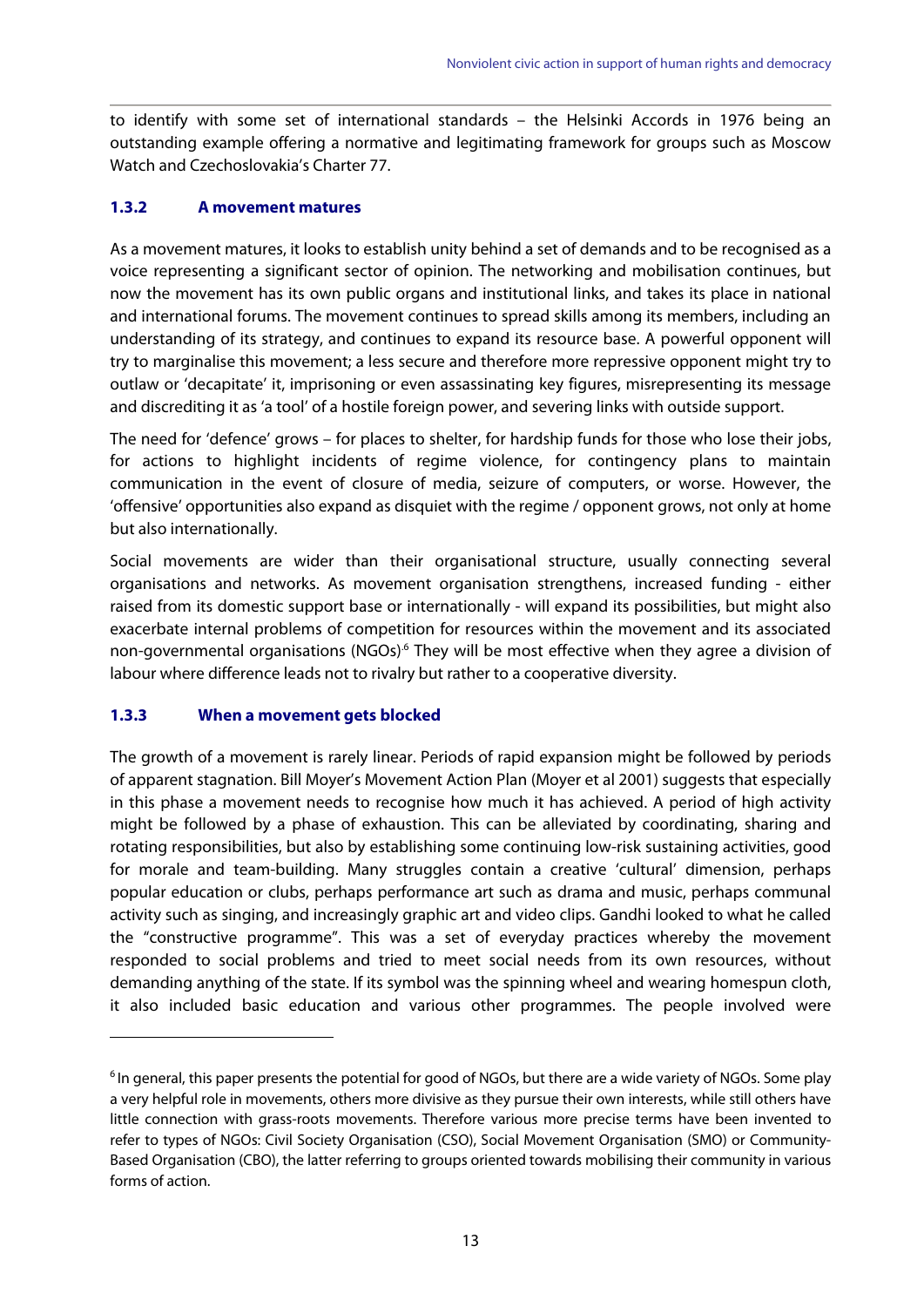themselves trying to build their desired future. At the same time they were strengthening the capacity of their movement.

A dramatic and more recent example of the power of constructive action is the Green Belt movement in Kenya. This began in the 1970s as a women's tree-planting programme but grew into a powerful social network capable of taking on the government over issues of corruption, democracy and human rights. It illustrates that constructive action can itself be contentious: simply organising autonomously was seen as threatening the state's prerogative and building an infrastructure with the potential for wider resistance. Therefore the Kenyan state forestry commission withdrew its cooperation with the tree-planting programme, leading the women to find new partners - including international agencies - and adopt new modes of organisation.

In Colombia, too, the constructive work of the peace communities and zones of peace has faced harassment from all the 'armed actors' – guerrilla, paramilitary and state security forces. Peace zones, declared by indigenous tribes, communities of displaced people and some municipalities, are constructive efforts to live in dignity and build the desired future. Yet the best known Peace Community, that of San José de Apartadó founded in 1997, has witnessed the killing of more than 140 of its members by guerrilla, paramilitary and state security forces.

Sometimes constructive action is deliberately confrontational. When Palestinians try to plant olive trees or harvest olives on land from which they have been evicted, their nonviolent action is designed to dramatise the injustice to them.

#### **1.3.4 Nonviolent struggle and conflict transformation**

Nonviolent action shares many characteristics with 'bottom-up' approaches to conflict transformation, beginning with the emphasis on popular empowerment. Nonviolent action against human rights violations often serves as 'an early warning' of the potential for violent escalation, while nonviolent action to redress power asymmetries can be an attempt to lay the basis for peace with justice (Dudouet 2008). It should also be recognised that in a society driven by violence, those who speak for peace are entering into a struggle: they will face attempts to discredit them and will be vilified by others intent on perpetuating violence and are quite likely to be at risk from sectors of their own community. In short, an approach to civil society peacebuilding that lacks the dimension of nonviolent struggle is inadequate in the face of determined hostile forces. Therefore in this report we see that nonviolent struggle should be a component both of thinking about violence prevention when war is threatened and post-war peacebuilding.

## **1.4. The role of international action in nonviolent struggle**

The key to success in nonviolent action is usually to be found among the population in struggle, in their capacity to unite despite differences, their determination and courage, and their resourcefulness and skill in waging nonviolent combat. Leaders of nonviolent struggle since Parnell in Ireland and Gandhi in India have often argued that movements should rely on themselves and avoid dependence on external actors. More recently, however, the achievements of the worldwide struggle against apartheid have raised expectations of what can be achieved through international solidarity. Nevertheless, it should be remembered that these gains against apartheid resulted from more than 30 years of work, the bringing together various networks – religious, labour, student – and a strong commitment from some governments.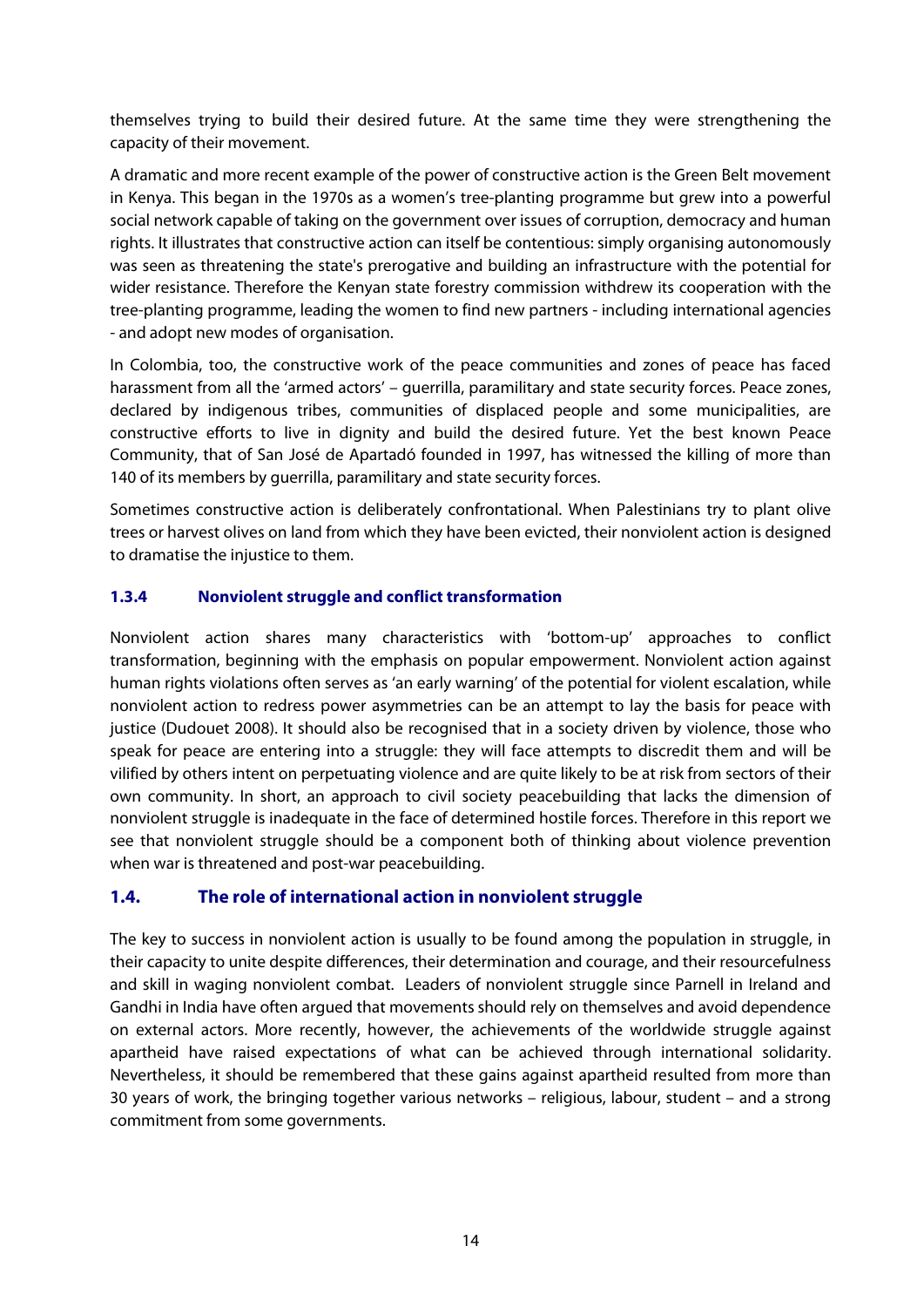Analysts of nonviolent struggle often advise against expecting too much from external support. The pioneer scholar of nonviolent action, Gene Sharp, has warned that "World opinion on the side of the nonviolent group will by itself rarely produce a change in the opponent's policies. Frequently a determined opponent can ignore hostile opinion until and unless it is accompanied by, or leads to, shifts in power relationships, or threatens to do so" (Sharp 1973: 662, emphasis in original). He goes on to argue that, not only is third-party support "more likely to be forthcoming when nonviolent struggle by the grievance group is being waged effectively", but third-party action should "play the auxiliary role of backing up the main struggle being conducted by the nonviolent actionists from the grievance group themselves" (663).

#### **1.4.1 Third party action from civil society**

At the point of emergence of a movement of nonviolent action for human rights, there are two main sources of international solidarity. One tends to be people who can broadly be described as being in the society's diaspora.<sup>7</sup> Diaspora groups can provide channels of information into and out of the country and mobilise resources. Often exiles are a central point of reference for solidarity campaigners, becoming a useful lobby on behalf of the movement at home. It was the group Alcan't, formed largely from diaspora Indians in Montreal, who in 2003 convinced the aluminium corporation Alcan to withdraw from a destructive mining project in Orissa, India. Groups of exiles can also be a source for new strategic proposals: at times these have gone in the direction of promoting armed struggle (notably the Kosova Liberation Army), but exiles from various communities are also promoting greater awareness of the underexplored possibilities of nonviolent action, as for instance in the Western Sahara (Stephan and Munday 2006).

Another vital source of international solidarity for fledgeling movements tends to be from civil society networks, especially groups sharing some affinity with the movement and willing to play a role that has been described as "a movement midwife" (Pagnucco and McCarthy 1999). This includes visiting, offering counsel, contacts, access to funding, training and other forms of support. Peer-learning through experience exchange with fellow-activists is particularly effective, and many groups have now produced training materials for nonviolent action or campaigning, including a computer game on nonviolent action strategy, A Force More Powerful, based on the direct experience of activists from Serbia's Otpor movement and the historical study contained in Ackerman and Duvall's book A Force More Powerful (2000) and accompanying videos. Sometimes experienced activists have moved to work alongside a more recently formed movement, and a number of volunteer services have offered support by placing volunteers with hard-pressed nonviolent action groups.

#### **1.4.2 Protective accompaniment**

1

An international presence is no guarantee of safety for nonviolent activists, yet the growing experience and analysis of 'protective accompaniment' confirms how effective it can be. Protective accompaniment can be a vital precaution at each stage in a nonviolent movement's development from when it emerges from 'hidden resistance' to becoming 'a social actor', and each time it initiates a new phase of action (Eguren 2009). This form of intervention includes both high-profile visits by

 $\frac{7}{2}$  This is despite factors such as the strong differences between different types of exile (activists temporarily abroad and keen to return, asylum-seekers or economic refugees wanting to settle, and second- or thirdgeneration communities), the carrying over of domestic social divisions into the diaspora, or the problem of diaspora activists being out of step with the circumstances and strategy evolving in the home country.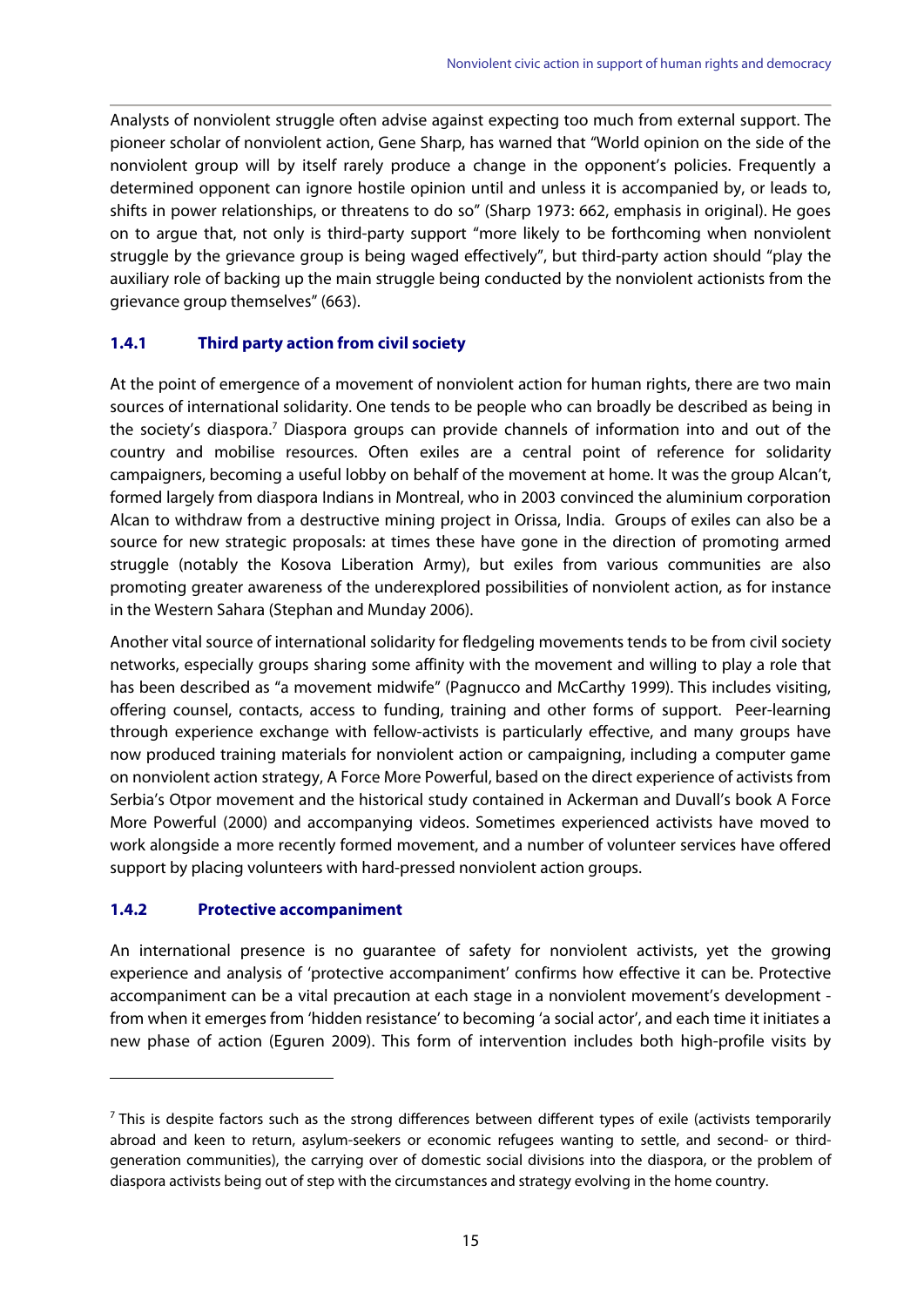parliamentarians, officials of international organisations, Nobel laureates or other celebrities, and the kind of daily escorting of threatened activists and groups provided by an organisation such as Peace Brigades International (PBI). PBI sees the role of protective accompaniment as 'expanding the space' for local activists and in particular human rights defenders. Wearing PBI t-shirts or tabards to be a visible presence, as well escorting threatened activists and groups, they repeatedly report to the offices of those responsible for protecting human rights – including both local and international institutions. The field teams are backed up by a web of contacts around the world, including PBI's own national groups, ready to respond to an alert.

Mahony and Eguren's detailed study (1997) of PBI's work in Guatemala in the 1980s shows the vital role of protective accompaniment in supporting the emergence of various social movements, both in urban and rural contexts, while interviews with those implicated in the death squads of that era confirm that PBI's presence had a dissuasive impact, that PBI effectively 'raised' the cost of 'disappearing' any activists it was accompanying. PBI's longest-running and biggest project has been in Colombia, usually deploying more than 50 international accompaniers.

Various other bodies have developed their own forms of protective accompaniment. Nonviolent Peaceforce (NP) refers to its field staff as "nonviolent peacekeepers", and again they work with local activists, building confidence to take action for peace and human rights. Their project in Sri Lanka includes various forms of accompaniment, including of those who go to armed groups to demand the return of youths forcibly recruited (kidnapped), while in the Philippines, NP is accompanying local civilian ceasefire monitors, acting as a non-partisan international civilian presence helping to enforce the people's will for peace.

Both PBI and NP take a stance they describe as "non-partisan". In contrast, in Palestine the International Solidarity Movement calls for international volunteers to accompany local activists in Palestinian-led nonviolent action against Israeli occupation. Other civil nonviolent intervenors in Palestine take different approaches. The Christian Peacemakers Team act from their own interpretation of justice, 'getting in the way' to obstruct injustices such as house demolitions. The Ecumenical Accompaniers for Peace in Palestine and Israel take the firm view that Israeli occupation is illegal and should be ended, yet try to behave with impartiality, supporting and accompanying those from either community who engage in nonviolent action for peace.

In addition to their impact on the ground, on returning to their home countries the international accompaniers usually engage in public education work, giving talks and writing articles about their experience and generally playing the role of 'witnesses'.

## **1.4.3 The "boomerang effect"**

Recent social movement scholarship has devoted considerable attention to what Keck and Sikkink (1998) have called the "boomerang effect". That is, that when a local movement is either blocked through repression or is failing to make headway in building social support, then it looks for allies outside, such as 'transnational advocacy networks' that have common concerns and work on similar issues. Contact with such networks can afford some protection to activists, but also can be a means of leverage on their opponent, whether it is a regime repressing human rights, a consortium embarking on a project threatening the indigenous population or harming the environment, or a corporation exploiting cheap labour. This is particularly effective when an international norm is being violated, and can be seen in many campaigns against human rights abuses as well as on social issues (such as sweatshop labour) or environmental destruction. In essence the 'boomerang' responds to the weakness of a local movement compared with the forces against it by triggering various forms of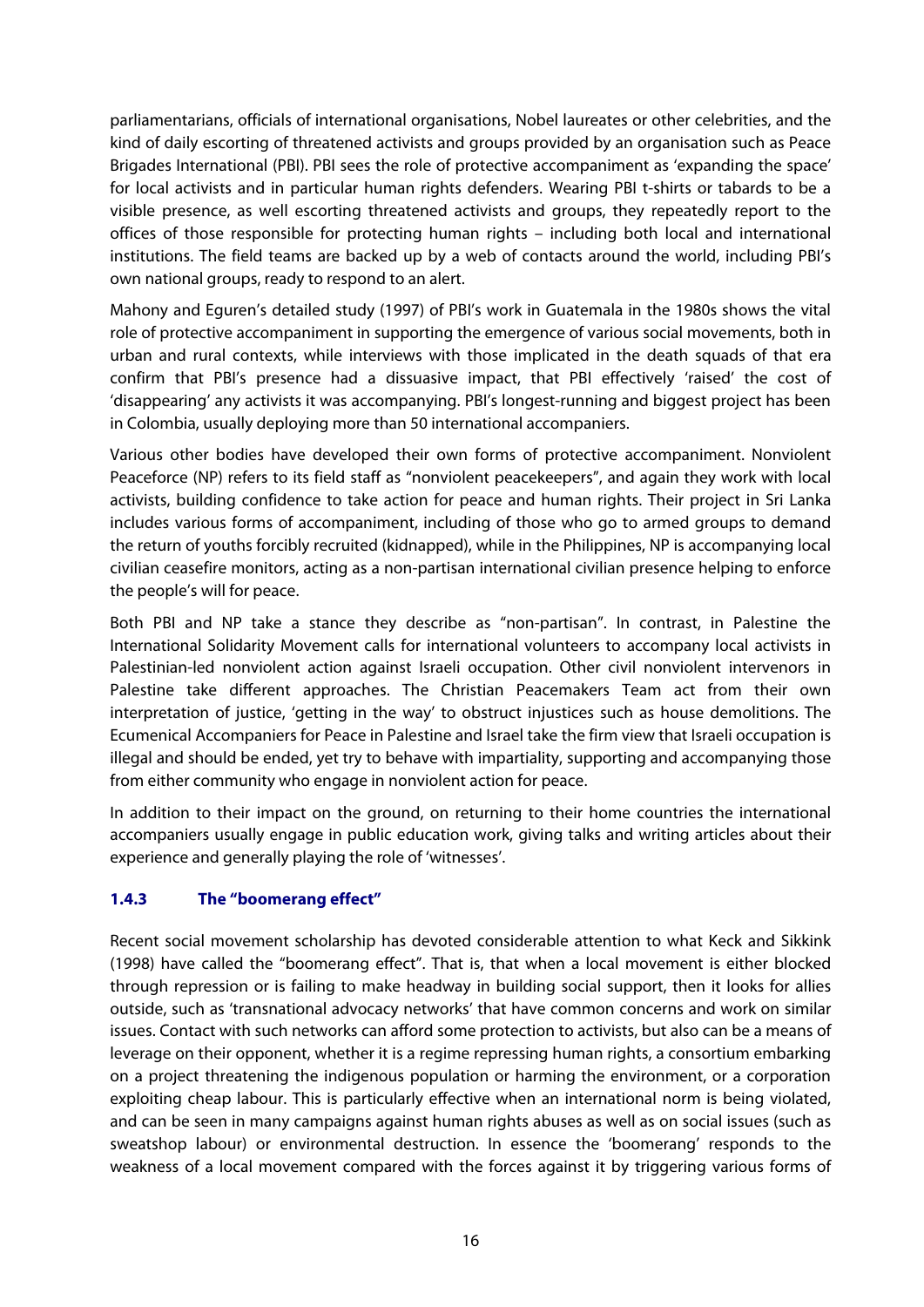international leverage, usually beginning with citizens action but culminating with governmental pressure or the ruling of an international tribunal.

There are a range of support activities and forms of organising supporting. Keck and Sikkink stress the importance of cooperating to accumulate and use counter-information. Providing a platform can extend from public education to putting forth arguments at various types of international tribunals. Exchanges can include study trips to area concerned or organising speaking tours in Europe. Pressure can extend from letter-writing to consumer boycotts, which have been especially effective in solidarity with groups such as sweatshop workers. Organisational networks are vital, including trade unions, churches and networks offering solidarity. In various European countries networks of 'twinned' local councils offer moral and material support to nonviolent movements in other countries, while - with concepts such as 'civil peace service' or 'volunteers for cooperation' - schemes have proliferated offering placements with groups engaged in nonviolent action for peace.

Nevertheless, the emphasis has to remain on strengthening what is happening at the site of nonviolent struggle. Empirical studies bear out Gene Sharp's caution, previously cited, in particular warning groups not to concentrate on what can be achieved through transnational alliances at the expense of building up locally. Coinciding with Sharp, leading social movement scholar Sidney Tarrow (2005) insists that it is primarily by maintaining local strategies of contention that movements will gain a say in decisions made in distant metropolitan power centres.

#### **1.4.4 Pitfalls of assistance**

1

Transnational support for nonviolent movements is often helpful and at times vital, but it also requires learning about other cultures and others way of thinking and doing. Those who fund international NGOs need to check the claims made for NGO programmes against the perceptions of the supposed 'beneficiaries', aware that some transnational NGOs have their own agendas, which may not be those of grass-roots activists in the countries where they work.

On occasions campaigning groups in the global north have been accused of 'disempowering' their 'partners' in the global south. Gay Seidman (2007), discussing sweatshop work, criticises what she provocatively calls the "human rights discourse<sup>"8</sup> of focusing on the 'plight' of 'victims' in contrast to an organising approach that seeks to change power relations, for instance by supporting the demands and right to unionise of workers. Metropolitan-based 'global lobbyists' have at times been accused of reaching agreements that do not reflect the demand of community-based nonviolent movements whose very survival is threatened by large industrial projects. A problem particularly for women's or lesbian and gay movements has been the importing of western definitions; Samba (2009) argues that it was only when African lesbian and gay activists defined their own approaches that they could make headway.

For its part, democracy promotion is a relatively new field of assistance, compared for instance to economic development where there has long been awareness of the 'unwanted side-effects' of aid. Western democracy assistance to post-Soviet countries is particularly noted for spawning self-serving NGOs. Stephen Jones (2009) captures the ambivalence: Western aid (including €385 million from the European Commission between 1991 and 2003) encouraged the formation of 9,000 registered NGOs.

<sup>&</sup>lt;sup>8</sup> It should be noted that there is not just one 'human rights discourse', and the practices of the most effective human rights organisations are not set in stone but are shifting in the direction of supporting grassroots 'human rights defenders' and establishing a 'human rights culture'.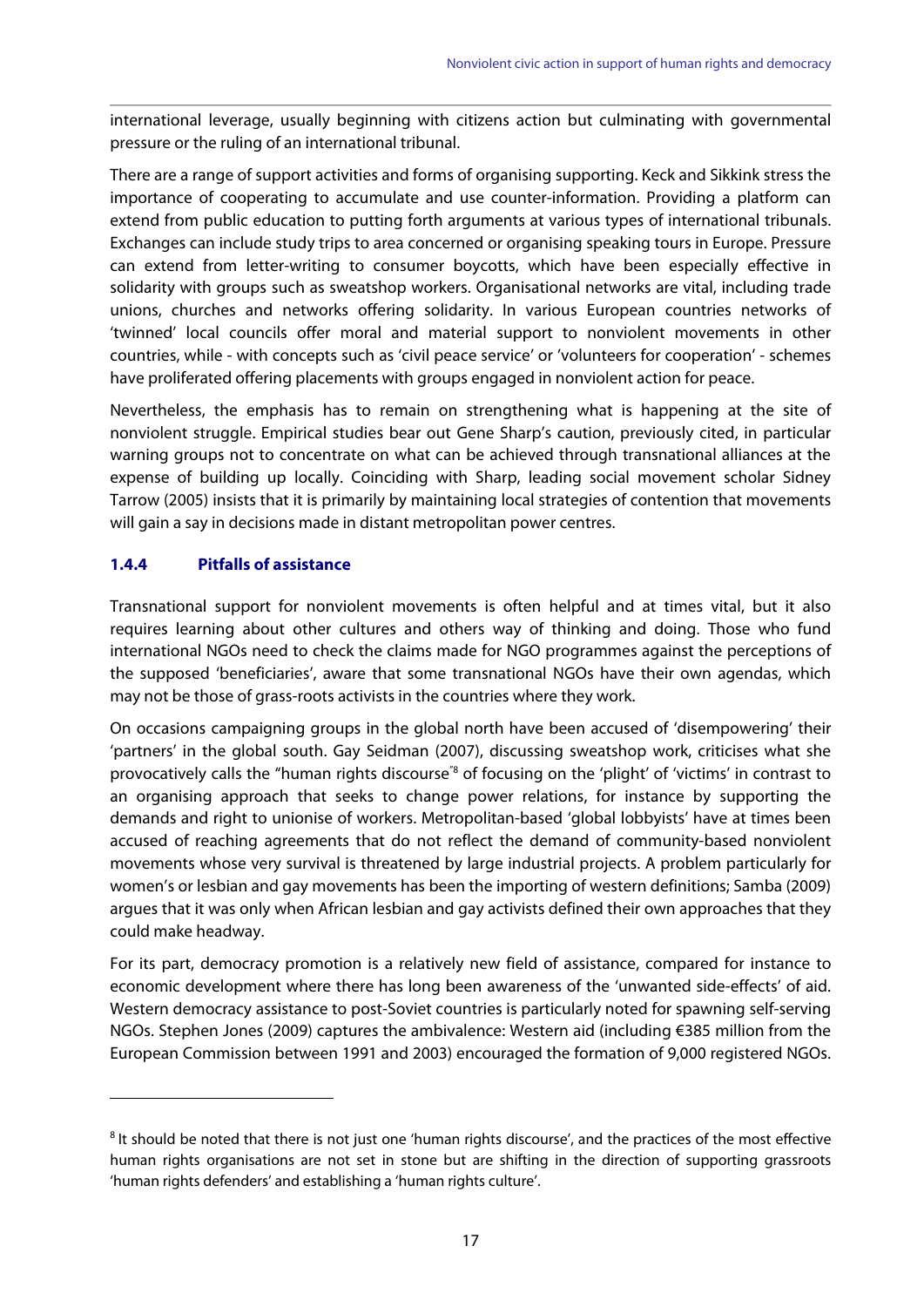However, "the privileged leaders of the Georgian Third Sector in Tbilisi, paid in dollars and driving imposing looking Land Rovers, were often resented by the general population". Nevertheless, he continues, this elite "promoted norms of democracy and civil rights in legislation, in the media, and in the universities" and therefore had an influence disproportionate to their numbers with the 'Rose Revolution' of 2003.

NGOs at times are self-serving. In discussing EU support for human rights and democratisation, we take it as axiomatic that every effort should be made to identify groups (whether registered NGOs or not) with a genuine democratic commitment and willing to connect with other groups to build a nonviolent movement for human rights, with all the risks that that might entail.

The Diplomat's Handbook (2008) counsels "listen, respect and understand". This should be central to all intervention contemplated in foreign countries. Grass-roots nonviolent movements need to educate external actors about what support is appropriate and welcome. In turn, they often need international advice about the kinds of support are available and how they can be accessed.

## **1.4.5 The issue of legitimacy**

The issue of appropriateness of external support for nonviolent movements is primarily a matter of the movement and those offering support reaching a common understanding. The question of what is legitimate, however, raises other issues.

Transnational non-governmental networks of mutual support have existed for generations - between trade unions, women, co-religionists, campaigners on particular themes - and play an increasing role in the establishment and maintenance of various international norms (Smith et al 1997). Also it is quite conventional for political parties to support sister parties in other countries, and many governments have encouraged twinning arrangements, for instance between municipalities. At times, various governments have put restrictions on such interchanges, in particular trying to control financial transfers. However, EU countries understand these relationships as part of the normal and accepted civil society interchange in which states should only interfere to prevent crime. Nevertheless the cry of 'this is an internal affair' has often gone up from states facing international condemnation for human rights abuses. The 1975 Helsinki Accords played a vital role in changing the space for civil society groups in the Soviet bloc, first by setting standards that became a reference, and secondly through offering a legitimising framework of cooperation and exchange between the two blocs. Today the EU's cooperative relationships with various states offer potential for a similar impact - in particular pre-Accession states (candidates to join the EU), neighbours (either former Soviet countries or in the Middle East), partners in Human Rights Dialogues plus some other states where there are particular programmes of cooperation. How they have been implemented in practice will be evaluated from the point of view of nonviolent movements for human rights and democracy in Section 2.

When relationships function on the basis of cooperation, there is little contention over the legitimacy of mechanisms for strengthening human rights practices and democratic governance. One element of this cooperation is said to be 'social learning' - that is what people learn about each other's societies through contact. An example of this social learning can be seen in pre-Accession Turkey: a high proportion of the cases now before the European Court on Human rights have been brought by Turkish civil society groups. Of particular relevance to this study, is social learning through exposure to democratic practice and interchange between civil society groups. However, as Section 2 will report, certain states with cooperative agreements with the EU continue to violate human rights, including the right of civil society groups to organise and to receive external support. In such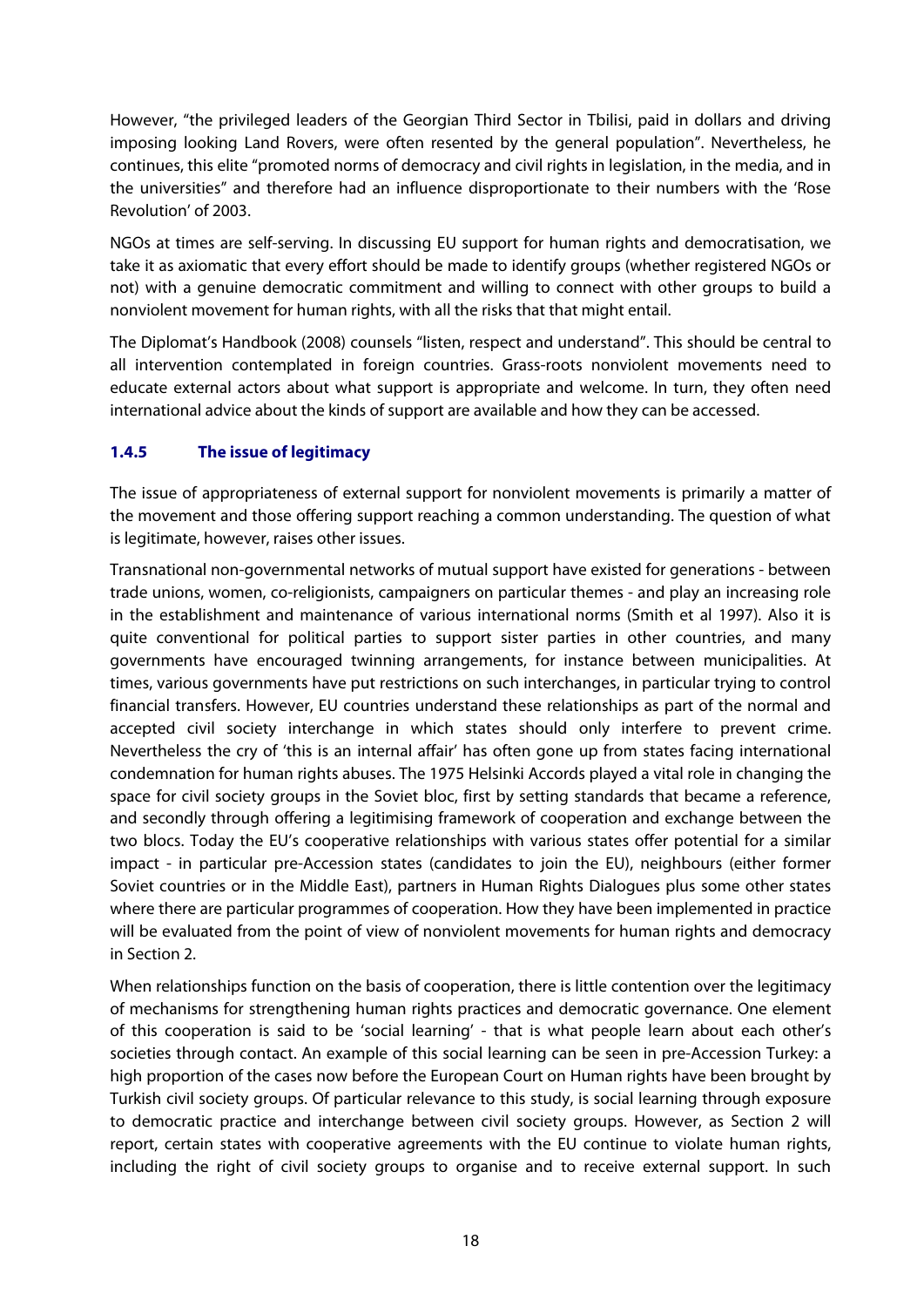instances, the EU is in a position either to insist on being allowed to support civil society development or to withhold the incentives offered in the course of cooperation.

In terms of legitimacy of EU support for nonviolent movements, there are more complexities outside this context of inter-state cooperation. The legitimacy of direct foreign governmental (including EU) aid to oppositional movements in other countries is based essentially on a common support for universal – or at least widely shared – values. When governments violate international norms and human rights - deny the rights of their subjects, prohibit freedom of association and expression, and practise censorship and torture – the nonviolent movement's whose rights are thus denied have the right to appeal for international help. Those to whom they appeal have not just the right but the duty to respond (Ackerman and Glennon 2007).

As explained more fully in Section 2, the EU has not only adopted the central international human rights conventions - notably the International Covenant on Civil and Political Rights, the Universal Declaration of Human Rights, and the UN Declaration on Human Rights Defenders - but has also agreed that these apply to all external action by the EU and its institutions. These standards provide firm ground for criticisms of states that violate rights and should be raised at every level of interaction with them.

A nonviolent movement might have qualms about receiving foreign support, for instance women or gay activists who do not want to be dismissed as agents of 'cultural imperialism', or opposition movements who do not want to be denounced as 'colluding with a hostile foreign power'. Furthermore, while helping threatened activists can require a degree of secrecy, this takes on a different complexion if the outside group is not based in civil society but is rather part of the secret service of a foreign state.

If it is the task of the nonviolent movement concerned to define what type of support it welcomes, it is the responsibility of representatives of external states to spread awareness about internationally agreed standards - about the agreements themselves, about international measures to promote the standards agreed (for instance, UN-declared "international days"), and about channels for redress of human rights violations. These channels of redress include not only international tribunals and courts, but also possible forms of direct support for nonviolent movements. The claims of state sovereignty have traditionally inhibited foreign governmental 'interference' in the affairs of other states, including interference from intergovernmental organisations. However, such norms are changing. In the last 15 years the practice of international monitoring of elections has become widely accepted. External funding for particular candidates in elections remains controversial, but substantial aid has been allocated to promote fair electoral processes.

As noted above, the EU prefers to address human rights violation through dialogue and cooperation with the state concerned. Yet in extremis, the EU and the UN are now willing to take the attitude that when a state systematically denies the rights of large sections of the population then international action is necessary. The Responsibility to Protect (R2P) doctrine, embraced by both the UN and the EU, contends that where a state fails to protect its own population or actively persecutes a section of population, then protection becomes an international responsibility that would in the last resort justify international military intervention<sup>9</sup> Our argument, here, is simpler and concerned with what to

1

<sup>&</sup>lt;sup>9</sup> The Responsibility to Protect doctrine was initially elaborated by the Canadian-sponsored International Commission on Intervention and State Sovereignty in 2001, and subsequently adopted by the UN World Summit in 2005. Both the European Commission and the European Parliament have been active in promoting R2P.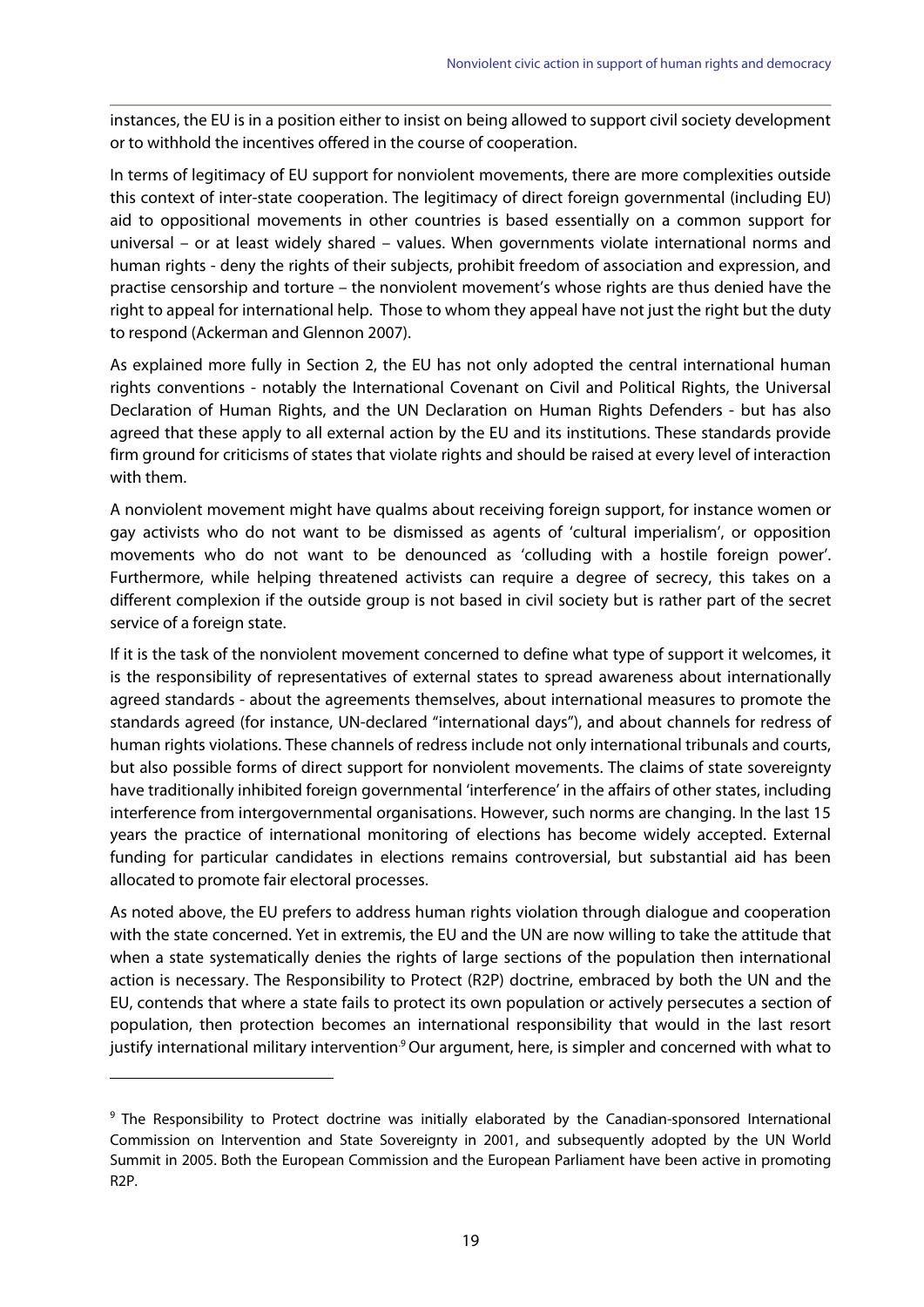do before the last resort has been reached, and indeed where military escalation can still be prevented.

The R2P doctrine refers to the need for non-military measures to prevent violence, including the support for civil society peacebuilding initiatives. However, it fails to recognise the role of nonviolent action demanding social justice and combating asymmetries of power. In this paper, we contend that nonviolent action can be a key method of violence prevention, and that in situations of armed conflict, action for peace often includes waging conflict nonviolently to challenge those who inflict repression and violence. Support for nonviolent action for human rights and democracy offers the EU an additional tool to use to establish the long-term conditions for peace and stability.

It is worth remembering the situation of Kosovo in the early 1990s. The EU's Badinter Commission had ruled that Kosovo had no constitutional claim for independence. Hence while Yugoslavia disintegrated, the Albanian majority of Kosovo were more or less abandoned to their fate under the harsh oppression of the Milošević regime. To its credit, the European Parliament awarded Adem Demaçi the Sakharov prize for 1991, but the European Community at that time was largely preoccupied with what was happening elsewhere in the former-Yugoslavia and offered the Kosovo Albanians little counsel except not to be provoked and to settle for autonomy within Serbia. In 1992- 93, the CSCE established a mission for Kosovo, the Sandzak and Vojvodina, but this was withdrawn in reprisal for the suspension from the CSCE of the FR of Yugoslavia (Serbia and Montenegro). The first major diplomatic visit to Kosovo did not take place until 1997 when a dozen ambassadors, including the Dutch as incumbent EU president, went from Belgrade to Prishtina to try to convince students to call off protests for the right to education (Clark 2000). In short, throughout the decade, a war was brewing in Kosovo from which the territory has emerged with quasi-independence and a bitter legacy despite the most expensive per capita peacebuilding programme ever. It is reasonable to suppose that a timely application of just a fraction of such resources - strengthening the international presence, supporting education, health and other social programme, promoting human rights and dialogue - could have produced an outcome more desirable in terms of ethnic relations and human rights.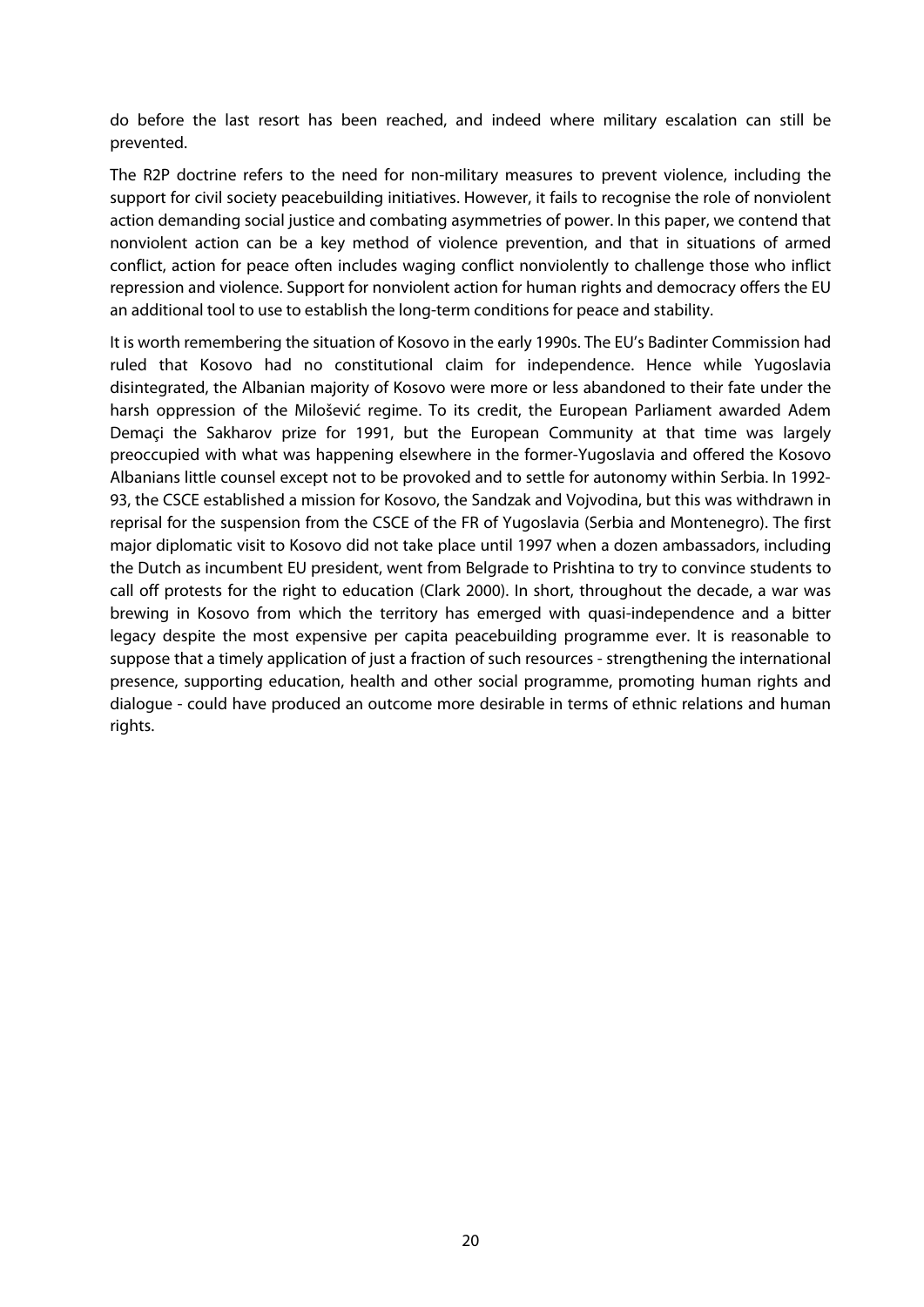# **2. ASSESSING EXISTING INSTRUMENTS AND POLICIES FOR EU SUPPORTIVE ACTION**

The EU has declared human rights and democracy a central aspect of both its internal and external policy. The 1993 Treaty on the European Union (TEU)<sup>10</sup> recognises "the principles of liberty, democracy, respect for human rights and fundamental freedoms, and the rule of law, principles which are common to Member States" (article 6). In addition, the Charter of Fundamental Rights of the European Union (2000) sets out in a single text the whole range of civil, political, economic and social rights enjoyed by the citizens and residents of the European Union, and the Reform Treaty (the Treaty of Lisbon) plans to give these provisions a binding legal force in most EU countries.

The TEU also stipulates that human rights and democratic principles should be integrated into EU external action, in the domains of Common Foreign and Security Policy (CFSP) (article 11), community development cooperation policy (article 177), and economic, financial and technical cooperation with third countries (article 181a). The CFSP's further Guidelines on Human Rights, although not legally binding, express a strong political commitment to carry out systematic and sustained action in specific areas such as the fight against torture,<sup>11</sup> the protection of human rights defenders<sup>12</sup> and the conduct of human rights dialogues with third countries.<sup>13</sup>

In addition, the European Council adopted in 2001 a Programme for the Prevention of Violent Conflicts<sup>14</sup> calling for "a cooperative approach to facilitate peaceful solutions to disputes and [address] the root-causes of conflicts", including by assisting "local and regional capacity building according to principles of local ownership." This declaration thus highlights the role of local actors in violent conflict prevention, and calls for a comprehensive understanding of conflict resolution and peacebuilding integrating the elements of civil society empowerment and struggles for human rights and democracy.

This section presents existing EU instruments for the external promotion and support of democracy and human rights which can be used to assist nonviolent activism in third countries. It also assesses the past and current application of such instruments in various contexts, mainly in situations of 'structural conflicts' (authoritarian regimes or acute human rights abuses), but also in the midst of violent conflicts (one-sided violence by the state against its own subjects, or internal armed conflicts between state and non-state actors) and during post-war recovery processes. It describes a wide variety of structures and schemes which can be used to offer both direct and indirect assistance to nonviolent social movements, and provides examples of good practices by EU institutions (Parliament, Commission, Council, Delegations in third countries) – as well as some missed opportunities and inconsistencies. It also argues that despite the legal principles referred to above,

1

<sup>&</sup>lt;sup>10</sup> The Treaty of the European Union (consolidated version) is accessible online at http://eurlex.europa.eu/LexUriServ/LexUriServ.do?uri=OJ:C:2006:321E:0001:0331:EN:PDF

<sup>&</sup>lt;sup>11</sup> EU Guidelines on Torture and other Cruel, Inhuman or Degrading Treatment or Punishment (2001, revised 2008). See www.consilium.europa.eu/uedocs/cmsUpload/8590.en08.pdf

<sup>&</sup>lt;sup>12</sup> EU Guidelines on Human Rights Defenders (2005, revised 2008). See www.consilium.europa.eu/uedocs/cmsUpload/16332-re01.en08.pdf

<sup>&</sup>lt;sup>13</sup> EU Guidelines on the conduct of Human Rights Dialogues (2001, revised 2009). See www.consilium.europa.eu/uedocs/cmsUpload/14469EN\_HR.pdf

<sup>14</sup> Accessible at www.eplo.org/documents/EUprogrammePreventionViolentConflicts2001.pdf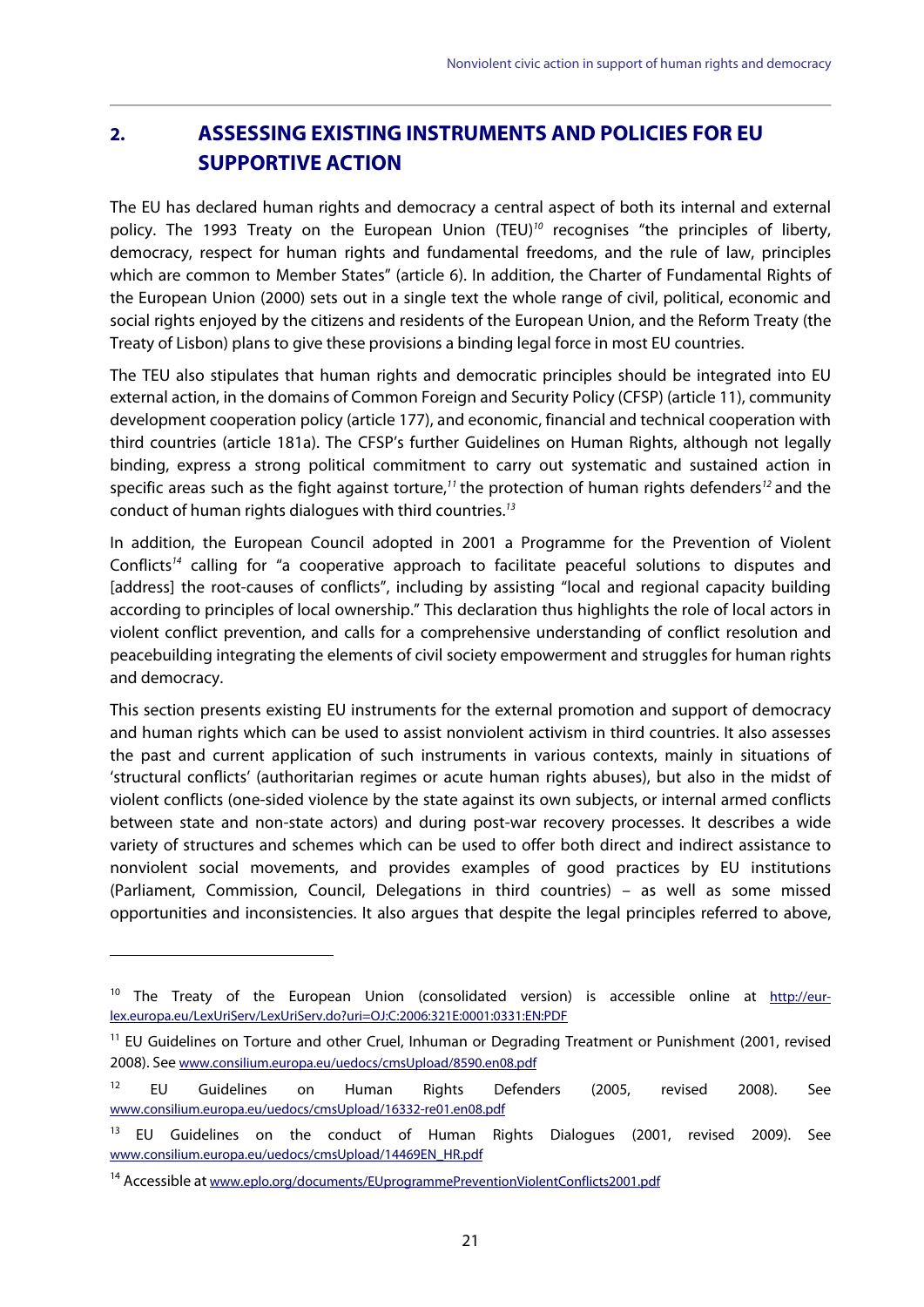EU human rights and democracy assistance still too often depends on the good will of its member states and rotating Presidencies, and tends to concentrate mainly on 'democratisation-from-above' through inter-governmental dialogue, governance reform or socioeconomic development, at the expense of 'democratisation-from-below', in the form of support for local CSOs and social movements.

## **2.1. Direct support to nonviolent campaigns for human rights and democracy**

The best starting point for discussing EU support is the EU Guidelines on Human Rights Defenders adopted in 2005 (and revised in 2008). Human Rights Defenders (HRDs) are "individuals, groups and organs of society that […] seek the promotion and protection of civil and political rights as well as [...] economic, social and cultural rights. [...] The definition does not include those individuals or groups who commit or propagate violence." Although this does not use the term "nonviolent action", this clearly refers to activities that can come under that heading - documenting human rights violations, seeking remedies for victims of such violations, and combating cultures of impunity. Leading international human rights organisations have welcomed the Guidelines but are concerned at the lack of systematic implementation and doubt the political will of EU member states to prioritise human rights and protection of HRDs.<sup>15</sup>

This sub-section presents instruments and policies which have been used by EU diplomats and institutions to support existing nonviolent struggles for human rights and democracy by means of diplomatic, physical, financial or technical intervention. These actions can be tailored to suit the strategy and circumstances of the nonviolent movement concerned: they include both direct means of 'offensive' assistance (e.g. helping civil society mobilise effectively) as well as 'defensive' assistance (e.g. supporting activists in meeting the needs and costs resulting from their action).

## **2.1.1 Diplomatic and physical assistance to nonviolent activists**

The most common existing forms of direct or implicit supportive interventions carried out by EU representatives serve several purposes simultaneously and include:

- using the visibility and prestige of EU institutions to publicly express respect for and solidarity with nonviolent struggles for justice and democracy, to publicise their actions and raise their profile and credibility nationally and internationally;
- helping raise the morale of civil society leaders and reinforce their self-confidence in the legitimacy of their work;
- offering protection to threatened activists and political dissidents against intimidation or violent measures by oppressive rulers;
- facilitating access to strategic contacts and information exchange between local activists, connecting them to the outside world (e.g. foreign assistance programmes, international NGOs, transnational solidarity networks and other groups), and provide them safe venues to exchange skills, experience and information about aspects of nonviolent action. These contacts might also be useful in terms of constructing the "chain of nonviolence" mentioned in Section 1.

'On-site' interventions:

1

<sup>&</sup>lt;sup>15</sup> Concept Paper for the 2009 Conference on Security and Protection for Human Rights Defenders to be held in London, April 2009.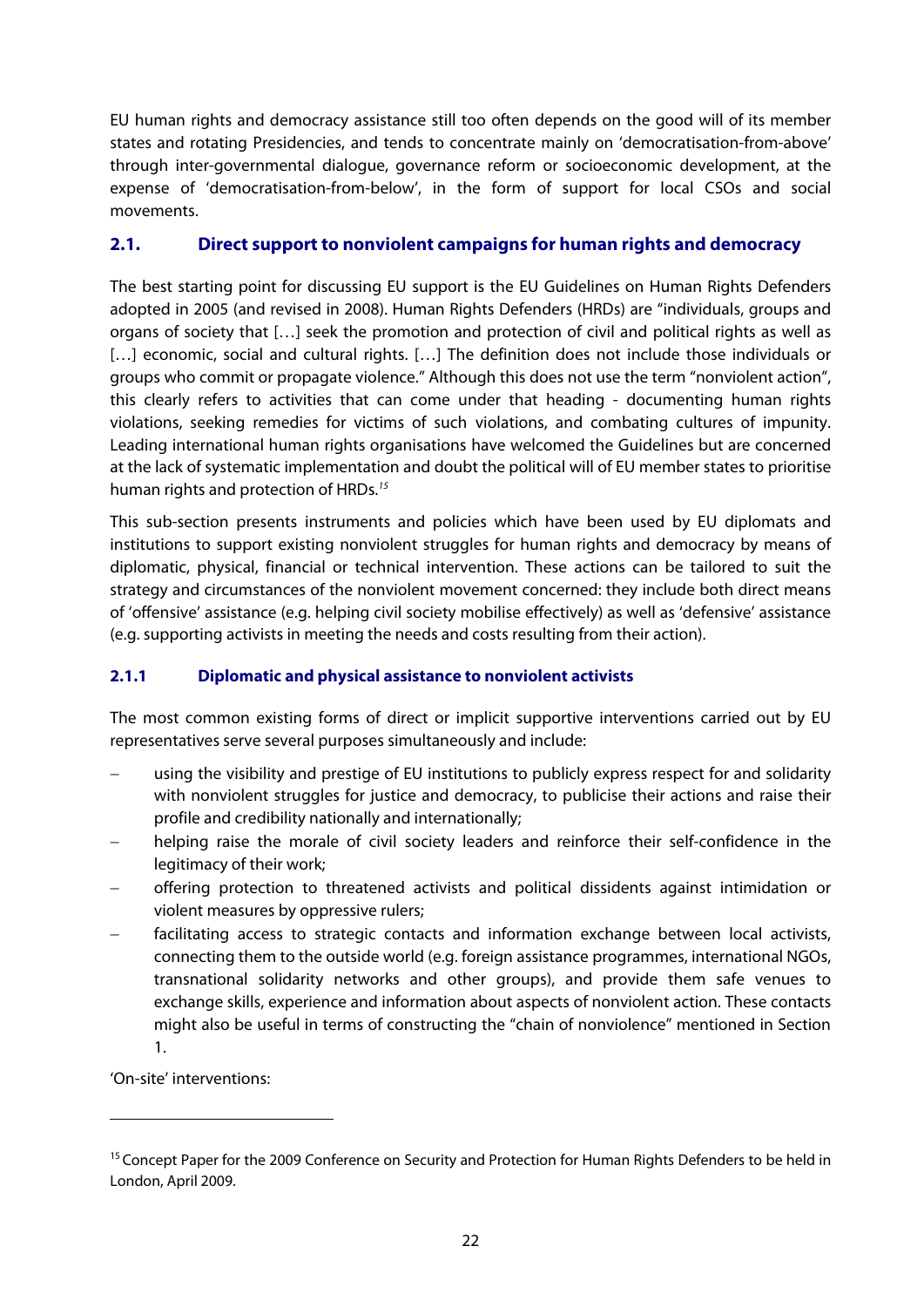In-country 'protective accompaniment' to discourage arbitrary repression of legitimate nonviolent activities is not yet officially part of EU policy, but is carried out on an ad hoc basis by individual diplomats or local EU missions. In some cases, Commission delegations appoint a liaison officer who acts as a permanent contact point with civil society leaders. Examples of past and current best practices include:

Attending events and press conferences organised by civil society organisations: For instance, the presence of EP Vice-Chair Luisa Morgantini at the first international conference on nonviolent resistance organised in the village of Bil'in added visibility and legitimacy, both within Palestine and vis a vis the Israeli government.<sup>16</sup>

Inviting HRDs to public receptions in embassies: In Colombia, the EC delegation has organised joint press conferences with civil society representatives to honour their work (Collier 2007: 12).

Telephone calls and home/jail visits to threatened, confined or imprisoned activists: an official visit by the European Troika in 2001 drew attention to the continuing house arrest of the Burmese opposition leader Aung San Suu Kyi.

Trial monitoring The EU Guidelines on HRDs advise EU officials to attend trials of civil society activists, an activity that is already well established in certain countries where the embassies of EU states have developed a good rotation system.

Visiting and even joining demonstrations: The visit of Polish premier Kwaśniewski and EU High Representative Solana to Ukraine after the rigged 2004 elections helped throw the authorities off balance as their "very presence provided the protesters with legitimacy and time, which were both vital ingredients in giving their action bite" (Wilson 2005: 138). Countries where similar interventions by EU officials have been reported in recent years include Nepal, Serbia, Zimbabwe, or Belarus, where MEPs accompanied the protest march of the democratic opposition on the eve of the 2001 presidential elections, while the Head of Missions visited the tent camp protest set up after the 2006 elections.

Providing safe exits and shelters for activists at serious risk: Some EU member states have developed efficient emergency visas procedures to allow human rights defenders to come to Europe for 'rest and respite'. In Nepal during the 2005-6 popular protests, threatened dissidents were granted visas by European Embassies and then were accompanied to the airport and departure gates by diplomats to block their seizure by authorities (The Diplomat's Handbook 2008). This form of assistance has now become a regular task of local EU missions and was formally added to the revised Guidelines on HRDs in 2008.

#### 'Off-site' intervention:

<u>.</u>

Solidarity activities and protective intervention do not necessarily require the presence of EU diplomats in the activists' country, and can also be performed within Europe. The European Parliament has played a particularly prominent role in such activities.

Convening nonviolent activists to meetings and hearings in Europe<sup>:</sup> Numerous political dissidents have been received in plenary at the European Parliament, such as chess champion Gari Kasparov, now a prominent critic of the Russian government, in May 2007 (shortly after his arrest) or the Tibetan leader the Dalai Lama in December 2008, who also held his first meeting with an incumbent EU President (Nicolas Sarkozy). The strong reaction of the Chinese authorities to this event – they postponed the

<sup>&</sup>lt;sup>16</sup> Phone interview with the coordinator of Bil'in Popular Committee against the Wall, January 2009.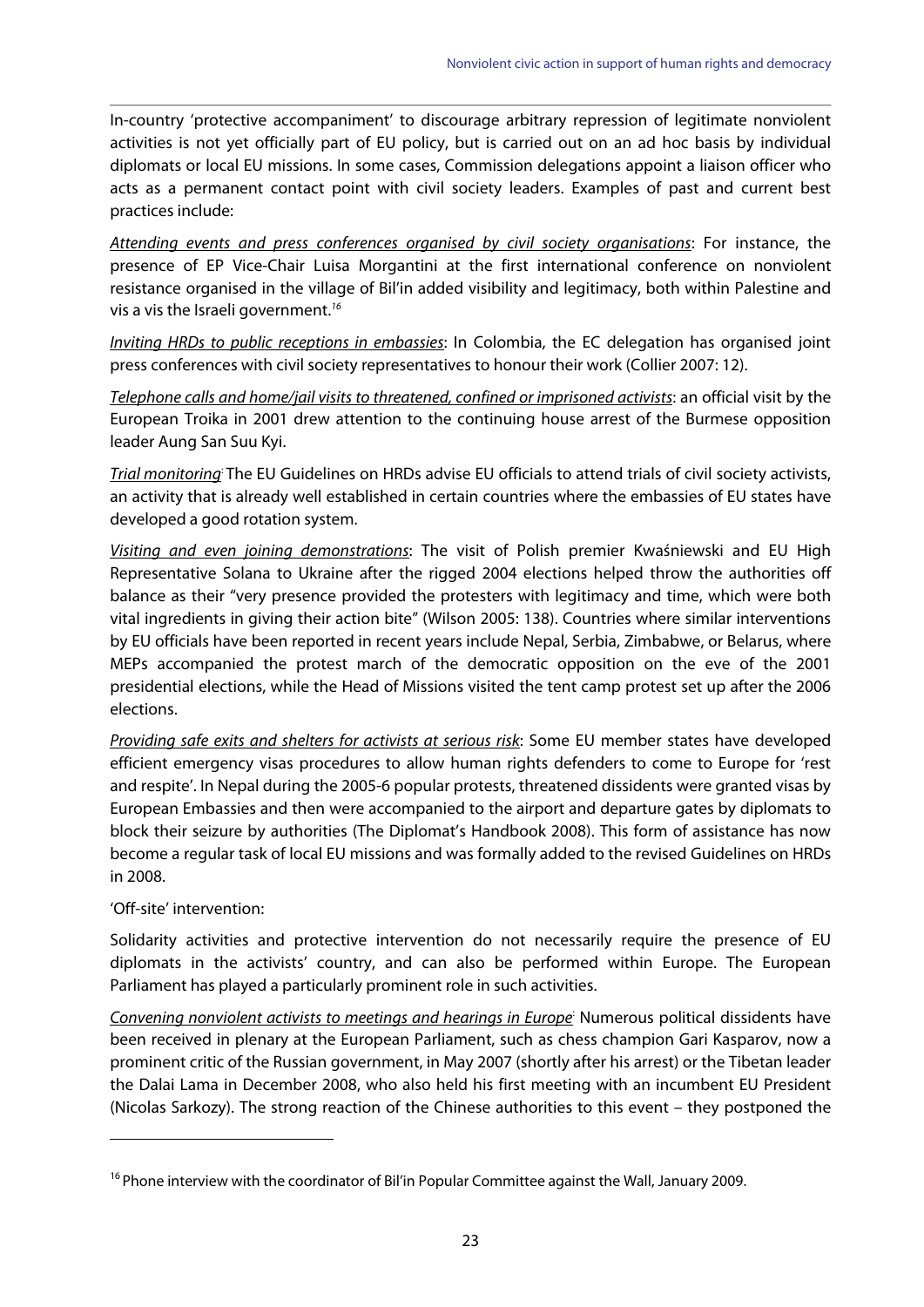$11<sup>th</sup>$  EU-China summit – testifies to its symbolic power.<sup>17</sup> In cases where the regime has tried to prevent such contacts by denying exit visas, communication technology has been used to bypass such travel restrictions: the Cuban human rights advocate Oswaldo Paya was able to communicate by video to an EU-NGO forum on freedom of expression (The Diplomats' Handbook 2008: 26).

Organising gatherings of human rights defenders International events such as the Conference organised to celebrate the 10<sup>th</sup> anniversary of the UN Declaration on HRDs in Brussels in 2008 offer a safe space where activists can exchange cross-country experience and lessons learnt, as well as build networks or strategic alliances across various nonviolent struggles.

Granting awards The EP's leading worldwide role in promoting human rights and democracy is primarily symbolised by its annual Sakharov Prize for Freedom of Thought, which offers international recognition to its winners as well as financial assistance to help them carry on their activities. Past laureates include several figures associated with nonviolent action. An external study assesses positively the impact of the prize on its recipients in terms of protection, visibility and enhanced legitimacy, and international networking; but it also notes its weak media coverage in non-EU countries and the lack of follow-up to the award by the Parliament (EIUC 2006).

Public declarations of support EP statements of solidarity with threatened or arrested activists through public declarations, resolutions or letters of concern are listed every year in the EP Report on Human Rights in the World.

In short, the European Council, Commission and Parliament have at their disposal a wide array of policy instruments to support and protect human rights and pro-democracy movements, and there are numerous examples of their beneficial effect on the work and life of nonviolent activists. However, their implementation tends to be patchy, and is largely influenced by the competing interests of EU staff and member states. Activists have noted some inconsistencies in the forms and degrees of support offered to nonviolent opposition groups worldwide, and the case of Azerbaijan is a particularly blatant illustration. Western concern for oil supplies and strategic considerations (cooperation in the fight against terrorism) have meant that major European countries have been both forgiving towards human rights violations and autocratic policies by the regime, and unwilling to extend support to the nonviolent opposition which attempts to mobilise people power since 2003. This attitude stands in sharp contrast to the EU response to similar conditions in Georgia in 2003, Ukraine in 2004 and Belarus in 2005 (Youngs 2009).

#### **2.1.2 Financial and technical assistance: enhancing civil society capacity building**

Throughout the various stages of development of nonviolent movements described in Section 1, activists seek to increase their skills and effectiveness in offensive (e.g. communication, mobilisation, non-cooperation, constructive action) and defensive (e.g. self-protection, legal defence) strategies, and external actors such as the EU can support these grass-roots efforts through direct financial and technical assistance.

A new architecture for EU external cooperation programmes:

<u>.</u>

Since the beginning of 2007, the European Commission has at its disposal a profoundly reformed structure for external assistance. There are now both geographic and thematic financing instruments, covering development, economic, financial, technical and humanitarian cooperation worldwide.

 $17$  Email communication with Vincent Metten, International Campaign for Tibet, January 2009.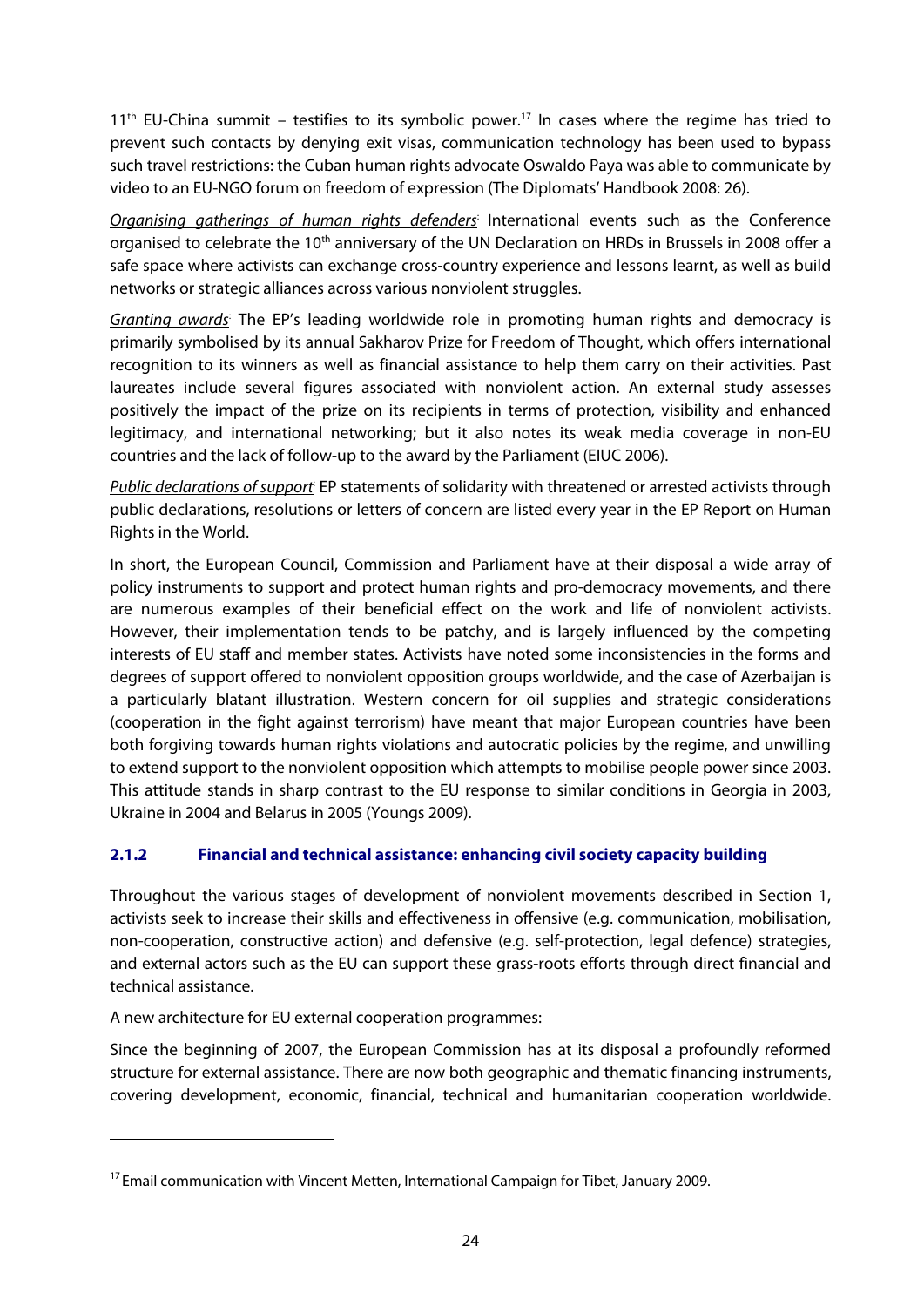Some of these include programmes which can be used to channel direct capacity-building assistance to civil society actors struggling for human rights and democracy. The most directly relevant thematic instrument is the European Instrument for Democracy and Human Rights (EIDHR).<sup>18</sup> Its objectives include "enhancing respect for human rights and fundamental freedoms in countries and regions where they are most at risk" (Objective 1), "strengthening the role of civil society in promoting human rights and democratic reform" (Objective 2), and "supporting actions […] in areas covered by EU [human rights] guidelines" (Objective 3).

Several components of the EIDHR can be used to strengthen the skills and capacity of civil society actors in third countries to mobilise and take action effectively. Its action programme for 2008 notes that grants under Objective 1 should result in "strengthening the capacity of local civil society (NGOs, trade unions, journalists, human rights defenders, etc…) to organise itself, to express, to exercise its rights and take part in international fora". In fact, local and international civil society organisations represent 91% of all recipients of this instrument.

The EIDHR has also adopted flexible granting procedures which can help to counter state attempts to block foreign funding to civil society activism.<sup>19</sup> For instance, as a thematic instrument, it can finance projects without the consent of the host government, even though this provision is difficult to implement in practice.<sup>20</sup> In response to NGO criticism about cumbersome financing procedures, the EIDHR has tried to reduce delays in funding processes, even dispensing with a tendering procedure when urgent action is needed. Its 'country-based support schemes' prioritise supporting local organisations, and locally based EC Delegations manage the calls for proposals. In some circumstances the EIDHR can finance not only registered organisations, but also non-legal entities or individual human rights defenders.

However, some of the dangers of foreign funding discussed in Section 1 limit the value of EU financial assistance to non-state opposition groups, in particular in countries whose regimes are not allied with EU governments. For instance, despite their limited funding capacities, Iranian women's rights activists have firmly refused foreign financial assistance, out of fear of being labelled as foreign puppets or accused of colluding with external forces. $21$ 

Moreover, the general level of EU funding for human rights and democratisation (the EIDHR has an annual budget of €125m, including over €30m allocated to electoral observation missions) is still too limited in comparison with other sectors of external assistance.<sup>22</sup> Besides, civil society actors argue that they face difficulty in accessing such funding, notably because of its relative lack of visibility and its administrative complexity. Finally, the calls for funding proposals are not always adapted to the needs of those nonviolent campaigns that largely rely on volunteers and only require modest funding: the grants awarded under Objective 1 are expected to fall between €150,000 and 1,200,000, which is far above what many civil society projects would request.

1

<sup>&</sup>lt;sup>18</sup> See http://ec.europa.eu/external\_relations/human\_rights/doc/2007\_eidhr\_en.pdf. The new instrument EIDHR replaces the previous European Initiative for Democracy and Human Rights (1994-2006).

<sup>&</sup>lt;sup>19</sup> Comprehensive listings of restrictions imposed by repressive governments against civil society organisations and external democratic assistance are offered by the International Center for Not-for-Profit Law (www.icnl.org).

<sup>&</sup>lt;sup>20</sup> See the evaluation on EC aid delivery through Civil Society Organisations, Final Report, December 2008, page 34.

 $21$  Interview with leading Iranian women's rights activists, January 2009.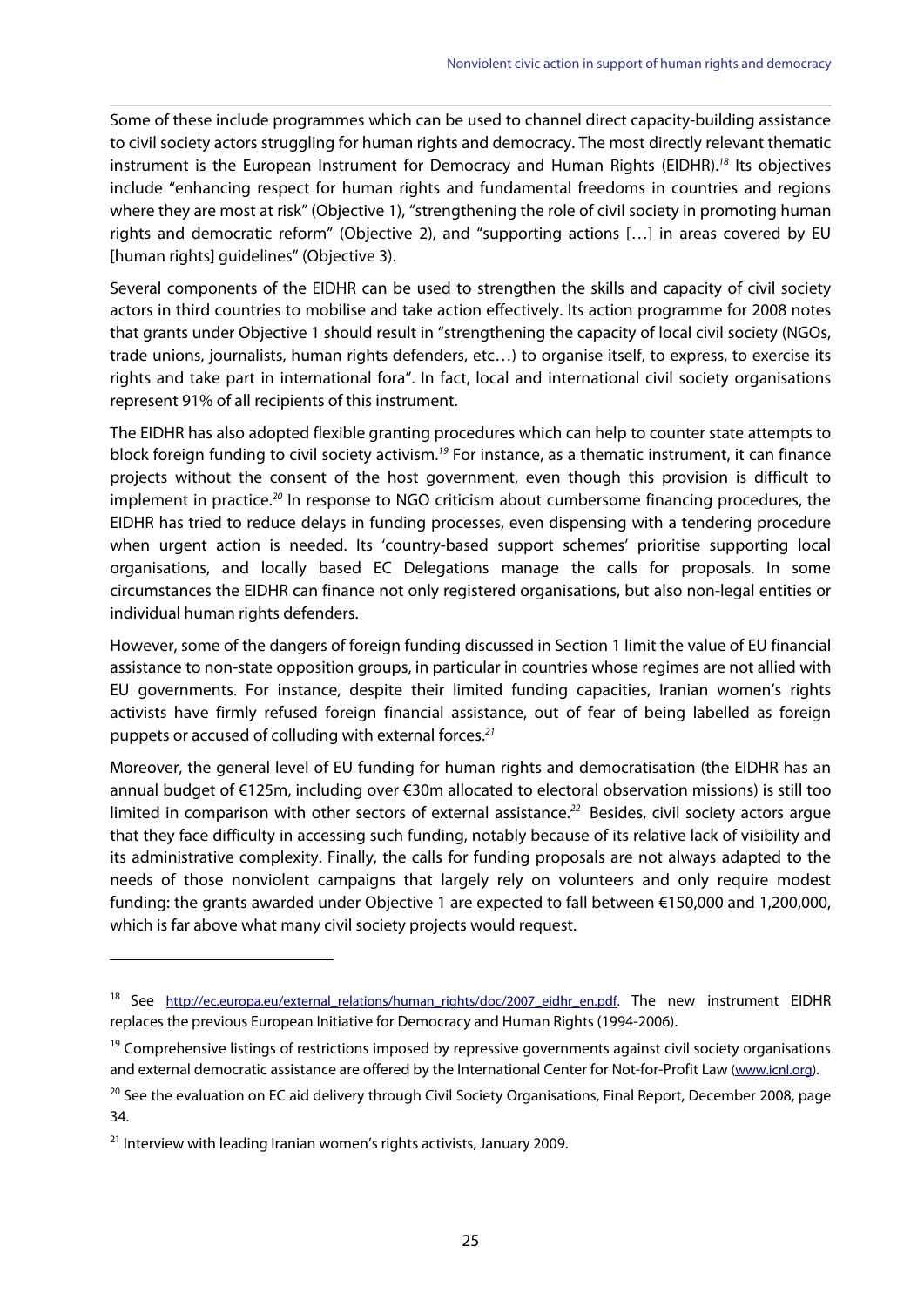Provision of useful skills and resources for nonviolent campaigners:

The areas of support where EIDHR and other financial instruments can best benefit civil society mobilisation for human rights, democracy and peace include:

Information and communication: Information technology has become a primary tool both of internal mobilisation and international advocacy. For this reason, repressive governments often impose strict control over the media and other means of internal and cross-border communication. EC financial assistance offers avenues for activists to develop effective communication strategies, by sponsoring the provision of technical material and training about information systems, public relations, advocacy campaign, video-editing, etc. For instance, in May 2008, a civil society seminar on media expression was organised in the margins of EU-Uzbekistan Dialogue on Human Rights.

Scholarships to study in Europe or attend training and conferences provide nonviolent activists with an escape route but also support capacity-building. For example, the European Humanitarian University provides 650 places for exiled Belarus students, including many forced to abandon their studies at home after participating in nonviolent action against the government (Jarabik and Silitski 2009: 114).

Networking: EU financial assistance also aims to help activists extend the 'chain of nonviolence' (see Section 1) by building cross-sector and cross-country alliances, as indicated in the EIDHR's 2007-2010 strategy paper: its country-based schemes encourage "the pursuit of common agendas for human rights and democratic reform based on cooperation among civil society organisations working in mutual support [and] building coalitions".

Protection and rehabilitation: 'Defensive' forms of external assistance provided by EU institutions offer practical tools for self-protection, including workshops on risk assessment, the use of escorts, the establishment of 'safe houses', tactics against surveillance, and other precautionary procedures. For instance, in 2007 the EIDHR funded a three-year initiative in Colombia campaigning for mechanisms of protection for social, popular and human rights organisations. In 2007 and 2008, it also allocated €22m for torture prevention and the provision of medical and psycho-social rehabilitation assistance to torture survivors in various countries, as called for by the 2001 EU Human Rights Guidelines on the fight against torture.

Capacity-building in contexts of armed conflict:

1

During armed conflicts, nonviolent groups often develop complementary activities combining the search for human rights and justice, peace, cohabitation, economic development and reconciliation. In these contexts, EU assistance to civil society tends to focus on the search for peaceful conciliation of inter-group interests, but such support also benefits nonviolent civic action by human rights and pro-democracy organisations.

The EU-sponsored Peace Laboratories in Colombia, $^{23}$  funded by the Development Cooperation Instrument (DCI) since 2002, are presented as a comprehensive programme to foster citizens' engagement in local development and peacebuilding processes. The first Peace Laboratory had the virtue of being a civil society initiative, later supported by outside institutions, in a zone of armed conflict and acute poverty. Funds are made available mainly to local self-organised projects

<sup>&</sup>lt;sup>22</sup> In comparison, the budget for the European Neighbourhood and Partnership Instrument (ENPI) for the period 2007-2013 amounts to €11 billion, and €17 billion for the Development Cooperation Instrument (DCI).

<sup>&</sup>lt;sup>23</sup> See http://ec.europa.eu/world/peace/geographical\_themes/colombia/peace\_laboratory/index\_en.htm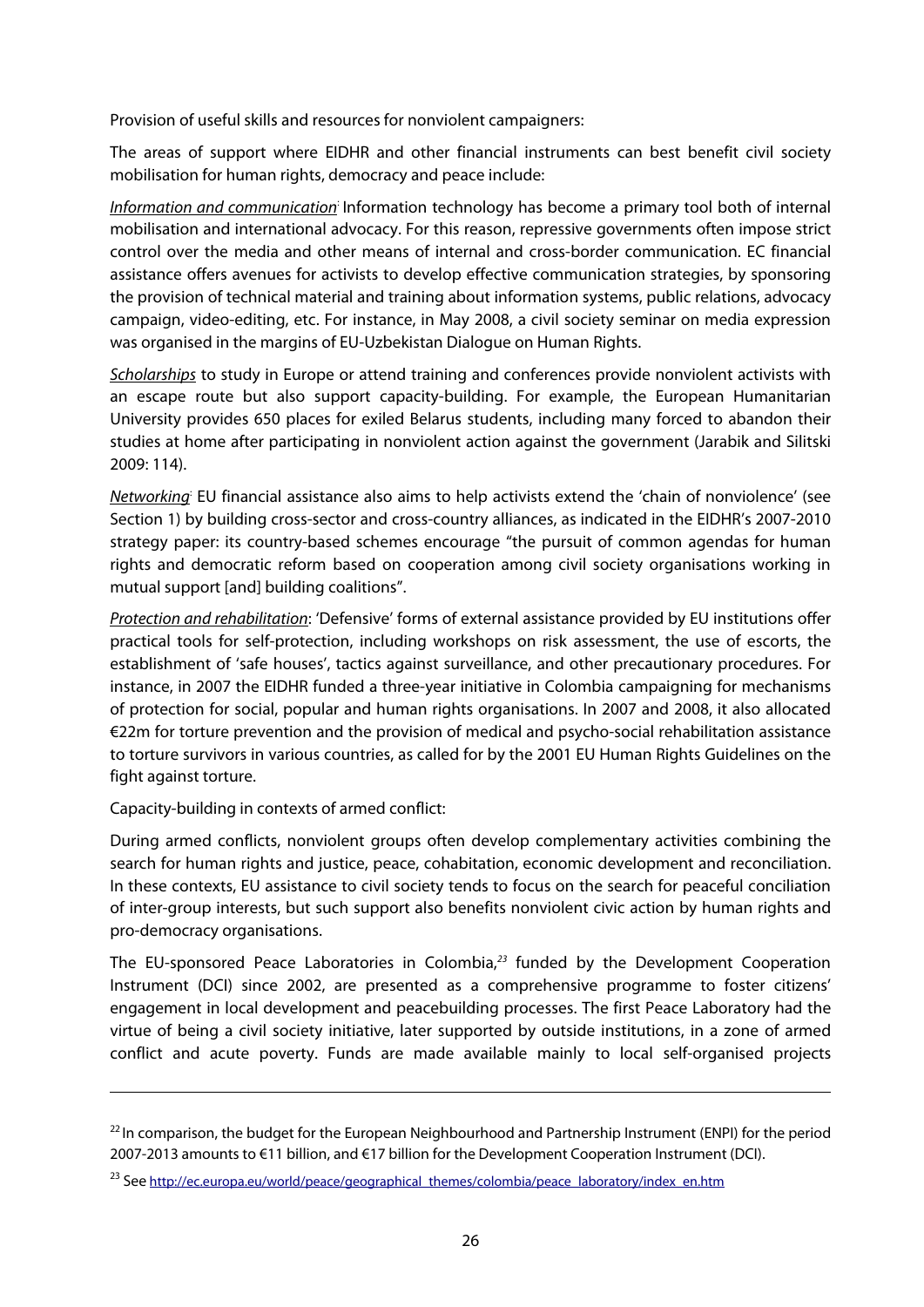addressing the socioeconomic issues that fuel conflict. Second and third Peace Laboratories have now been established in less conflictive regions. As a geographic instrument, the DCI channels its grants through state institutions. Hence the Colombian government's Acción Social acts as a conduit for EU funds (augmented by the government's contribution). The EU has a record of combining cooperative partnership with the Colombian government with a firm condemnation of its human rights record and direct support for civil society. However, such forms of assistance require careful monitoring, in particular to ensure that they are supporting processes of peace-building from below based on nonviolent action for peace and justice, rather than the counter-insurgency approach to 'pacification' of the Uribe government's policy of "democratic security".

#### **2.2. EU assistance to cross-border nonviolent intervention**

Moving from direct to indirect forms of EU assistance to nonviolent campaigns, this sub-section investigates the relations between EU institutions and international CSOs offering third-party assistance to grassroots movements for justice, peace, democracy or human rights. There are contexts in which foreign non-state actors are better equipped to provide material, technical or human support than states or international organisations. They are usually closer to the ground, enjoy a higher degree of freedom of action and can react more rapidly to emerging crises and demands for urgent action. In addition, they are less inhibited by international law on territorial integrity and state sovereignty, and free of the national security or economic interests which might impede concerted EU action. Third party intervention through non-state agencies also helps to protect local activists from the accusations of foreign state interference and neo-imperialism by their opponents. Finally, it is often very cost-effective - the annual budget for the whole of Peace Brigades International (PBI), supporting operations in five countries, is US\$4 million.<sup>24</sup>

#### **2.2.1 Financial assistance to civil society cross-border accompaniment**

Several EC financial instruments can be used to support European peacebuilding organisations, solidarity campaigns or research centres providing assistance to civil resistance movements in third countries:

Instrument for Stability (IfS<sup>):</sup> This new thematic instrument recognises that much of the field experience and capacity for conflict management lies in the civil society sector, both through their analysis and monitoring capacity and their extensive presence on the ground. The IfS supports "measures to promote and defend respect for human rights and fundamental freedoms, democracy and the rule of law ... [and] the development and organisation of civil society and its participation in the political process".25 Its Crisis Response component allows for rapid funding decisions for short-term interventions in situations of erupting conflicts (up to 18 months). For instance, it is currently funding Nonviolent Peaceforce to provide unarmed protective accompaniment in Mindanao, the Philippines, to human rights defenders and civilian ceasefire monitors.<sup>26</sup> The Peacebuilding Partnership programme under the Crisis Preparedness component of the IfS funds longer-term initiatives to build the capacity of non-state actors engaged in the prevention of violent conflict and post-conflict early recovery and political stabilisation. It also aims to promote networking and sustainable cooperation between European and local peacebuilding actors in activities which include the "promotion/defence

<sup>&</sup>lt;sup>24</sup> Email from PBI office, February 2009.

<sup>&</sup>lt;sup>25</sup> See http://ec.europa.eu/europeaid/where/worldwide/stability-instrument/index\_en.htm

<sup>&</sup>lt;sup>26</sup> Email communication with Alessandro Rossi, European coordinator of NP, January 2009.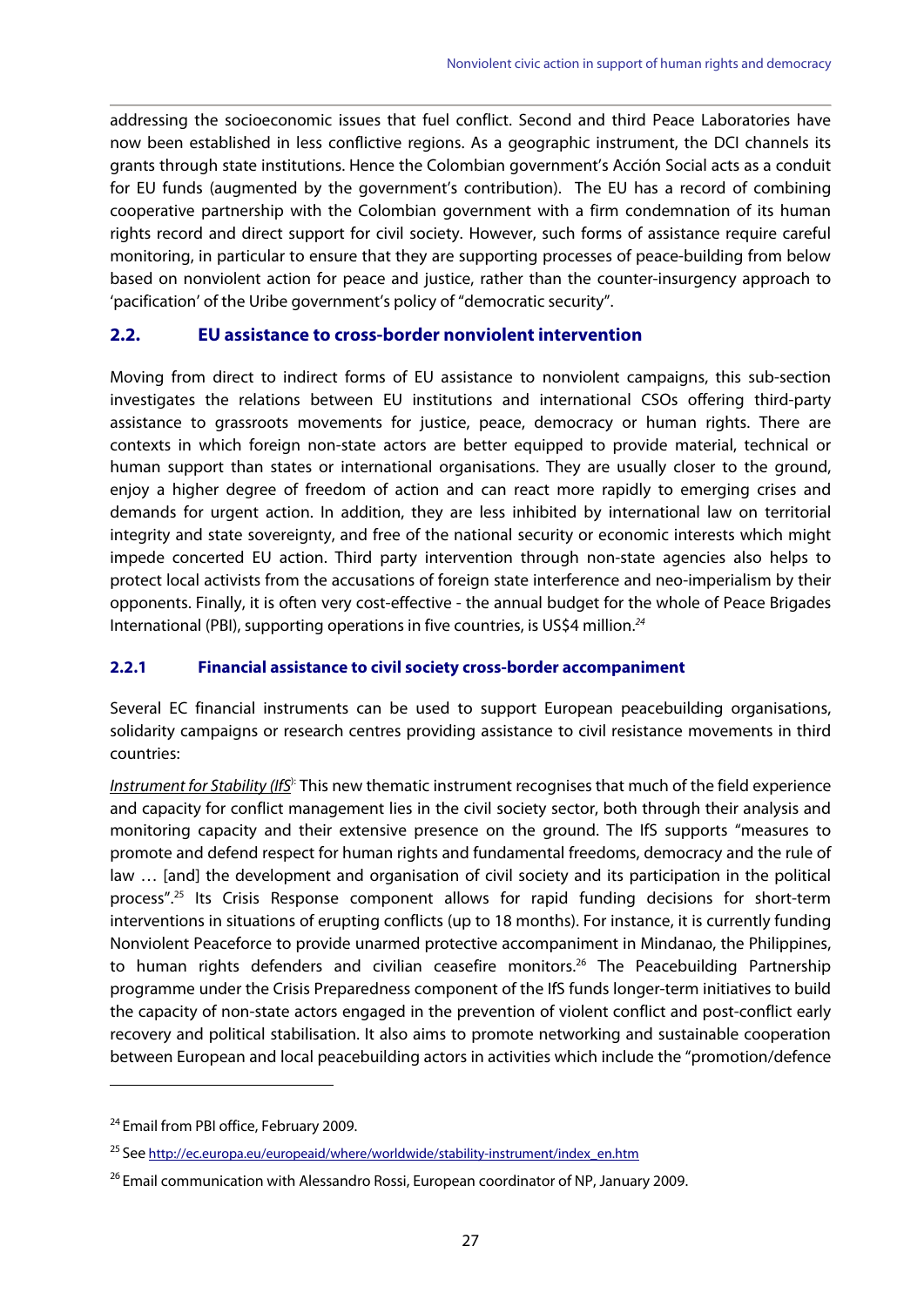of respect for human rights, fundamental freedoms, democracy and rule of law". It could therefore be used to fund European NGO activities supporting nonviolent movements and actors, although so far hardly any peacebuilding NGOs have been supported by this programme.

EIDHR: Although mainly targeting third country CSOs, this also sponsors transnational projects and training programmes provided by European NGOs. Projects funded by the previous EIDHR instrument (1994-2006) included a grant to the UK-based organisation IFES to train Georgian NGOs in domestic electoral observation techniques, and a funding scheme to European institutes and think-tanks to support the establishment and accompaniment of the EU-Iran human rights dialogue.

Intra-EU financial instruments such as the Grundtvig programme on education and training have been used by nonviolent training initiatives such as the French Comité Intervention Civile de Paix (ICP) to prepare volunteers for civilian accompaniment missions abroad.<sup>27</sup>

## **2.2.2 Civil society contribution to EU external policy on human right and democracy**

As natural allies of nonviolent resistance campaigns, transnational civil society bodies are able to serve as intermediaries between them and intergovernmental organisations such as the EU, by lobbying on their behalf for new supportive legislation, or trying to influence the implementation of EU policies (as well as those of its member states).

Human rights and peacebuilding NGOs working internationally are often consulted about EU external policy, as in the planning or evaluation of human rights dialogues, the drafting process of financing regulations and programming documents of the EIDHR or IfS, or currently in redrafting the corporate social responsibility policy of the European Investment Bank. The setting up of the annual EU-NGO Human Rights Forum is the most tangible example of the institutionalisation of such consultation. Under the IfS's Peacebuilding Partnership, there is also a new programme aimed at enhancing the capacity of the civil society sector to provide European politicians with early-warning and analysis of incipient conflicts, for instance by financing a conflict prevention network, or by organising a series of policy-advice roundtables for relevant EU staff and decision-makers.

## **2.3. 'Carrot and sticks' instruments towards governments of third countries**

This sub-section presents the diplomatic and political framework for EU engagement with foreign states through positive (dialogue and incentives) or negative (criticism and sanctions) instruments. These policies assist nonviolent action by helping to create an enabling environment for successful civil society mobilisation to take place. They have been variously employed in contexts of cooperative relationship with the incumbent regime, as well as where the government is seen as hostile to the EU and international interference.

## **2.3.1 Political interventions to express human rights concerns**

The following diplomatic instruments of EU foreign policy have been used to raise instances of human rights abuses by the state against nonviolent activists in third countries, either by conveying human rights concerns towards the relevant authorities, or by discussing bilaterally the best methods of improving the human rights situation:

 $27$  Email communication with a coordinator of the Comité ICP, January 2009.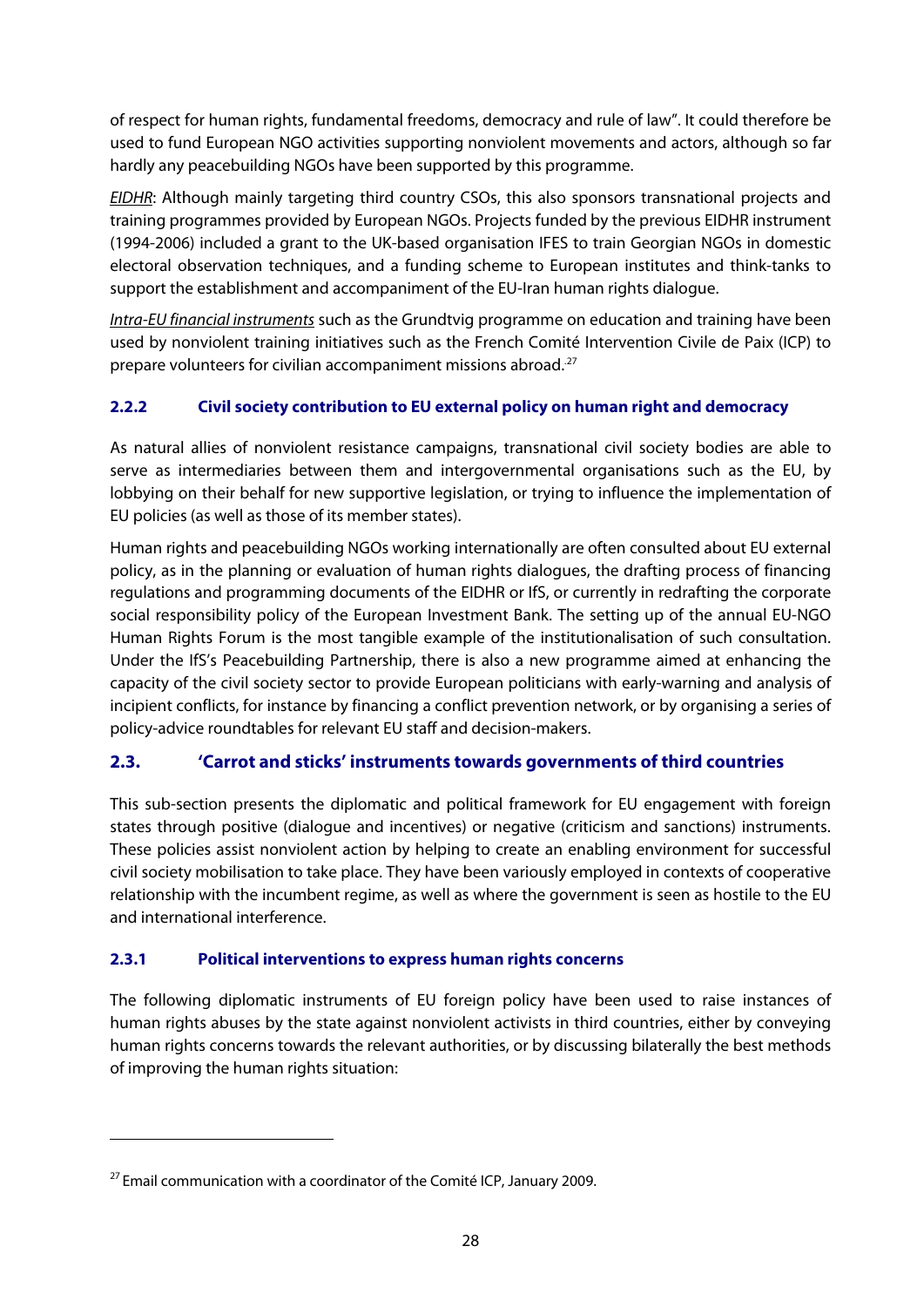Public declarations and statements: Released by the European Commission, EU Council, Presidency or Heads of Missions, the types of declarations most directly relevant to nonviolent activists include those condemning threats and attacks against human rights defenders (illegal detention, torture, forced disappearance or extrajudicial execution), or supporting freedom of expression or association, the right to a fair trial, or the tenure of free and fair elections. For instance, in 2007-8, the EU published statements condemning the conviction or arrests of HRDs in Iran, Uzbekistan and Syria, the violent crackdown on demonstrations in Tibet, and other repressive state policies in Azerbaijan, Belarus, Burma, China, Colombia, Russia, Sri Lanka and Sudan. Declarations can also be used to welcome positive developments such as the release of human rights defenders in Ethiopia (July 2007) and Uzbekistan (February 2008).<sup>28</sup>

Demarches: Recognising that public declarations and other forms of 'megaphone diplomacy' might sometimes have counter-productive effects (e.g. hardening the interlocutors' positions), diplomats have developed an array of instruments of 'quiet diplomacy'. Demarches are usually carried out in a confidential manner by the Troika (current and incoming EU Presidencies, Commission and Council Secretariat), in the form of a written document delivered to a representative of the third country government. They have been variously used to remind host governments of their international obligations or present 'prisoners' lists' and enquire about the conditions of detained activists. Given the confidential nature of this instrument, it is difficult to assess the extent of its use, and its degree of effectiveness in prompting repressive governments to alter their policies. But some human rights activists complain about an inconsistent use of demarches and declarations, and point to many cases of serious violations against opposition groups where the EU remained silent, often caused by a lack of consensus among EU members: "Collective action is impossible when individual member states prioritize other foreign policy interests or have other views regarding the best way to address the situation of HRDs" (Amnesty International 2007).

Human rights dialogues and consultations<sup>:</sup> Since the EU Guidelines on Human Rights Dialogues were published in 2001 (updated in 2008), bilateral dialogues and consultations have become formalised instruments of foreign diplomacy by the EU Council. Their purpose is to encourage third country governments to abide by (or ratify) international human rights legislation and engage in relevant structural reforms, or to register EU concerns on human rights infringements. In the long run, they help EU interlocutors to shift their perceived interests and policies and internalise the norms and logic underpinning the EU through 'social learning' and persuasion (Tocci 2008). There are currently more than 30 ongoing dialogues and consultations on human rights, under different formats: bi-yearly structured human rights dialogues or consultations (China, Russia); dialogues on human rights and democratisation in the framework of external cooperation agreements with Southern and Eastern Neighbourhood countries or with African, Caribbean and Pacific (ACP) states, generally in dedicated subcommittees; human rights consultations with Western allies (USA; Canada, Japan) in the run up to key human rights meetings at the United Nations; or local ad hoc dialogues on human rights by EU Missions.

The involvement of local nonviolent activists in the conduct of human rights dialogues and negotiations varies widely from case to case. EU Guidelines on Human Rights Dialogues recommend that CSOs should participate in preparatory meetings by helping to assess the local human rights situation, in the conduct of the dialogue itself by organising simultaneous parallel meetings, and in follow-up evaluation mechanisms. Sometimes, this participation is stipulated in the cooperation

<sup>&</sup>lt;sup>28</sup> See EU Annual Report on Human Rights 2008, Council of the European Union. Online at http://www.consilium.europa.eu/uedocs/cmsUpload/st14146-re02.en08.pdf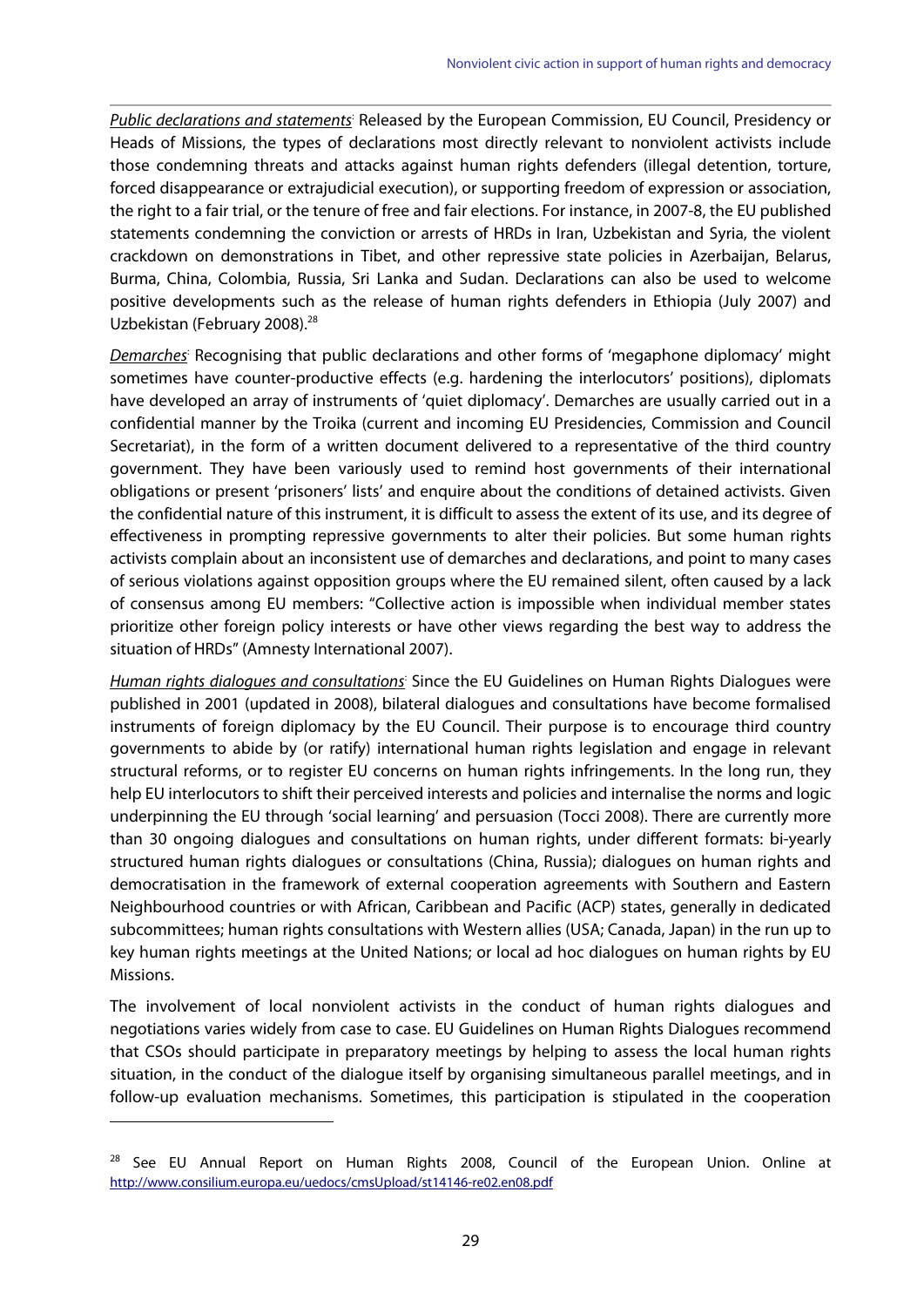agreement itself (e.g. article 8 of the ACP-EU partnership agreement).<sup>29</sup> The EU-China dialogues are always accompanied by parallel seminars with academic experts, Chinese and European CSOs. Elsewhere, CSO involvement depends on the proactiveness of the partner country or the European country heading the Presidency. For instance, under the UK Presidency in 2005, Russian NGOs were consulted prior to the EU-Russia consultations and debriefed afterwards.

#### **2.3.2 Positive and negative conditionality and sanctions**

When dialogue and diplomatic engagement are insufficient to encourage democracy and stop human rights violations or one-sided violence against nonviolent expressions of political dissent, EU institutions have at their disposal an array of more forceful methods of intervention. The spectrum of tools ranges from persuasion (through cooperative engagement and 'social learning' - see Section 1, 4.5), to conditionality (by inducing leaders to reassess the costs and benefits of their policies and change them in the lines desired by the sanctioner), or coercion (through the use of targeted sanctions). Although the EU never officially promotes a strategy of regime overthrow, such a scenario might be provoked indirectly by weakening the regime's legitimacy and making it more vulnerable to acts of dissent by the nonviolent opposition, as illustrated in people power revolutions in the Philippines, Eastern/South Eastern Europe and the former Soviet Union in recent years.

#### Incentives:

<u>.</u>

In general, EU institutions prefer to use positive measures and conditionality rather than penalties to persuade their interlocutors to abide by standards of human rights and democracy.

In the European 'neighbourhood', the enlargement criteria for candidate countries represent one of the most effective incentives: such countries have to demonstrate that they have stable institutions guaranteeing democracy, the rule of law, human rights and the protection of minorities in order to integrate the Community acquis. A good indicator of the effectiveness of such incentives is the overall cooperative relationship with Turkey, a key candidate country, which has resulted in significant legal reforms, even though Amnesty International noted a "regression" in Turkey's human rights performance in 2007 (Memorandum to the Turkish Government, 14 January 2008).

The European Neighbourhood Policy (ENP) offers an incentive for governments of Eastern European and Mediterranean countries to commit to EU standards on human rights and democracy, in exchange for greater political, security, economic and cultural cooperation. The accompanying financial instrument ENPI has a special Governance Facility fund rewarding progress in the field of democracy and human rights: Morocco and Ukraine both benefited from this in 2007. The political chapter of each ENP Action Plan sets out concrete objectives on human rights and democratisation issues, such as to strengthen legal guarantees for freedom of speech, of the press, and of assembly and association in accordance with international standards. However, empirical studies show discrepancies in how the various ENP Action Plans treat such issues, being much more detailed and demanding in the case of Eastern neighbours than in most of the Mediterranean area. Furthermore, human rights activists argue that EU praise for the progress towards democracy made by ENP partners in reality reduces pressure to improve human rights practices (Youngs 2009).

Trade/aid conditionality clauses and suspension measures:

<sup>&</sup>lt;sup>29</sup> The ACP-EU partnership agreement is also called "the Cotonou agreement", see http://ec.europa.eu/development/geographical/cotonouintro\_en.cfm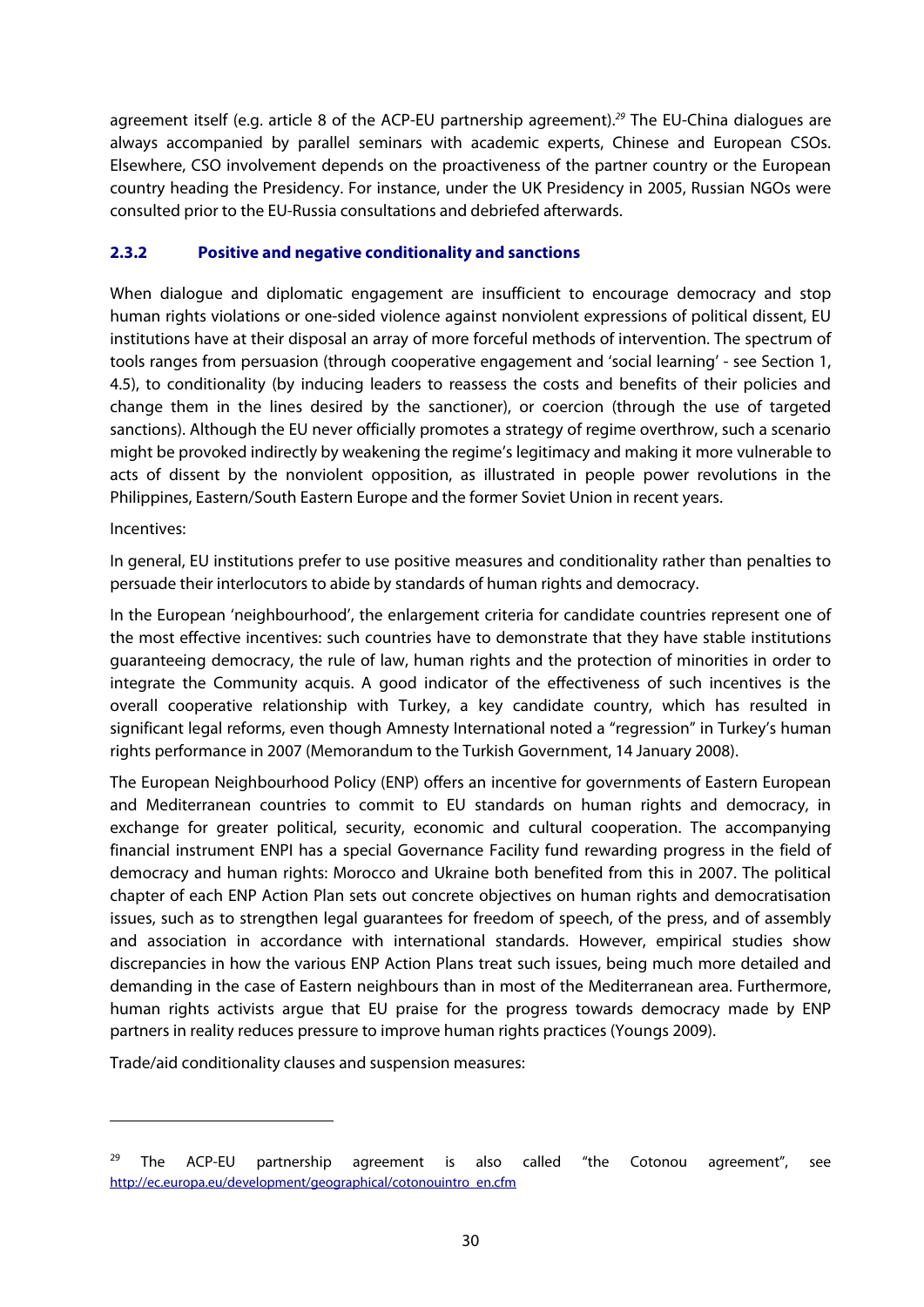"Essential elements" conditionality clauses in external agreements with partner countries might be considered as alternately positive and negative measures. They stipulate that respect for human rights and democratic principles underpins the internal and external policies of the parties, and that in the event that those principles are breached, the EU may take certain measures, such as suspending the agreement. The effect of this stick-based approach can at times be counterproductive in terms of supporting the nonviolent opposition, as illustrated by the suspension of the 1995 Partnership and Cooperation Agreement with Belarus in 1996, which resulted in a sharp curtailing of technical assistance to pro-democratic civil society and independent media (Jarabik and Silitski 2009: 110). But in other contexts (e.g. Burma and Zimbabwe), the suspension of development aid for reasons of human rights violations was accompanied with a parallel increase in humanitarian aid in order to support the population.

Elsewhere, however, many trade and development cooperation accords are concluded and implemented without a comprehensive evaluation of the partners' respect for basic political, social or cultural rights, and there are also many examples of failure to act upon persistent breaches of cooperation agreements. For instance, since the EU-Israel Association Agreement treaty was signed in 1995, Israel has been in breach of its Clause 2 which demands respect for human rights, with regards to its treatment of Palestinians living in the West Bank and Gaza and its Arab citizens. Dozens of Palestinian NGOs have joined forces in a Boycott, Divestment, Sanctions National Committee to request the application of the conditionality clauses until Israel complies with international human rights and humanitarian law. In spite of this, the EU Association Council took the decision in June 2008 to upgrade the agreement to create stronger ties in the economic, trade, academic, security and diplomatic fields.

Preferential trade arrangements under the Generalised System of Preferences (GSP) have similar conditionality clauses, in so far as they provide preferential access to the EU market to third countries which have ratified and implemented core UN/ILO human rights conventions. GSP preferences might be withdrawn on the ground of their non-respect. So far, the EU has only withdrawn trade preferences in two instances, including with Belarus in 2007 because of the regime's infringement on freedom of association for workers.

The EU's European Investment Bank has a paragraph on human rights in its charter, and is currently conducting a consultation with NGOs to draft a Statement of Social and Environmental Principles that all projects funded should satisfy. This has been widely welcomed, although the experienced EU observers at Amnesty International have suggested in addition the need for a "due diligence" procedure to monitor application of the new standards.<sup>30</sup> In the past, its concern for human rights has rarely impeded its involvement in controversial projects, including with semi-autocratic regimes in Central Asia (Stoyanova 2008).

#### Sanctions (restrictive measures):

<u>.</u>

Diplomatic sanctions represent a symbolic form of punitive action to signal EU disapproval of the government of a third country. They might consist of a ban on high-level bilateral contacts (e.g. with Belarus after an illegal constitutional change in 1996), a downsizing of EU diplomatic personnel in the country concerned (e.g. EU military attaches were recalled from Burma after the regime failed to recognised the results of the 1990 elections), or a reduction of programmes of cultural, scientific and technical cooperation (e.g. with China in aftermath of the 1989 Tiananmen events) (Portela 2009).

<sup>&</sup>lt;sup>30</sup> See www.eib.org/attachments/strategies/eib\_esps\_comments\_ai\_17122008.pdf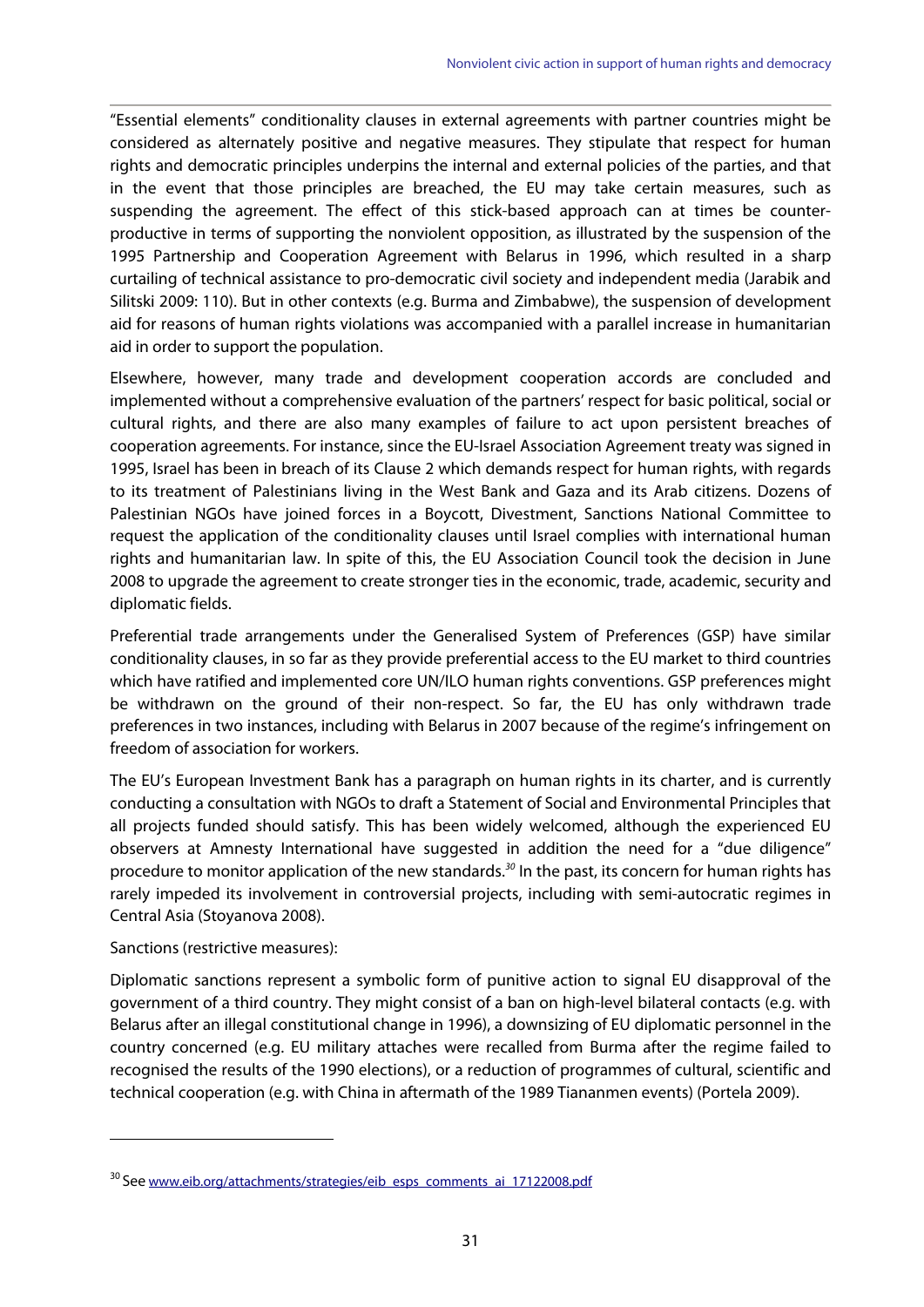Recently, CFSP 'restrictive measures' have become the most common type of EU sanctions. Rather than impose 'economic' sanctions in the traditional sense, such as comprehensive trade embargoes designed to asphyxiate the affected country, EU sanctions are now "targeted measures that should reduce to the maximum extent possible any adverse humanitarian effects or unintended consequences for persons not targeted".<sup>31</sup> They mostly operate at the personal level, by imposing hardship on the targeted leader and his/her associates or family, and reducing their means to pursue a particular policy. They include visa bans on senior members of the regime, financial restrictions such as freezing of assets held in the EU, or investment bans. Past examples of the use of restrictive measures for human rights and democracy purposes can be found in Africa, Asia, and Eastern Europe - to condemn fraudulent elections in Nigeria (1993), Belarus (2006), Zimbabwe (2002, 2007), and to compel the regime to recognise democratic elections results in Burma (since 1990).

The EU also makes ample use of arms embargoes, especially in order to address cases of one-sided violence by state forces to repress civilian demonstrations, as in China, Indonesia and Uzbekistan. The EU Code of Conduct on Arms Transfers in 1998 laid down common standards – "which should be regarded as the minimum" - to prevent the sale of arms that might be used aggressively or for internal repression. However, these arms exports continue, and even in countries where the EU imposes an arms embargo (e.g. some ten EU member states were involved in exports to China between 2002 and 2006).

The evaluation of sanctions policies and their effectiveness is a source of contention. Assessments of past EU restricted measures show limited degrees of effectiveness.<sup>32</sup> However, the impact of sanctions is extremely hard to measure: it is psychological as well as economic, it affects the opposition as well as the regime, and it often depends on how sanctions are combined with other measures. The literature on sanctions generally predicts that they are most likely to be effective against states which are more enmeshed in trade relationships with the EU (Portela 2009), or which seek to benefit from greater integration or cooperation (Tocci 2008). However, economic and strategic interests often dictate different policy priorities towards 'allied' countries or major trading partners, irrespective of their human rights record. Indeed, the overall picture depicted by local activists as well as scholarly assessments of EU action (Smith 2005, Youngs 2009), shows the EU to be reluctant to go beyond critical declarations on human rights or democratic practices where states concerned are strategically important for its security or economic interests.

#### **2.3.3 Actions of the European Parliament**

<u>.</u>

The European Parliament acts as a strong voice in support of human rights and democracy. First, it provides a platform for denouncing human rights violations against pro-democracy or social justice activists by passing resolutions raising individual cases of concern. In 2007 and 2008, EP resolutions have condemned the arrests of cyber-dissidents in China, the deterioration of human rights and democracy in Belarus, acts of violence against trade unionists in Cambodia, violent crackdowns on demonstrations in Armenia, Georgia, Russia and Vietnam, repression on women activists in Iran, the relentless oppression of opposition parties and civil society groups in Zimbabwe, the dissolution of a

<sup>&</sup>lt;sup>31</sup> Basic Principles on the Use of Restrictive Measures (Sanctions), Council document 10198/1/04. http://register.consilium.europa.eu/pdf/en/04/st10/st10198-re01.en04.pdf

<sup>&</sup>lt;sup>32</sup> The recent lifting of visa ban against Uzbek leaders, which had been in place since November 2005, following encouraging human rights improvements by the regime, including the release of human rights defenders, is a rare example of successful CFSP sanctions (Portela 2009).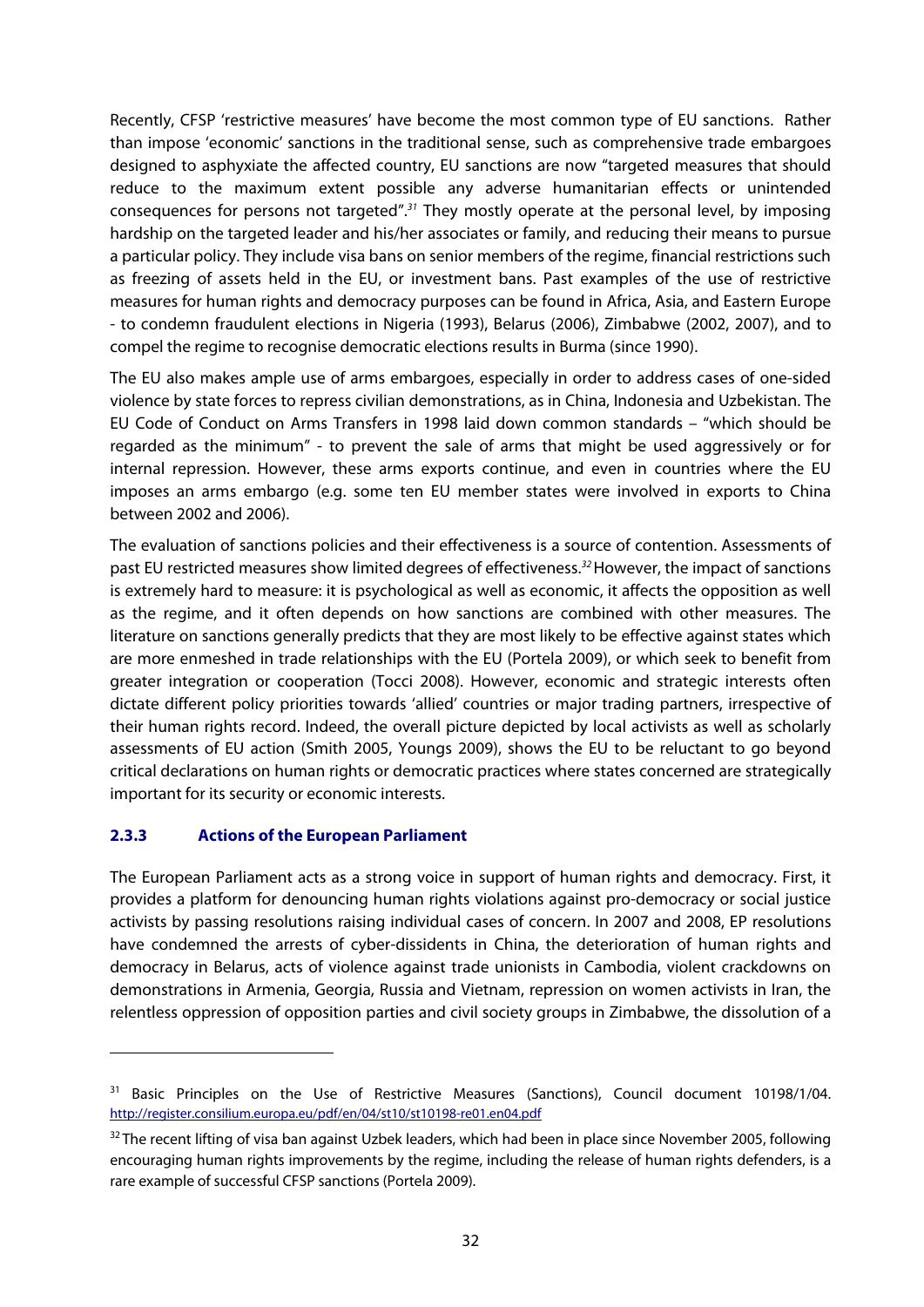human rights NGO in Egypt, arrests and continued detention of Buddhism monks and other participants to the August 2007 protests in Burma, the condemnation without trials of organisers of mass protests following rigged elections in Ethiopia, and the murder of human rights activists in Philippines.<sup>33</sup> According to an evaluation report, the reactions of targeted countries demonstrate that they are sensitive to international criticism voiced by EP resolutions (EIUC 2006), and the positive local and international impact of such resolutions was also highlighted by the Dalai Lama in his speech at the EP in December 2008: "the many resolutions of the EP on the issue of Tibet have helped greatly to highlight the plight of the Tibetan people and to raise the awareness of the issue of Tibet amongst the public and in governments, […] all around the world, [and] in China."<sup>34</sup>

The President of the EP and chairs of committees and delegations regularly take up human rights issues directly with the representatives of third countries, through talks or by sending letters of concern. The Foreign Affairs Committee's Sub-Committee on Human Rights provides a permanent forum for discussions on the human rights situation and the development of democracy in non-EU countries. Its Annual Report on Human Rights in the World proceeds to an annual assessment of the situation of HRDs across the globe: the report on 2007 condemned the repression of nonviolent activists in such countries as Belarus, China, Iran, Syria, Burma, Uzbekistan and Kenya.

In addition, the EP holds the Council and the Commission to account regarding their treatment of human rights and democracy in their external actions, by asking questions during plenary debates and making requests for EU action. For instance, in May 2007, the President of the EP urged the Commission and Council to raise cases of human rights defenders in China during the forthcoming round of human rights dialogue; in October 2007, the EP proposed to restart the EU-Iran human rights dialogue interrupted since June 2004.

Despite the EP's limited competences in external relations, it has made a creative use of its powers to impose 'pseudo-sanctions' in reaction to poor human rights records in countries of special concern to the EU, especially Turkey and China, by withholding specific benefits until improvements were achieved in the field of human rights (Portela 2009). However, the EP has only little influence in matters of conditionality measures which fall under EC Treaties. For instance, it called for initiating a GSP suspension procedure with China, but this request was rejected by the Commission. But the Lisbon Treaty will give the EP expanded power over the decision to build in essential element clauses in new EC treaties or the renewal of older ones.

## **2.4. Monitoring and influencing the environment in which nonviolent action operates**

This last sub-section lists some indirect means of EU assistance to nonviolent civic action by helping to create an enabling legal, political and security environment for effective civil society mobilisation.

#### **2.4.1 Electoral assistance and monitoring**

<u>.</u>

The primary means of EU external democracy promotion consist in enhancing the reliability and transparency of democratic electoral processes through electoral observation missions (EOMs) and

<sup>&</sup>lt;sup>33</sup> See the EP's Annual Report on Human Rights in the World 2007 and the European Union's policy on the matter. Online at www.europarl.europa.eu/sides/getDoc.do?type=TA&language=EN&reference=P6-TA-2008-0193

<sup>&</sup>lt;sup>34</sup> Address to the Plenary Session of the European Parliament by His Holiness the Dalai Lama XIV. 4 December 2008.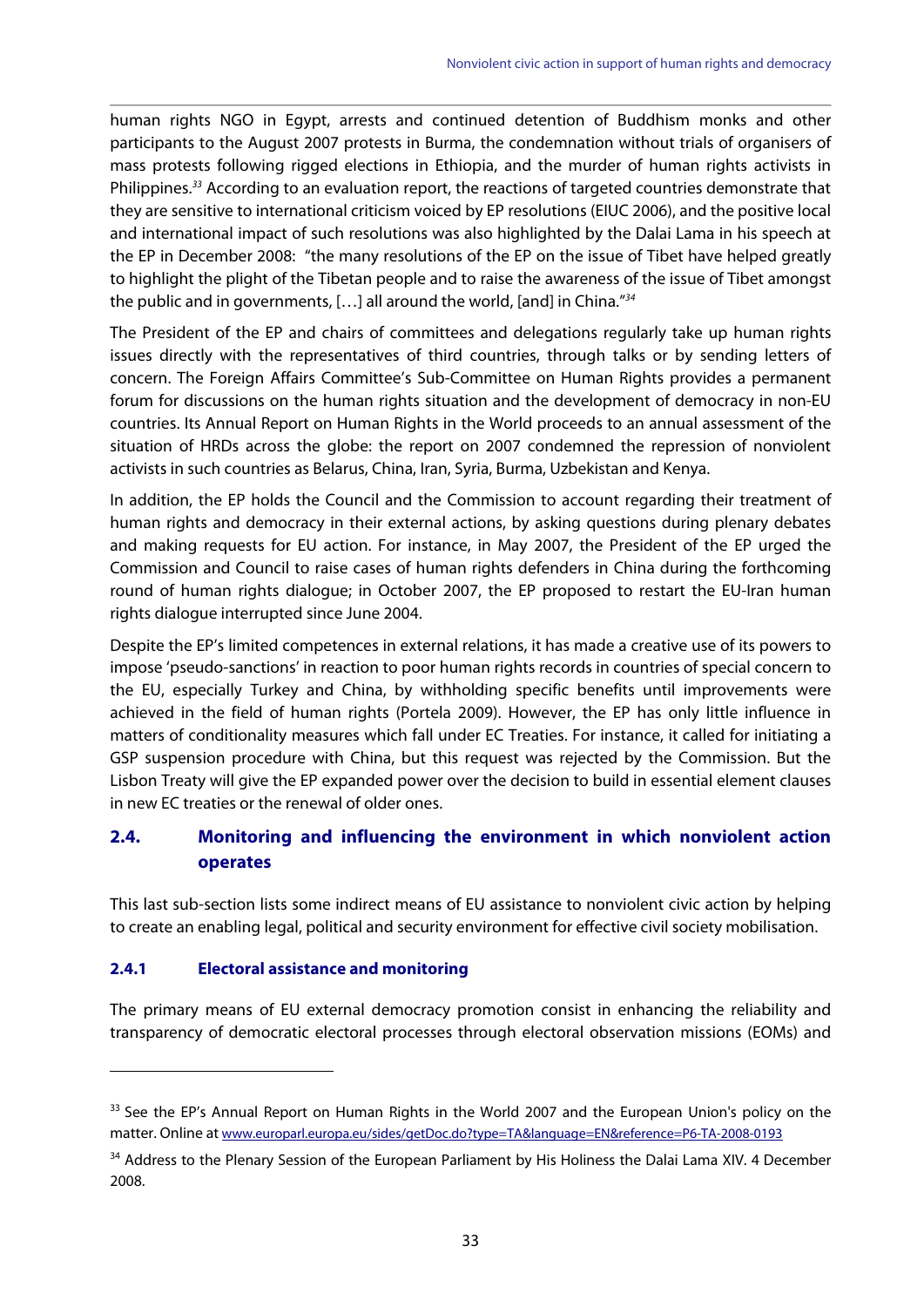electoral assistance. These mechanisms are especially relevant to the support of nonviolent civic action in contexts of popular protest during and after fraudulent elections.

Funded by the EIDHR instrument, EOMs combine technical fact-finding and expertise with political clout and public visibility (Meyer-Resende 2008). The presence of international observers provides encouragement and reassurance to democracy advocates, and enhances their security, by showing that the eyes of the world are watching (The Diplomat's Handbook 2008: 31). It also serves to provide international protection and political cover for local observation groups when manipulations are observed and denounced. Around 70 such missions have taken place since 2000, with over 4,000 observers deployed in more than 50 countries, in all regions except for those already covered by the OSCE.<sup>35</sup>The European Parliament plays an active role in EOMs, by sending delegations of MEPs to join and head the teams as Chief Observers: their participation increases the visibility of the mission and helps build support for possible post-election measures by the EP.

One major difference between the EU instruments for direct support to nonviolent movements and those of electoral assistance lies in strict rule of impartiality for EOMs. Their task is to monitor and promote democratic process rather than promote regime change or show solidarity with opposition movements standing for human rights and justice. There are some cases of past elections where this distinction of roles was not strictly maintained, such as in Ukraine in 2005 where the EP delegation joining the OSCE EOM wore orange banners and appeared on stage to back the opposition coalition leading the 'orange revolution' (Meyer-Resende 2008: 8).

Examples of elections judged undemocratic and followed by EU sanctions were cited above (see 3.2). However, local activists note a lack of consistency in EU response to electoral processes in different parts of the European neighbourhood. This is confirmed by recent reports on EOMs comparing, for instance, the strong condemnation of rigged elections in Belarus in 2005 accompanied by the issuing of a visa ban for high-ranking election officials, with the mild response (a diplomatic statement) to equally flawed Tunisian elections during the same period (Meyer-Resende 2008: 18). In other countries as well (e.g. Nigeria 2003, Kenya 2007), elections were judged fraudulent by the EOM but no political or economic price was imposed on the regime for its anti-democratic practices, resulting in a loss of credibility for the mission.

Besides EOMs, the EU takes part in electoral assistance by deploying technical experts to help improve the overall management and conduct of elections (e.g. training of election management bodies or voter education). The EIDHR also sponsors the provision of technical capacity building in electoral monitoring to local civil society groups, as well as programmes and workshops to enhance public awareness of citizens' rights and active popular participation in elections.

## **2.4.2 Influencing the national legal and policy framework**

<u>.</u>

Through assistance programmes<sup>:</sup> Some components of the EC's geographical instruments (DCI, ENPI, Instrument for Pre-Accession) aim to improve the legal and political environment in which nonviolent campaigners operate, by fostering human rights and democratic processes on the EU's Eastern and Southern borders (including Russia, the Near East, South Caucasus and the Mediterranean region), in the Balkans, Turkey, Asia and Latin America. Priorities are mostly defined by country or region but include supporting institutional reform (e.g. legal, judicial and administrative reform, national human

<sup>&</sup>lt;sup>35</sup> The Handbook for EU Election Observation is available online at http://ec.europa.eu/external\_relations/human\_rights/eu\_election\_ass\_observ/docs/handbook\_en.pdf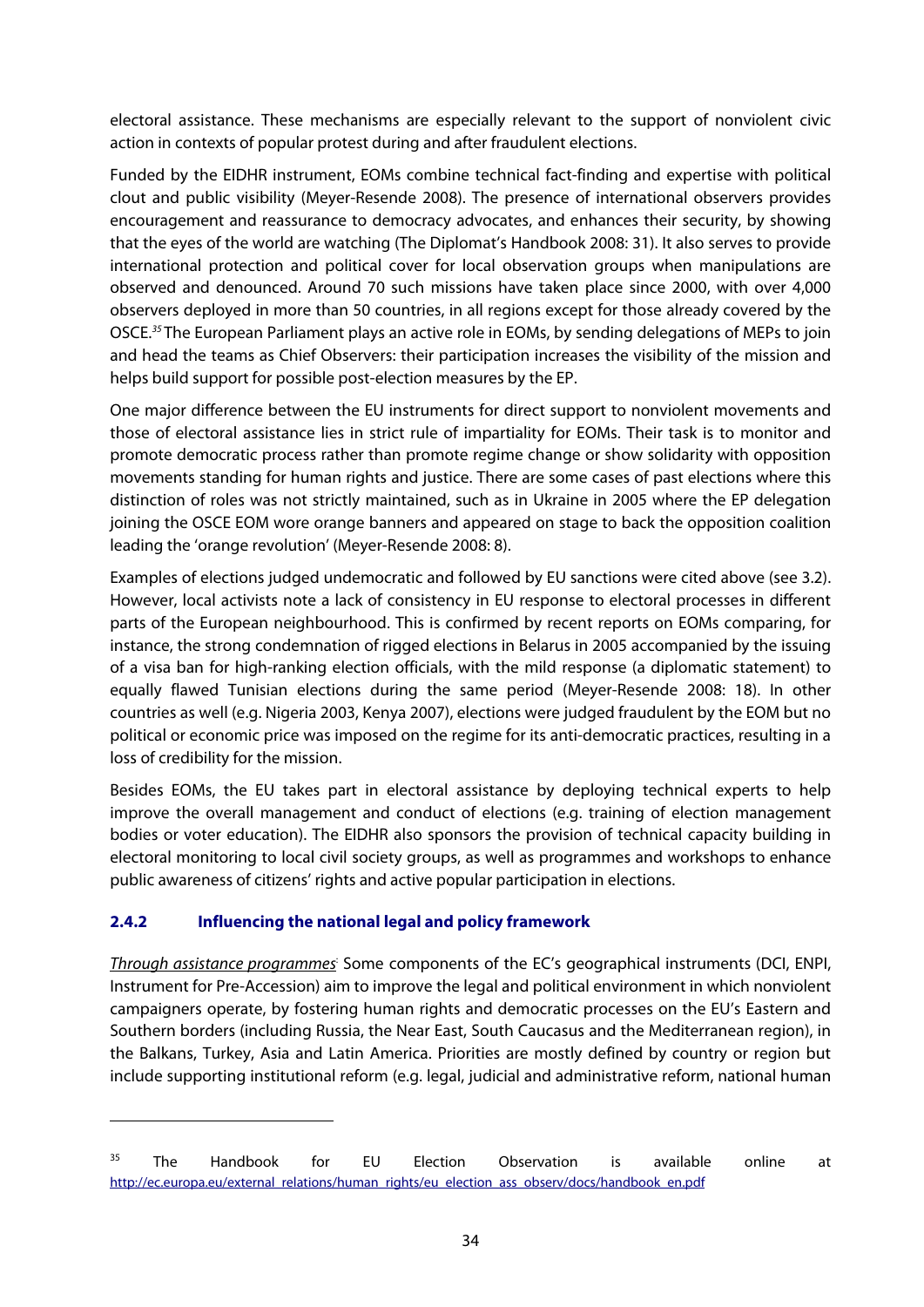rights institutions, electoral processes, media pluralism) or promoting and protecting human rights and fundamental freedoms. The EIDHR also has a programme dedicated to improving legislation governing NGOs, freedom of thought, association and expression. Finally, the CFSP Guidelines on Human Rights Defenders mention the need to support the creation of national human rights institutions, ombudsperson's offices and human rights commissions, and call for the strengthening of existing regional human rights mechanisms such as the Inter-American Commission on Human Rights or the African Commission on Human and Peoples Rights.

Civilian component of ESDP crisis management operations: The European Security and Defence Policy (ESDP) is a major element of the CFSP. Its stated goal "is to complete and thus strengthen the European Union's external ability to act through the development of civilian and military capabilities for international conflict prevention and crisis management".<sup>36</sup> The military aspects of ESDP are outside the scope of this study: while nonviolent movements might on occasion call for military intervention, the focus of this study is on what can be done to strengthen those movements' own capacity to bring about change. The civilian components of ESDP crisis management capabilities range from advice and assistance in police, border monitoring, civilian administration, rule-of-law and civil protection sectors to monitoring the implementation of peace processes. They have been variously deployed in pre-, active or post-crisis situations countries such as Bosnia-Herzegovina, Macedonia, DRC, Georgia, Indonesia, Sudan, Palestine, Ukraine-Moldova and Chad. These missions indirectly serve the purposes of civil society assistance in conflict zones by supporting the building of stable and democratic public institutions. For instance, through police-to-police training components, EU security officials help to impart the importance of respecting the rule of law, including the human rights of nonviolent demonstrators. Although ESDP civilian operations potentially might help to build the capacities and expertise of European civil society professionals in nonviolent intervention or peacemaking assistance, in practice the non-governmental sector is largely excluded. In the next section, an alternative model of EU-supported scheme for cross-border civil society action will be suggested, which builds on the extensive field experience of European NGOs in nonviolent intervention.

<sup>&</sup>lt;sup>36</sup> See http://ec.europa.eu/external\_relations/cfsp/esdp/index.htm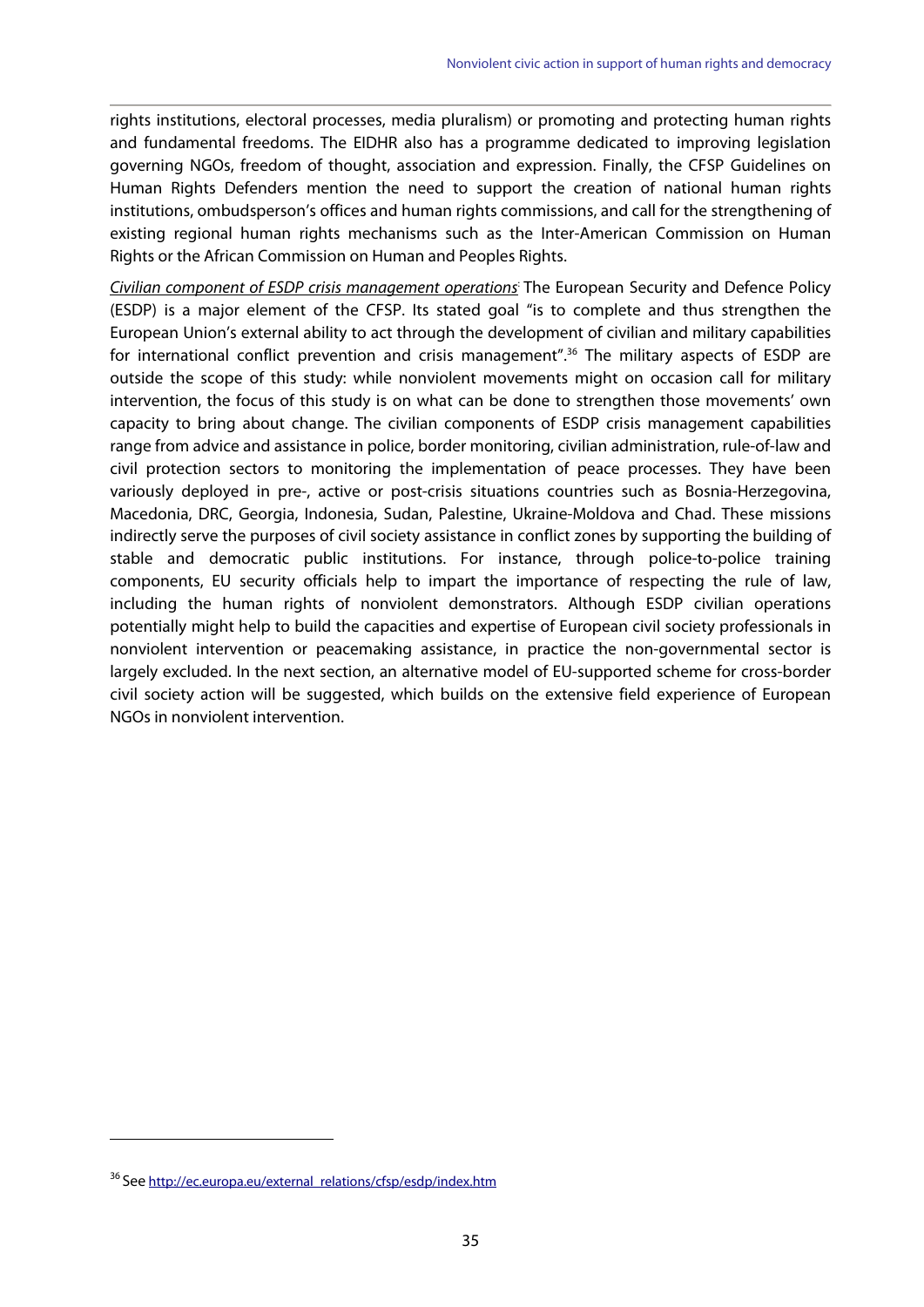# **3. AVENUES FOR IMPROVED EU PRACTICE IN SUPPORT OF NONVIOLENT CIVIC ACTION**

The EU has declared human rights and democracy promotion one of its central values to be applied in all external action. The reality, however, is that this declaratory policy is not implemented consistently, and that where there seems to be a conflict between human rights promotion and the geopolitical interests of the EU and its members, human rights tend to be the loser. Our contention is that this is a false dilemma and that in most cases these various goals are compatible and can be pursued simultaneously. As suggested in Section 1, EU external human rights and democracy promotion contributes to international peace, stability and development; neglect of human rights and democratisation in allied and non-allied states undermines security policy in the medium term and at times even in the short term.

This section makes recommendations for a more systematic implementation of existing EU instruments to promote human rights and democratisation through direct and indirect support to grass-roots nonviolent civic action. In particular, it recommends a more rigorous evaluation of current practices, in consultation with human rights groups from the areas affected, as well as the dedication of greater resources to support the emergence of civil society networks promoting human rights and democratisation, including the protection of human rights defenders and assistance in developing strategies of nonviolent action.

## **3.1. Supporting civil society empowerment and mobilisation capacity**

The starting point for a strategy of genuine support for nonviolent campaigns for democracy and human rights is to recognise whose struggle this is. Support for specific objectives - such as expanding space, mobilising resources, opening doors, providing a platform - are precisely that, support. The main goal of assistance should be to support strategies of empowerment pursued by existing local groups, to work in harmony with them and not take over. Of paramount importance is the recognition of HRDs as important partners who themselves need protecting in their efforts to build civil and just societies. The types of support have to be carefully tailored according to how local activists view the situation. Raising their visibility might in certain cases be counter-productive, possibly endangering them. Foreign financial assistance might not be accepted in general or from any donor perceived as having an interest in undermining the government. In addition, EU financial assistance has sometimes been refused because of the bureaucratic burden it would place on the recipients, or because of a more general critique of the adverse effects of 'professionalising' of NGOs on the growth of social movements. As a result, any form of intervention should be preceded by extensive consultation with local civil society activists regarding the best means to support their work.

This sub-section presents a number of suggestions made by local nonviolent activists and European human rights organisations that would enhance EU capacity to support human rights defenders and nonviolent movements in third countries, in the context of existing policy instruments, institutional arrangements and budgetary constraints.

#### **3.1.1. Improving good-practices and evaluation in solidarity actions**

EU Missions on the ground should strive to increase and better coordinate diplomatic and physical means of assisting local human rights defenders. European human rights NGOs have made a number of valuable suggestions (Amnesty International 2007, Collier 2007), which include: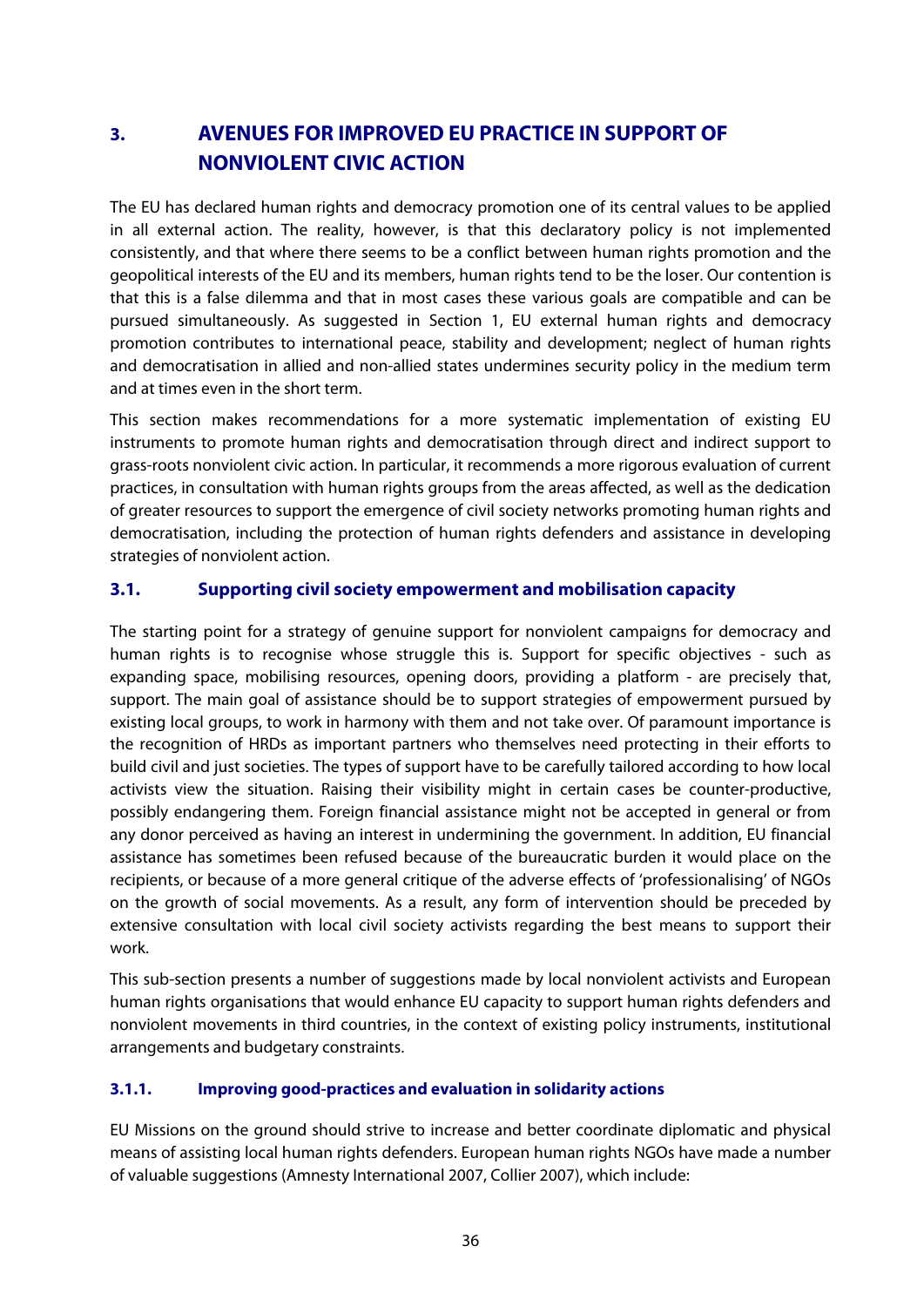More frequent visits, meetings, invitations and joint press conference with HRDs, including those from remote regions or not benefiting from EU funding.

A balance between public and private diplomacy in support of nonviolent activists: International support can shield HRDs, but their increased visibility might also result in them more vulnerable to criticism and attacks by opponents. Representatives of the EU and its members need to take advice from local activists about when indirect means of support and the use of confidential demarches towards the government are more appropriate than public action.

Greater transparency about EU support activities on behalf of nonviolent activists: This might be improved by raising the visibility and media coverage of EU human rights activities, and devising procedures for sharing information with relevant civil society actors on EU diplomatic activities with external governments (declarations, demarches, resolutions, dialogues, etc).

More systematic monitoring of supporting activities carried out by EU missions and the impact that such tools have on the protection of the lives and the political space of HRDs. The EP set a good precedent in commissioning the study Beyond Activism: the impact of the human rights activities of the European Parliament (EIUC 2006). Such independent evaluations should become more regular and extended to other EU institutions.

## **3.1.2. Enhancing civil society networking and communication**

A frequent problem for nonviolent activists is their isolation from counterparts elsewhere or from external sources of support. Local EU Missions could help further improve their communication and networking capacities by establishing an HRD contact point in each country, accessible to local nonviolent activists, responsible for monitoring an effective implementation of the EU Guidelines and promoting local dissemination strategies.

Relevant EC instruments for external assistance such as EIDHR should also dedicate greater resources to facilitating civil society capacity-building and peer-exchange. Suggestions which would be both cost-effective and empowering for local nonviolent movements include:

**Establishing a human rights defenders' network** at the international level, e.g. a "Sakharov Network" for former laureates of the EP award;

**Establishing an EU-wide resource centre** which, perhaps in cooperation with exiled activists, would compile and translate key texts and documents on nonviolent civic action and key international legal instruments which activists can use in their work; locally, the libraries of embassies EU should have key books about civil resistance that are accessible to activists;

Offering scholarships to go and study in Europe, or sponsoring university degrees via online distance learning schemes, in particular for student activists barred from continuing their education due to political activities;

**Facilitating cross-border liaison and exchange** between nonviolent movements in third countries and European citizens' initiatives, solidarity networks and NGOs: granting visas for activists to attend relevant training programmes and conferences in Europe, or to carry out scholarly and/or field research about nonviolent action; enlarging EU twinning projects (which are currently open to public and semi-public institutions) to CSOs inside and outside the European borders; sponsoring workshops in communication and media, or training in strategic planning by veteran nonviolent leaders from other contexts (see Section 1).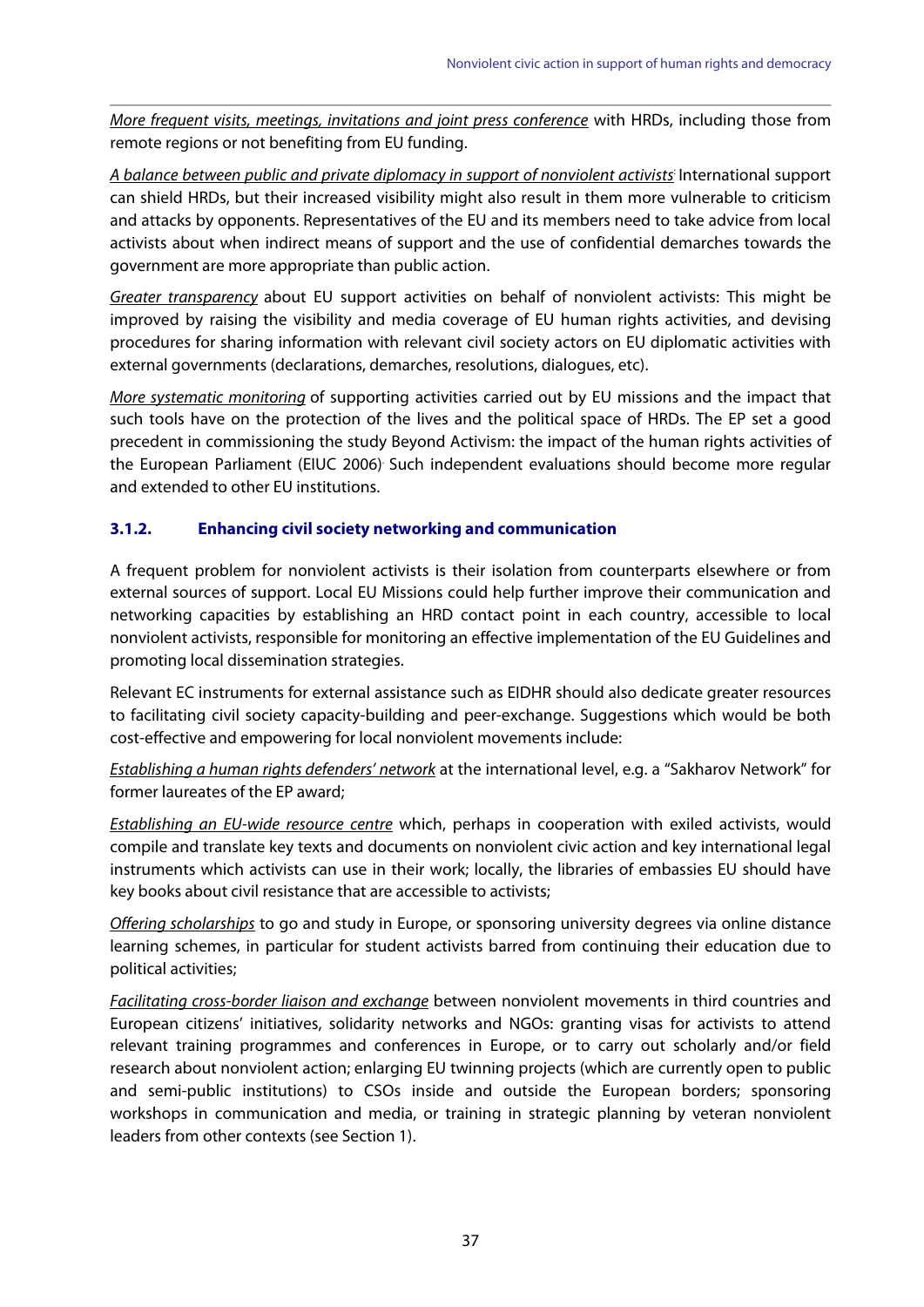Assisting in the creation and maintaining of independent sources of media and technology, translation of local news into European languages for public broadcast in Europe, and distribution of anticensorship tools and software that allow nonviolent campaigners to better communicate internally and externally, in particular in countries (e.g. China, Iran) where there have been recent crackdowns on cyber-dissidents and other 'free expression activists'.

## **3.1.3. Improving the protection of threatened activists**

The provision of 'defensive' assistance in countries where HRDs are systematically targeted should be an essential component of the 'toolbox' of EU external action. Demands from local nonviolent activists include:

Implementing the provisions of the revised Guidelines on HRDs relative to the *issuing of emergency* visas for threatened activists. Authorities in charge of delivering visas at central and local levels need to be better aware of the situation of HRDs and their special protection needs. The overwhelming majority of HRDs who come to the EU for 'rest and respite' or to participate in events and conferences do not ask for asylum, but aim to return to their countries to continue their work (Collier 2007, Amnesty International 2007). Besides, Embassies should be willing to harbour endangered activists.

Setting up a more regular system of trial monitoring, and lobbying concerned governments and embassies on behalf of detained campaigners;

Setting up emergency funds for legal assistance, and offering assistance and protection to lawyers defending human rights activists;

Setting up hardship funds for HRDs who lose their jobs or face other discrimination.

## **3.1.4. Simplifying procedures and access to funding**

The problem with EU assistance to human rights activity is less the level of funding available, than the restrictions placed on accessing it. While acknowledging EU budgetary constraints, European NGOs networks (HRDN, EPLO and CONCORD) have suggested the following improvements in the provision of financial assistance:

The contribution of thematic financial instruments available to non-state entities without requiring prior governmental consent should be increased, in order to preserve the autonomy of civil society action;

The proportion of small country-based projects directly managed by EC delegations (24% of the EIDHR budget in 2007) should be increased, and should become available for small initiatives - such as the organisation of one-off public events, and limited running costs, including for printing campaign material, equipment procurement or strike funds.

EC Delegations should conduct outreach work to promote the funding schemes and publication of Call for Proposals, make them accessible to local civil society, and offer capacity-building assistance in making funding applications.

To better respond to situations of crisis and emergency, and to take into account the limited administrative capacities of small civil society entities, grant application procedures should be simplified and accelerated, and reporting requirements for recipient organisations should be less demanding.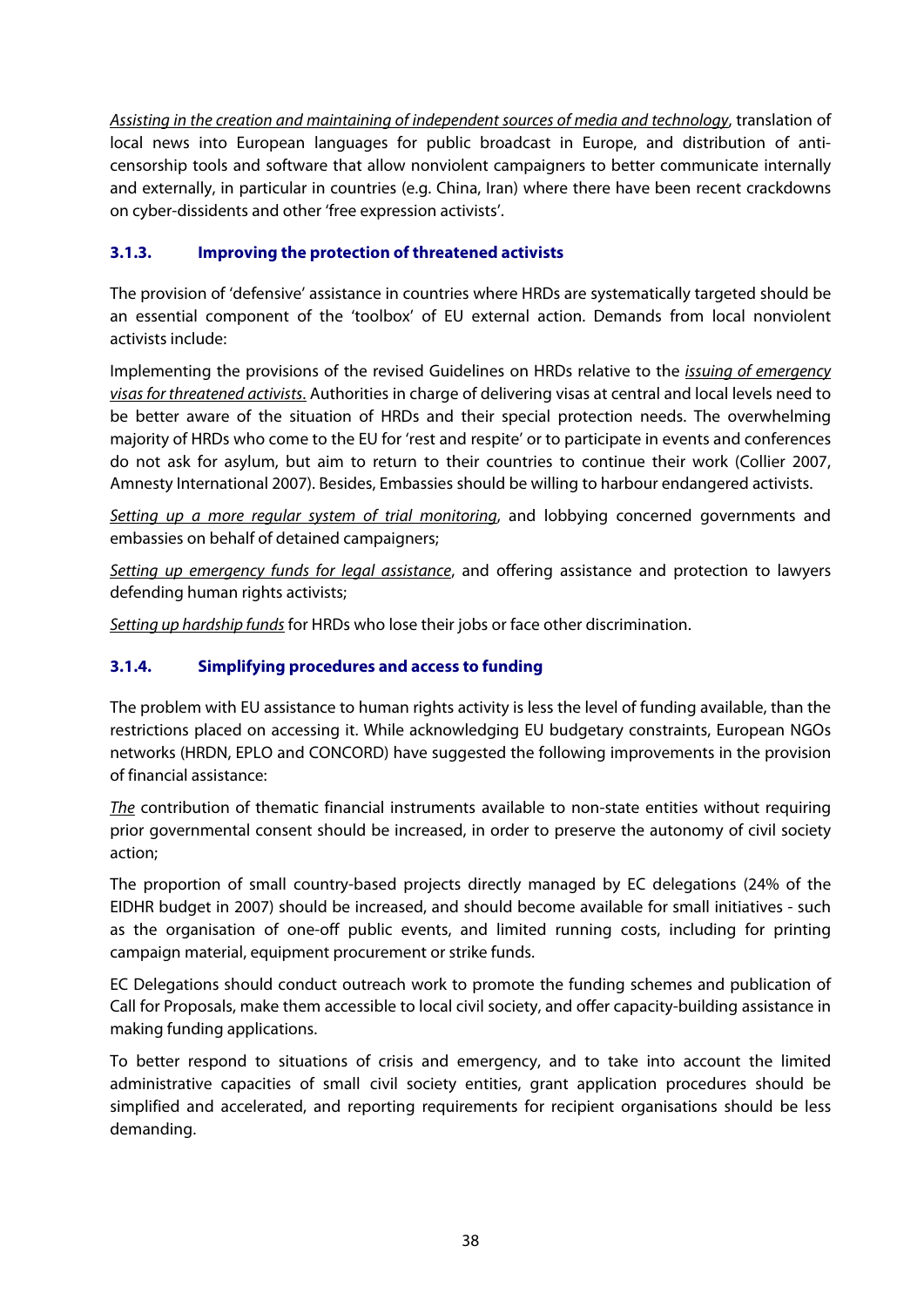#### **3.1.5. Increasing civil society involvement in relevant EU external policies**

EU policy-makers already consult with human rights groups, both local CSOs and international NGOs. However, this could become more systematic by involving them in the preparation, conduct, assessment and follow-up of meetings with third country governments (troika visits, human rights dialogues, cooperation councils, EOM, etc), or in the production and monitoring of cooperation and assistance programmes (ENP Action Plans, EIDHR Annual Action Programmes, etc).

EU institutions have become much more open to dialogue and information exchange with relevant civil society actors. However, this could be expanded through the establishment of regular consultative mechanisms, beyond the annual EU-NGO Forum on human rights. The cost of participation in such events by local activists from third countries can be financed within the framework of EIDHR.

#### **3.1.6. Improving EU expertise on nonviolent civic action**

EU personnel, be they members of the Commission and Council, MEPs and Commission delegations, need to be better aware of, and trained about, the dynamics of nonviolent action, the crucial role that HRDs play in the process of democratisation of a country, and the methods of empowering them. This could be improved by commissioning specialist NGOs to produce relevant materials, based for instance on The Diplomat's Handbook, and by organising training sessions for EU personnel at mission level and for the diplomatic staff of EU member states on nonviolent civic action, with direct input and participation from local human rights and democracy activists.

#### **3.1.7. Developing programmes with exile groups**

Activists who have had to leave their country often have much to offer in the development of strategies for support for nonviolent action. They can be a source of analysis about the situation, an entry point with contacts, and a two-way channel of communication. In many cases, they have orchestrated international solidarity action with nonviolent movements and in some instances the return of an exiled activist has marked a new phase of activity at home. Often such exiles also face pressing problems in their everyday life in a foreign country.

Support for nonviolent civic action can be channelled through exile groups by assisting their training in useful skills, their work in informing EU citizens and states about the situation in their home country, and informing them about the range of channels of support available. Strategy sessions with exile groups can assess the impact of various strategic and tactical options, and identify means of strengthening nonviolent groups in their country. Exiled activists wishing to return to their homeland should also be assisted. As they often face a serious danger of being harassed or imprisoned upon arrival in their country; local EU Missions should be informed about their situation, and devise appropriate protective strategies.

#### **3.1.8. Strengthening awareness of international days by support for UN days of action**

Embassies and EU democratisation programmes could offer to cooperate with civil society groups in other countries to develop programmes using the opportunity provided by the UN in devoting days or weeks of the calendar to particular themes. Relevant existing UN days include the Human Rights Day (10 December), World Press Freedom Day (3 May), and the recently declared World Day of Social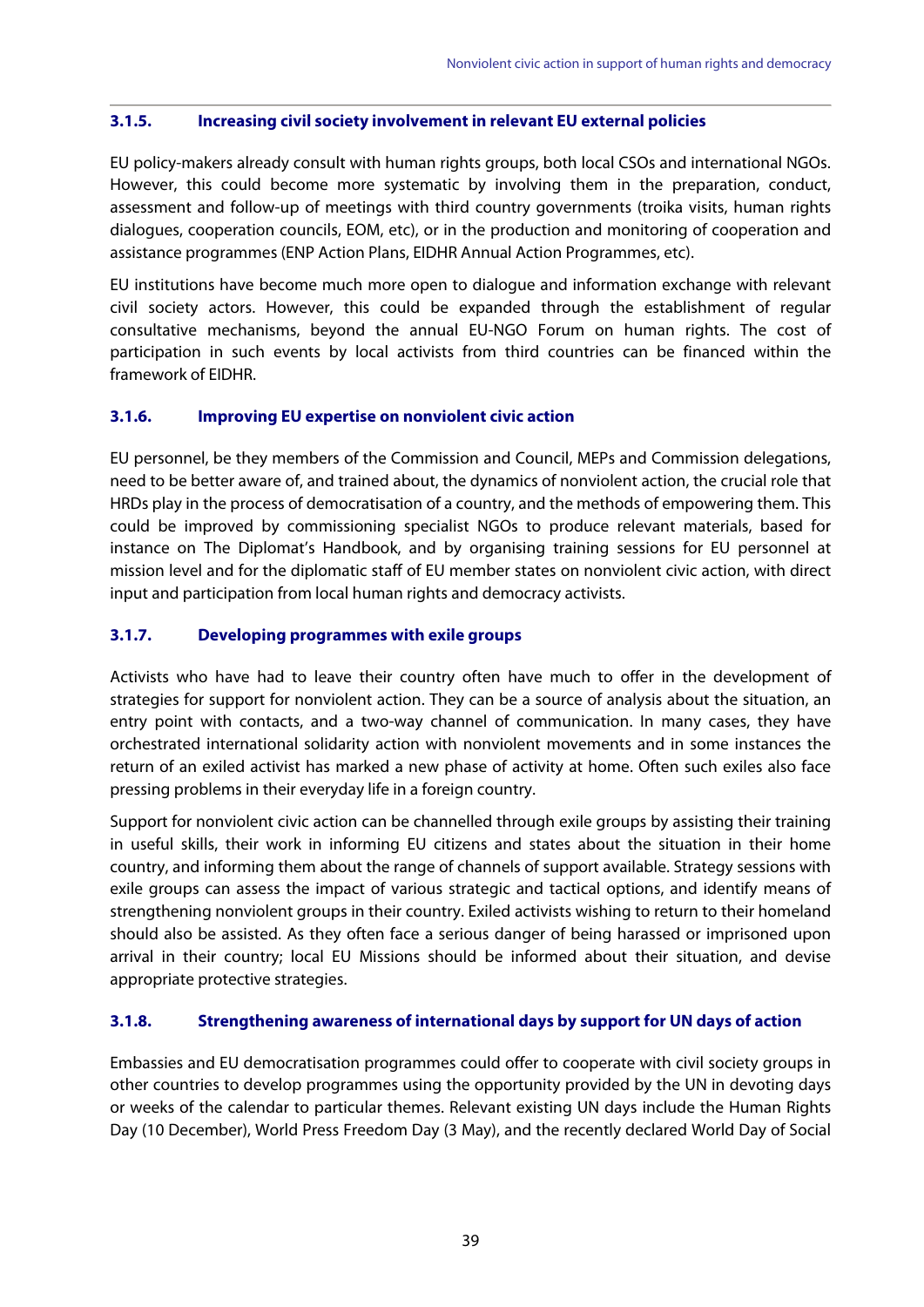Justice (20 February).<sup>37</sup> The goal would be to spread popular awareness of international standards, especially agreements ratified but badly observed by the government of the country concerned.

## **3.2. Supporting cross-border nonviolent intervention**

In parallel to direct forms of physical, technical and financial assistance to nonviolent campaigns, EU institutions can also channel support through the intermediary of European non-state actors and CSOs performing on-site interventions in repressive or violent contexts.

## **3.2.1. Facility Fund for civil crisis response**

The NGO platform European Peacebuilding Liaison Office has proposed that the IfS's crisis response component should establish a facility fund for short-term NGO-led interventions at grass-roots level to prevent violent conflict escalations. This would enable rapid expansion of an international nonviolent field presence in response to proposals from the field. Low-budget by EU standards, it would remove a hurdle that international networks have repeatedly faced in responding to emergencies.

## **3.2.2. European Civil Peace Service**

In the past few years, there has been a development of organisations offering training programmes for 'volunteer professionals' to be deployed abroad, most frequently in situations of armed conflict, and assist local civil society through capacity-building, protective accompaniment, fact-finding, monitoring or facilitation activities. What is still lacking though is a mechanism to coordinate these various programmes into a cohesive scheme.

The current framework for civilian ESDP missions is not adapted for such missions operating at the civil society level. Therefore there have been calls for the creation of a European Civil Peace Service, along the lines of national schemes which already exist in some member states (e.g. Ziviler Friedensdienst in Germany). Under existing financial regulations, the European Commission could 'test' the potential offered by such a project by funding a pilot ECPS programme to coordinate the training, registering (e.g. by establishing expert rosters) and field deployment of trained 'nonviolent peacekeepers' by relevant international NGOs, to implement long-term accompaniment and capacity-building projects in conflict zones.

## **3.3. Enhancing coherence in EU promotion of human rights and democracy**

In order to retain its credibility and authority as a promoter of human rights and democratisation, the EU needs to ensure that there is full congruence between practices authorised inside and outside EU borders, that it consistently applies agreed codes and standards to states that are powerful and allies and to those with less influence or seen as hostile to EU interests, and that that all EU policies and institutions function with full respect for human rights.

## **3.3.1. Consistency in EU internal and external policies**

<u>.</u>

States whose human rights records are criticised by the EU frequently retort by accusing the EU of double standards, and by highlighting particular instances of human rights violations either inside

 $37$  For more information and a complete list, see http://www.unac.org/en/news\_events/un\_days/index.asp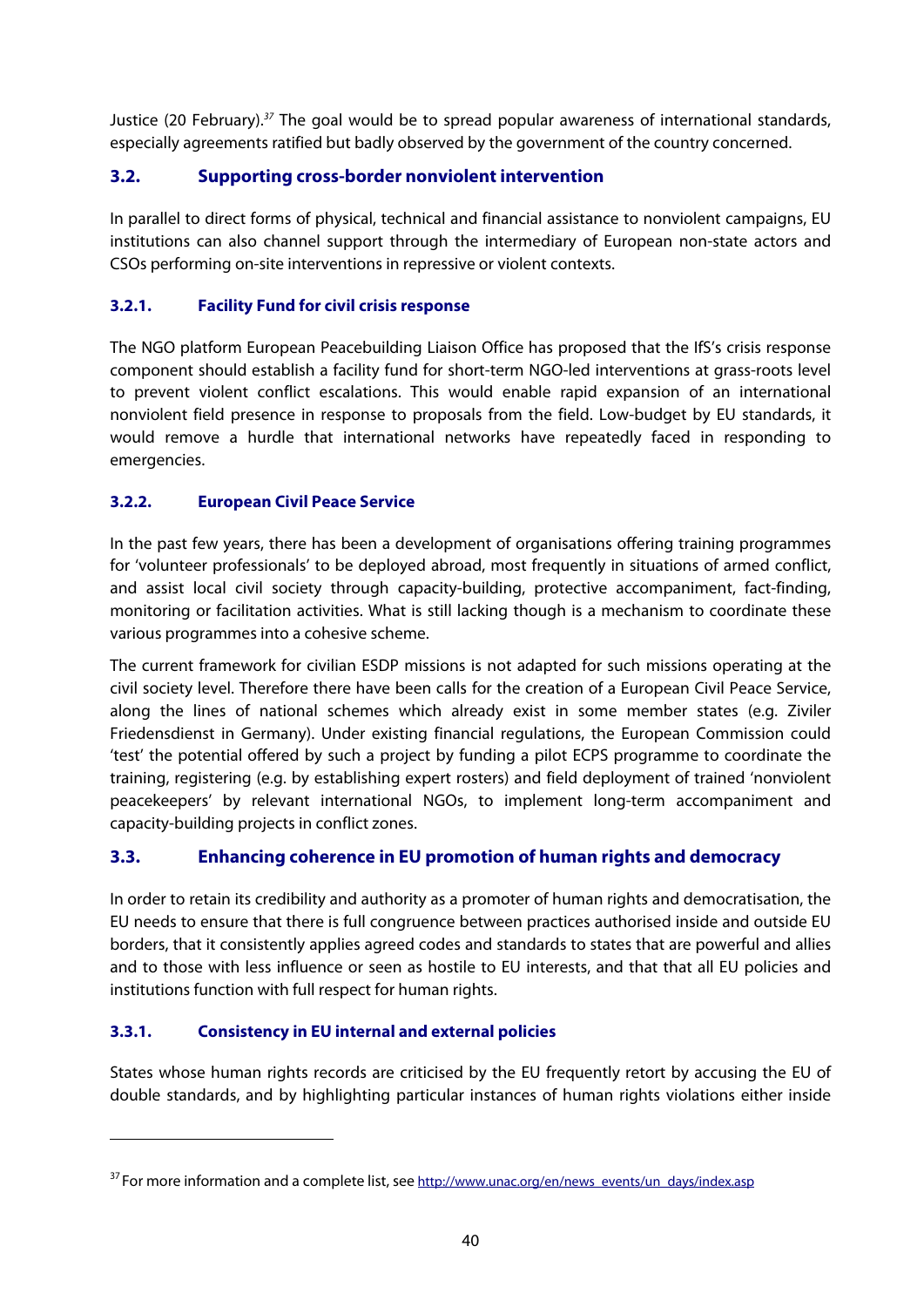the EU, or by EU allies. This is especially the case where there remains resentment of European colonialism, and also is the case with a major power such as Russia. Therefore, EU institutions need to better link the internal and external aspects of their instruments and policies, and to live up to their ethical commitments to human rights and democracy at home as well as in third countries. Moreover, there needs to be some congruence between how the EU and its members 'interfere' in other states and how much they themselves permit such 'breaches of sovereignty'.

#### **3.3.2. Linking nonviolent resistance, violent conflict prevention and peacebuilding**

EU external assistance to pro-democracy and human rights nonviolent action, the prevention of violent conflicts and post-war peacebuilding should be seen as part of a coherent whole. In situations of structural violence (e.g. dictatorship or acute human rights violations) or one-sided violence by the state against its civilian population, struggles for justice, human rights and greater democracy help lay the foundation for stability and sustainable peace. Declaring an election flawed or supporting the nonviolent expression of dissent might increase local tensions and antagonism in the short run, but ultimately such policies contribute to reducing violence and building just and peaceful societies. Conversely, ignoring rigged elections or gross human rights violations is likely to exacerbate tension: when oppressed parties feel that their concerns are ignored by the outside world, they may believe that resorting to violence remains the only way to keep international attention. Such dynamics took place in Kosovo during the 1990s, where the Kosova Liberation Army took up arms in order to secure the recognition that had been denied to the preceding nonviolent struggle. The appeal of violent militant strategies in the Palestinian territories represents another consequence of the failure of international powers to act upon human rights violations and to recognise and support local nonviolent resistance movements. Therefore, nonviolent resistance should be considered as a genuine and powerful method of violent conflict prevention.

#### **3.3.3. Complementary approaches to democracy promotion**

<u>.</u>

Besides the development of EU mechanisms for electoral observation and support, there is still no common strategy or coordination for democracy assistance. EU democracy promotion pays far more attention to what can be achieved through 'democratisation-from-above' through cooperative partnerships that assist governments in a transition to democracy, than in supporting 'democratisation-from-below' that grows from civil society. Semi-authoritarian governments have been criticised for using the 'façade' of progress towards democracy, including favourable statements by EU officials involved in these processes, to mask their continued denial of human rights, including the freedom to organise of civil society groups and independent NGOs, while placing restrictions on local NGOs, including on their right to receive external aid.

In order to enhance and mainstream the active promotion of democratic processes and prodemocracy activism within EU policies, the existing list of CFSP Human Rights Guidelines could be extended to include regulations regarding the promotion of political rights. Annual reports on the situation of human rights produced by both the Parliament and Commission should also systematically include an assessment of democratisation progresses and setbacks in third countries.<sup>38</sup>

In the electoral domain, democracy support should not be restricted to providing technical assistance prior to elections (e.g. voter education, support to electoral commissions, etc.) and monitoring actual

<sup>&</sup>lt;sup>38</sup> The Community of Democracies (COD) prepares such annual reports, and there could be synergy developed with EU bodies in this effort. See www.ccd21.org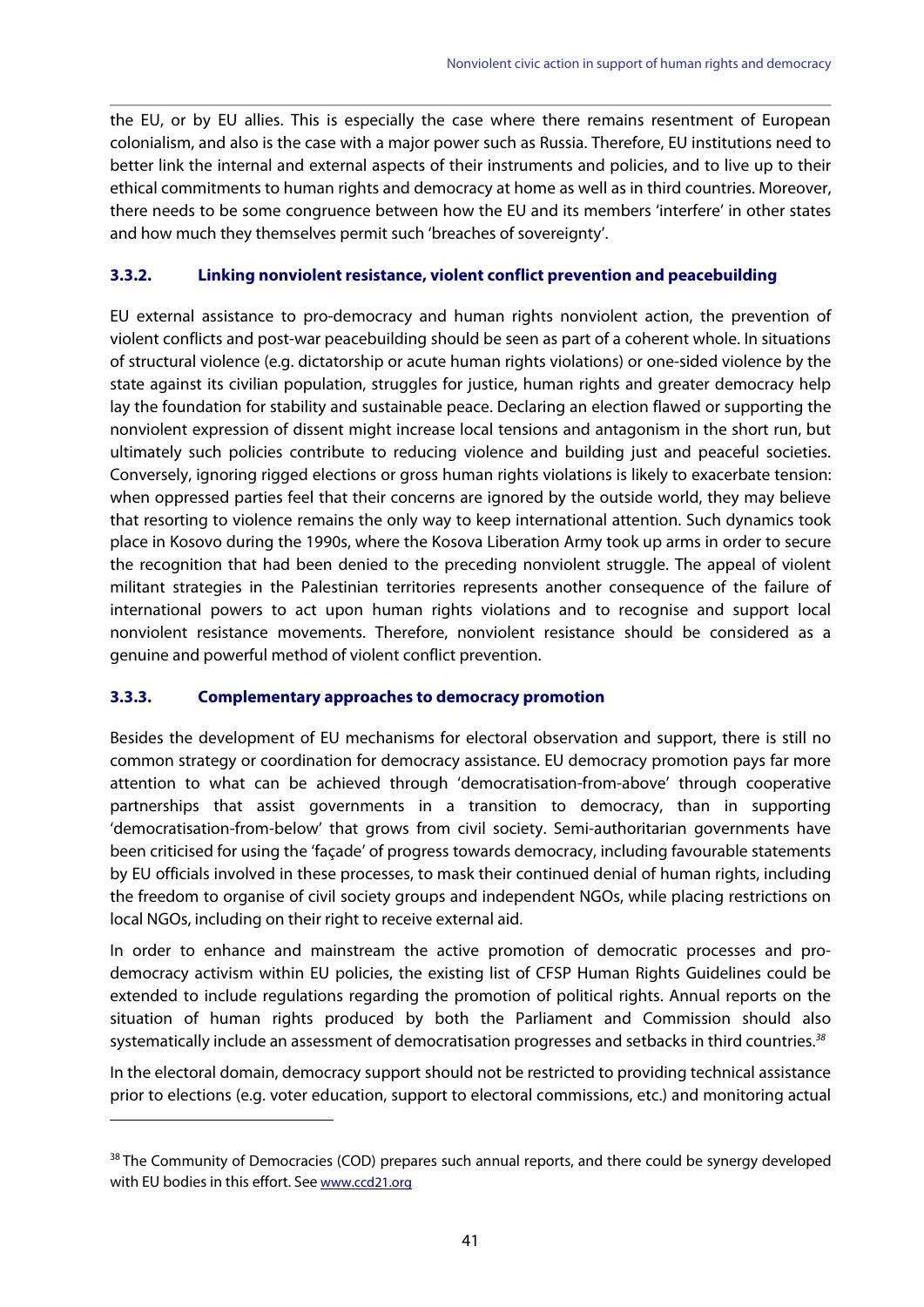elections, but give more attention to post-elections monitoring of complaints and appeals procedures as well. EOMs need to be - and to be seen as - strictly non-partisan and unbiased. However, this does not require that other bodies associated with the EU or funded by the EU cannot help pro-democracy movements, provided that the roles are kept separate and distinctive.

## **3.3.4. Human rights and democracy mainstreaming in EU external policies**

The EU's self-proclaimed goal to pursue policies promoting greater democracy and human rights outside its borders is still not fully integrated into its wide range of mechanisms and instruments. In order to increase coherence between EU goals and actual policies, the following improvements have been suggested by various commentators, including the European Parliament itself:<sup>39</sup>

adoption of a more rigorous and systematic monitoring and evaluation of how EU programmes implement international human rights/democracy norms, according to specific benchmarks and indices, and with the involvement of well-placed humanitarian and human rights CSOs. This would include more stringent monitoring of the EU Code of Conduct on Arms Trade, more rigorous control of the use of European Investment Bank funds in countries facing severe conflicts and human rights abuses, and analysis of the extent to which cooperative partnerships with various governments are actually changing the human rights climate in the countries concerned.

- it should be normal to include human rights and democracy "essential elements" clauses in external cooperation agreements, to reinforce the elements of conditionality in foreign assistance and trade benefits by providing for suspension of the agreement if the state seriously breaches human rights and democratisation criteria.
- more systematic integration of human rights and democracy issues in the agenda of political dialogues and consultations; creation of human rights sub-committees with all neighbourhood countries, and inclusion of a human rights/democracy chapter in all Country Strategy Papers and ENP Action Plans; integration of data collected through EOMs into country programming documents;
- establishment of a *Human Rights Defenders Unit*, liaising with all EU institutions, international NGOs and local human rights groups to ensure effective monitoring and implementation of the EU Guidelines and accountability of EU member states.

Although most of these recommendations are concerned with the activities of the Commission and Council, MEPs have a vital role as watchdogs on the effective implementation of EC instruments and external agreements and CFSP Human Rights Guidelines, and as a point of connection between EU institutions and civil society networks in the EU.

## **3.3.5. Rationalising the use of dialogue, conditionality and sanctions**

1

In terms of 'carrots and sticks' policies towards third country governments, human rights dialogues are useful tools, but they can have a side-effect of shielding the interlocutor from other international pressures. Therefore, they need to be better connected to other instruments, accompanied by projects designed to improve the human rights situation on the ground, and when necessary, backed by diplomatic and political pressure through public criticism, incentives and restrictive measures.

 $39$  See Report on the functioning of the human rights dialogues and consultations on human rights with third countries, A6-0302/2007; Annual Report on Human Rights in the World 2007 and the European Union's policy on the matter, A6-0153/2008.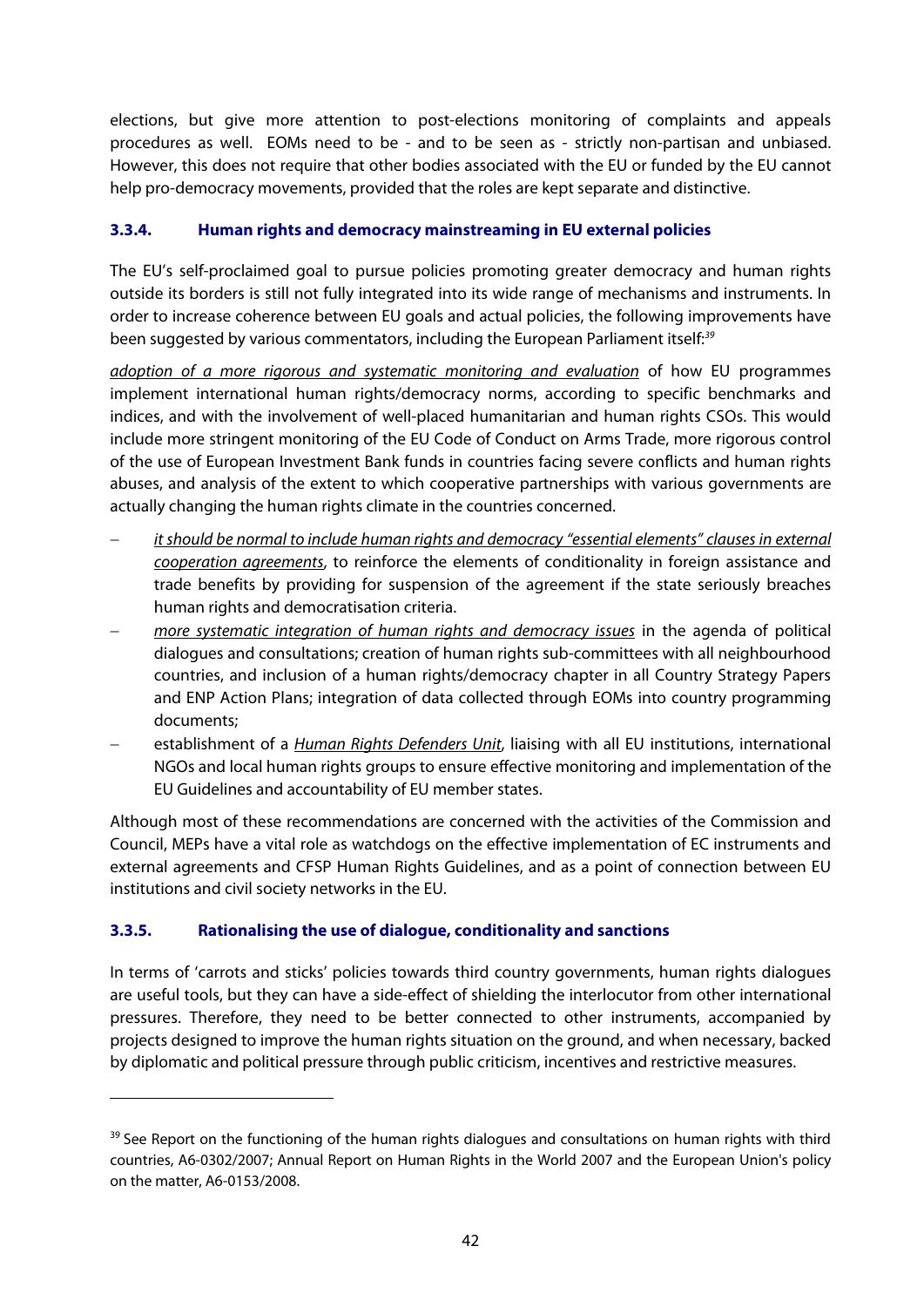As a general rule, positive incentives and conditionality which encourage change through rewards for cooperation and progress should be prioritised over negative conditionality and punitive measures such as targeted sanctions. However, when coercive measures and the severance of diplomatic relations are actively called for by the vast majority of a civil population, the EU should be able to respond and react, even if such policies might run counter to its short-term economic or geopolitical interests. In order to increase the effectiveness of EU autonomous sanctions, their objectives should be made more concrete, by clarifying the steps that should be taken by their targets for their removal. There is also a need for more systematic external evaluation of the conditions of effectiveness of this foreign policy instrument (Portela 2009, Cameron 2008).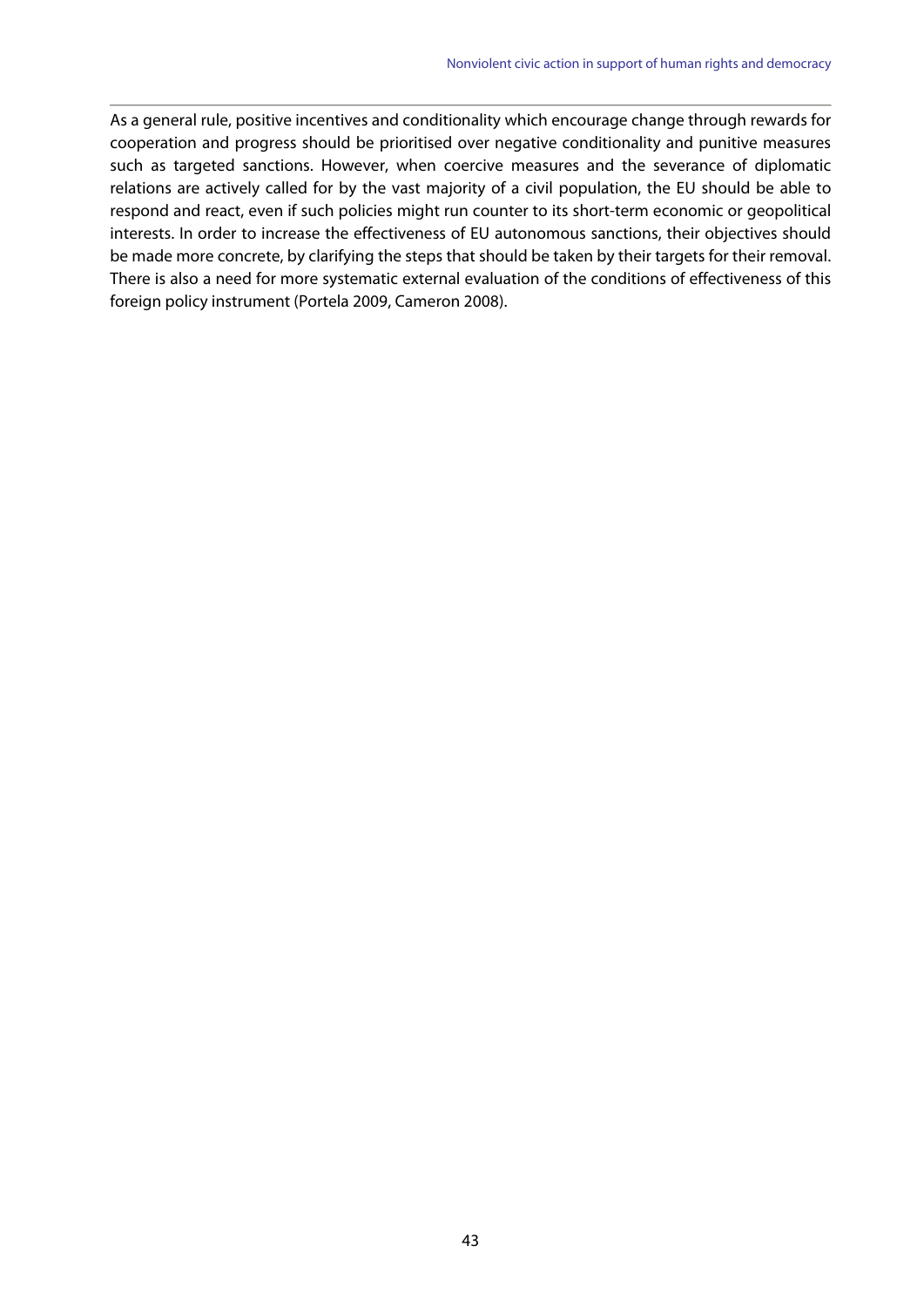## **4. CONCLUSIONS AND RECOMMENDATIONS**

Nonviolent action has shown itself effective in promoting human rights and democracy, two core objectives of the EU, and offers a response to injustice and armed conflict conducive to constructing long term peace and stability. Support for civil society development and 'democratisation-frombelow' is intrinsic to EU cooperative agreements with third countries, such as candidates for Accession and Neighbourhood or Developments partners. However, international human rights agreements adopted by the EU are to be applied in all external action by the EU and its institutions, including offering direct support and protection to human rights defenders and those taking nonviolent action for human rights with governments where there is no agreement.

This report mentions many valuable activities already carried out by EU institutions, including the European Parliament that, it is assumed, will continue. These are not mentioned in this section except when there are specific proposals to enhance them. The following are specific recommendations to improve the EU's capacity for supporting nonviolent civic action outside its borders.

## **4.1. Principles of intervention**

The main goal of EU external assistance to nonviolent civic action should be to support strategies of empowerment pursued by existing local civil society groups. Any form of intervention should be informed by extensive consultation with them to identity what support is appropriate and welcome.

The beneficiaries of assistance programmes for human rights and 'democratisation-from-below' should be selected on the basis of their popular legitimacy, genuine democratic commitment, and willingness to connect with other actors to build a cross-sector nonviolent movement for human rights.

There should be more systematic monitoring and evaluation of the combination of activities carried out by EU institutions in support of human rights and democratisation and their impact on the protection of the lives and political space of nonviolent activists.

## **4.2. Capacity-building for nonviolent movements**

To address the needs of nonviolent activists in authoritarian or violent contexts, EU direct funding for 'bottom-up' (civil society-based) human rights and democratisation should be increased, its availability better publicised locally, procedures for accessing these funds simplified and accelerated, and reporting requirements made less burdensome.

In countries affected by civil war or a lack of fundamental freedoms, civil society activists need to gain strategic knowledge on constructive forms of advocacy and political action. EC financial instruments should allocate resources to the compilation, translation and dissemination of key texts and documents on nonviolent action, as well as key international legal documents useful to local activists, including the EU Human Rights Guidelines. (In some cases, this could be done in conjunction with exile groups.) Scholarships for study in the EU or online distance learning schemes should be made available for student activists barred from continuing their education due to political activities.

Exile groups should be informed about the range of channels of support available for nonviolent action in their home countries, and assisted in developing useful nonviolent action skills. Financial support should be available for facilitating communication with their home country, both private, secure communication and public broadcasts, webcasts and other media.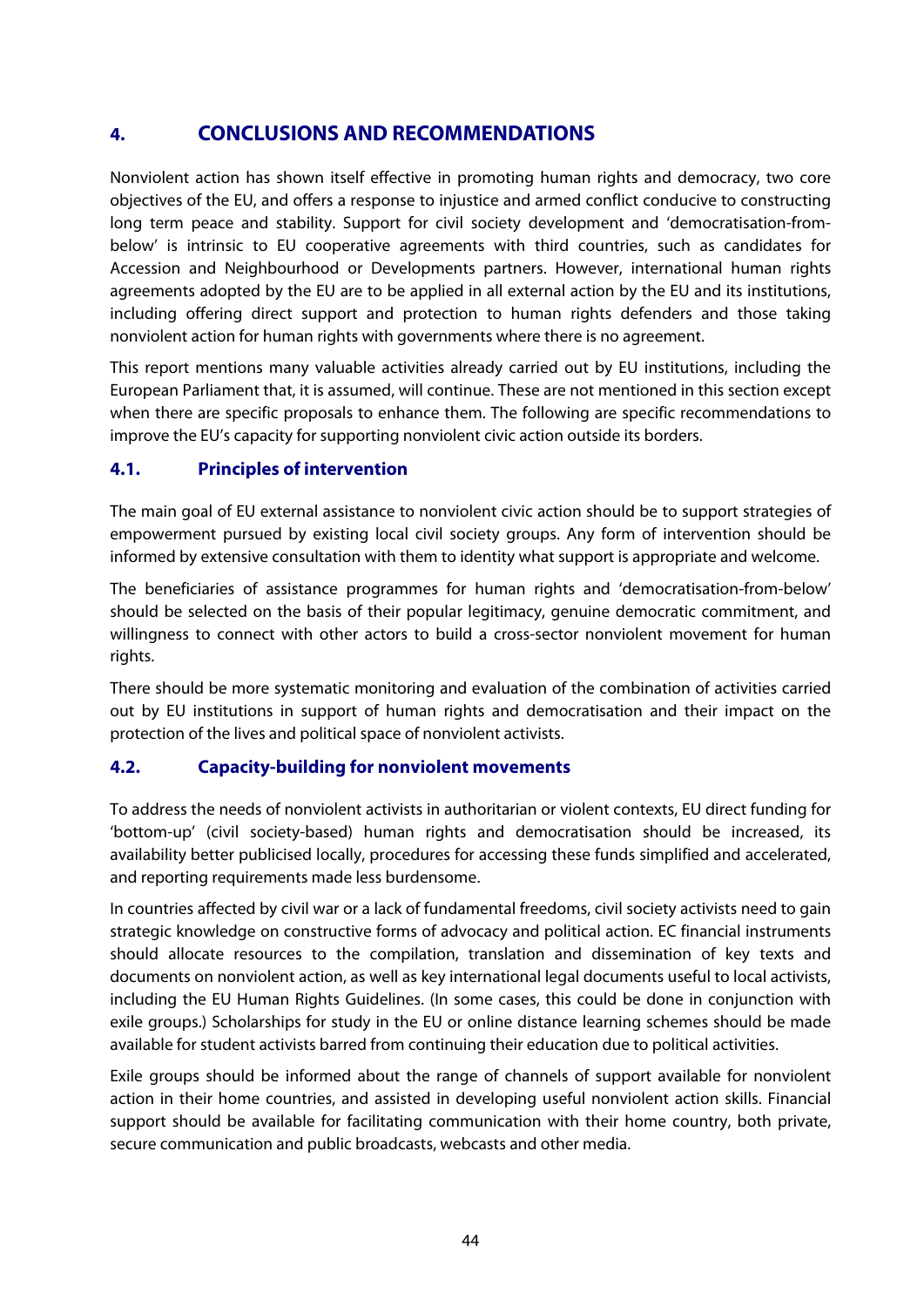As part of the effort to establish a climate respecting international norms, EU democratisation budgets and embassies of EU states should offer to cooperate with civil society groups in programmes to promote 'international days' called by the UN on appropriate themes.

## **4.3. Protection mechanisms for threatened political and human rights activists**

Direct support for threatened human rights and pro-democracy activists should include a more regular system of trial monitoring and lobbying on behalf of detainees, facilitation of emergency visas, emergency funds for legal assistance, and provision of hardship payments for those who have lost their jobs on account of their human rights activity.

Supporting nonviolent campaigns and individual HRDs requires a careful balance between public and private diplomacy. International support can shield local activists, but their increased visibility might also result in rendering them more vulnerable to criticism and attacks by opponents. Representatives of the EU and its member need to take advice from local activists about when indirect means of support and the use of confidential demarches towards the government are more appropriate than public action.

## **4.4. Transparency and exchange of information**

EC delegations in third countries should establishing an HRD contact point accessible to local nonviolent activists, responsible for disseminating information about the types of EU support that are available and how it can be accessed, and monitoring an effective implementation of the EU Guidelines.

In order to improve the transparency and visibility of EU interventions in third countries, sharing of country data should be systematised, with reports such as those of EOMs being incorporated into country programming documents. CSOs should be granted access to fact sheets on action taken by the various EU institutions to support and protect human rights defenders (declarations, demarches, resolutions, dialogues, etc).

Given the crucial role of information in the mobilisation of nonviolent action and the restrictions placed by repressive regimes on the freedom of expression and association, the EU should assist in the creation and maintaining of independent sources of media and technology, and distributing tools and software that allow nonviolent campaigners to better communicate internally and externally.

In addition to the EU-NGO Forum on human rights, more frequent consultative mechanisms need to be established with European and international CSOs, offering the possibility for greater civil society involvement in preparing, carrying out, assessing and following up the range of EU interactions with third countries.

## **4.5. Cross-border nonviolent intervention**

The EU should facilitate liaison and exchange between nonviolent movements in third countries and European citizens' initiatives, for instance by funding training programmes and skill-sharing workshops that draw on the experience especially of veteran nonviolent activists in comparable situations, or by expanding the application of twinning programmes (currently limited to public and semi-public institutions) to CSOs inside and outside the EU.

Liaison and exchange between nonviolent movements would be helped by easing restrictions on visas for activists to attend relevant training programmes and conferences in Europe, to do placements with appropriate NGOs, or to carry out research.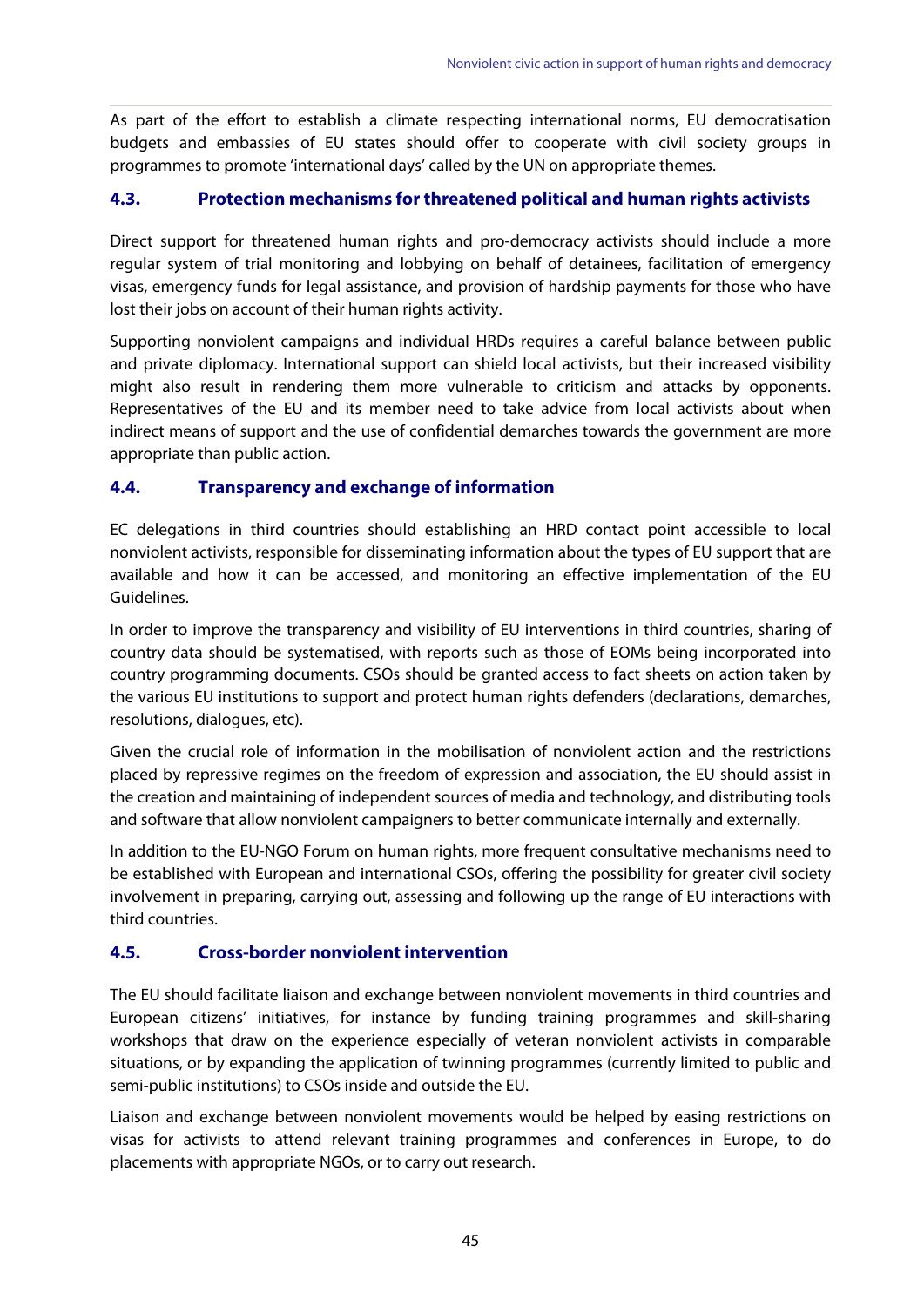EU institutions can also channel support through the intermediary of European CSOs performing onsite interventions in repressive or violent contexts. For instance, the Instrument for Stability should establish a facility fund to enable rapid deployment of trained international 'nonviolent peacekeepers' for NGO-led activities at grass-roots level to prevent violent escalations. The Commission should also consider funding a 'civil peace service' pilot project to coordinate the training, registering and deployment of field staff trained by various European civil society organisations to carry out long-term accompaniment and capacity-building projects in conflict zones.

## **4.6. Mainstreaming human rights and democracy promotion in external policy**

Nonviolent civic action for human rights and democracy can be supported indirectly by compelling third country governments to respect political pluralism and guarantee fundamental freedoms to their citizens, through a complementary range of positive (dialogue and incentives) and negative (sanctions) measures. Against a general background for consistency in applying EU human rights standards, this report calls for a generally more systematic approach to evaluation and monitoring of human rights and democratisation and improved coordination between EU institutions and the mechanisms used.

The EU Council and Commission should integrate more systematically human rights and democracy issues in the agenda of political dialogues and consultations; create human rights sub-committees with all neighbourhood countries; produce annual reports on the progress of each country towards meeting human rights standards, with input from all relevant EU mechanisms and institutions as well as with reference to the findings of local and international human rights watchdogs; introduce greater conditionality in foreign assistance and trade agreements; and make more general provision for the imposition of 'targeted sanctions' in cases where other instruments fail to induce human rights and democratic reforms.

In order to enhance and mainstream the active promotion of democratic processes and prodemocracy activism within EU policies, the Council should consider extending the list of existing CFSP Human Rights Guidelines to include regulations regarding the promotion of political rights. Annual reports on the situation of human rights produced by both the Parliament and Commission should also systematically include an assessment of democratisation progresses and setbacks in third countries.

Although there are now units responsible for human rights in the three main EU institutions, the Council should consider establishing a joint Human Rights Defenders Unit, liaising with international NGOs and local human rights groups to ensure effective monitoring and implementation of the EU Guidelines and accountability of EU member states.

EU personnel, including at mission level, need to be better aware of, and trained about, the dynamics of nonviolent civic action, with direct input and participation from scholars and human rights and democracy activists.

In terms of supporting EU human rights democracy promotion, MEPs have a vital role as watchdogs on the effective implementation of relevant EC instruments and external agreements and CFSP Human Rights Guidelines, and as a point of connection between EU institutions and civil society networks in the EU. In order to enhance this role further, the Human Rights sub-committee should be upgrade to a full committee and its brief expanded to include Human Rights and Democratisation. In inviting representatives of nonviolent movements to speak at the EP, the body concerned should pay special attention to use the occasion to promote nonviolent strategy, for instance by inviting interlocutors useful in terms of constructing a 'chain of nonviolence'.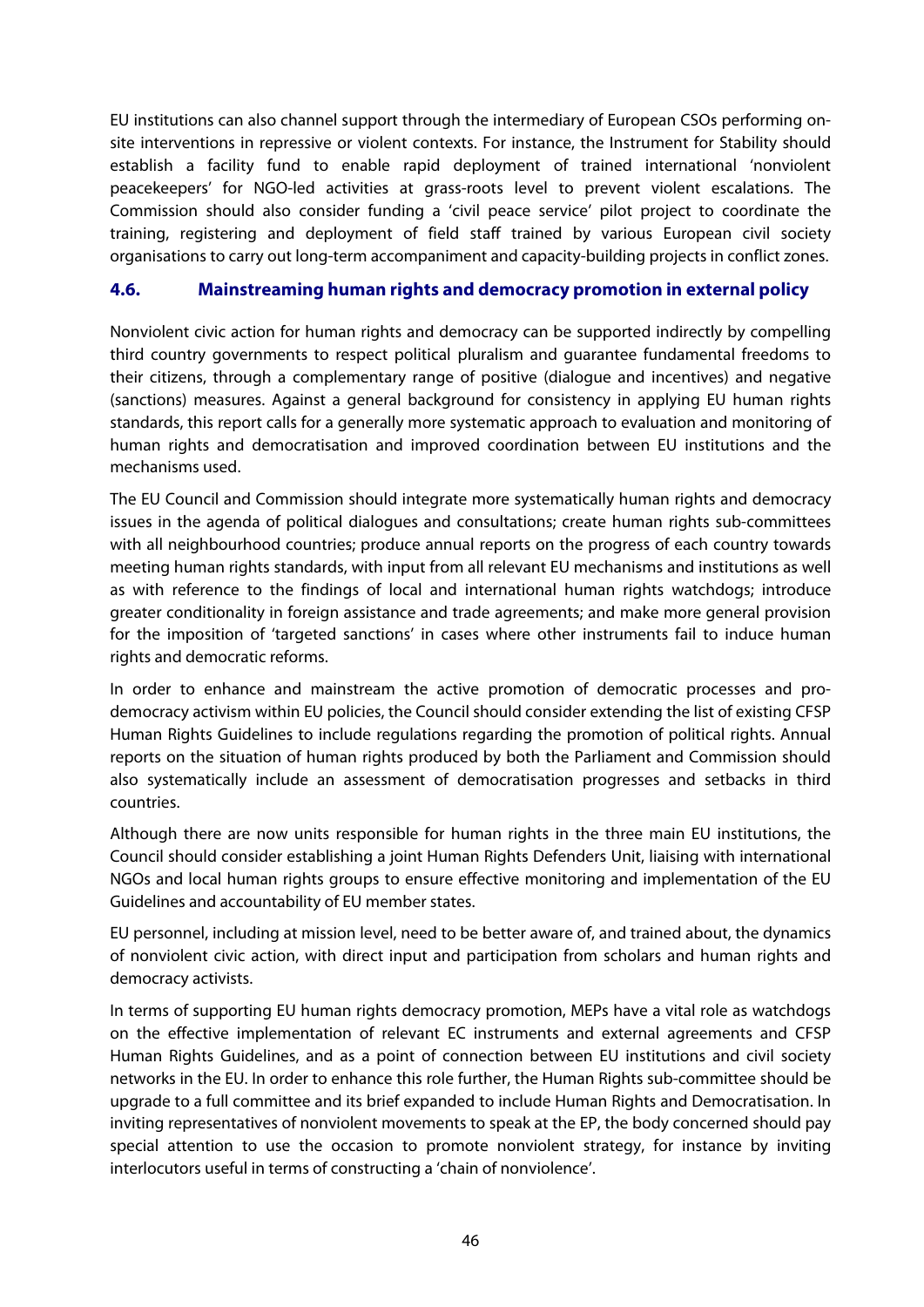## **REFERENCES**

#### **Official Reports and Documents:**

European Parliament (2007). Committee on Foreign Affairs, Report on the functioning of the human rights dialogues and consultations on human rights with third countries, A6-0302/2007

European Parliament (2008). Committee on Foreign Affairs, Annual Report on Human Rights in the World 2007 and the European Union's policy on the matter, A6-0153/2008

Council of the European Union (2004). Basic Principles on the Use of Restrictive Measures (Sanctions), 10198/1/04

Council of the European Union (2006). Council conclusions on the first review of the implementation of the EU Guidelines on Human Rights Defenders. Annex II

Council of the European Union (2008). EU Annual Report on Human Rights 2008, 14146/2/08

European Commission (2007). European Instrument for Democracy and Human Rights Strategy Paper 2007-2010

European Commission (2007). Instrument for Stability Strategy Paper 2007-2011

#### **Books and articles:**

Ackerman, P. and J. Duvall (2000). A Force More Powerful: A Century of Nonviolent Conflict. New York: Palgrave. (This is a companion volume to a TV series of the same name, available on DVD, and a computer game - both produced by York Zimmerman, Washington DC).

Ackerman, P. and M.J. Glennon (2007). The Right Side of the Law. American Interest 3(1), pp. 41-46.

Amnesty International (2007). Ensuring Protection? The European Union and Human Rights Defenders. Accessed online at www.amnesty.org/en/library/asset/EUR01/007/2007/en/dom-EUR010072007en.pdf

Cameron, I. (2008). Respecting Human Rights and Fundamental Freedoms and EU/UN Sanctions: State of Play. Directorate-General for External Policies of the Union, EXPO/B/DROI/2007/34.

Carter, A. (forthcoming, 2009). People Power and Protest: The Literature on Civil Resistance in Historical Context. In Roberts, A. and T. Garton Ash (Eds). Civil Resistance and Power Politics. The Experience of Non-violent Action from Gandhi to the Present. Oxford: Oxford University Press.

Carter, A., H. Clark and M. Randle (2006). People and Power Protest since 1945: A Bibliography of Nonviolent Action London: Housmans. Online and updated at www.civilresistance.info/bibliography

Clark, H. (2000). Civil Resistance in Kosovo. London: Pluto Press.

Clark, H. (Ed.) (forthcoming, 2009). People Power: Unarmed Resistance and Global Solidarity. London: Pluto Press.

Collier, C. (2007). Front Line Handbook for Human Rights Defenders. What Protection can EU and Norwegian Diplomatic Missions Offer? Dublin: Front Line.

The Diplomat's Handbook for Democracy Development Support (2008). Online at www.diplomatshandbook.org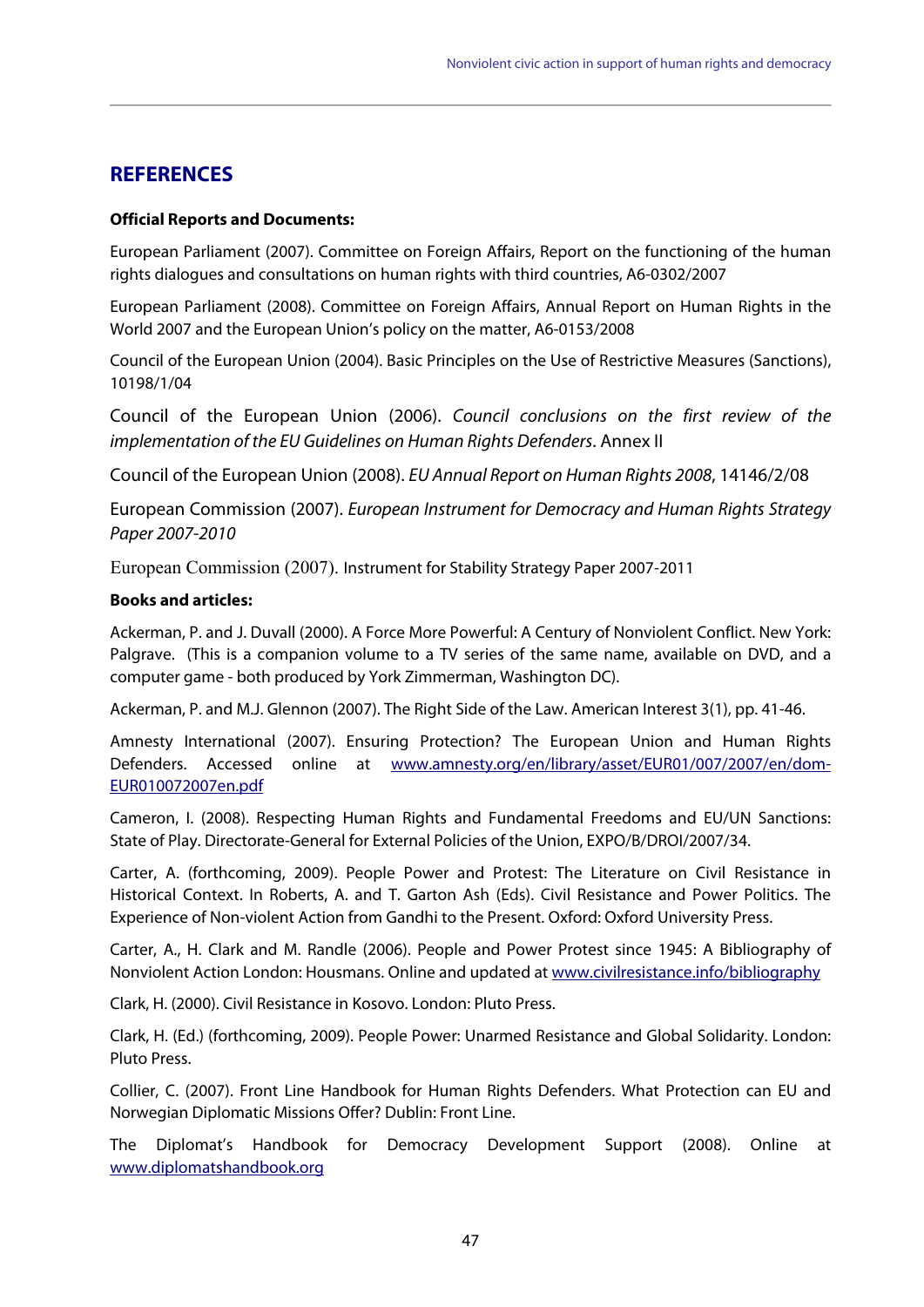Dudouet, V. (2008). Nonviolent Resistance and Conflict Transformation in Power Asymmetries. In M. Fischer and B. Schmetzle (Eds). Berghof Handbook for Conflict Transformation. Berlin: Berghof Research Center for Constructive Conflict Management. Online at http://www.berghofhandbook.net/uploads/download/dudouet\_handbook.pdf

Eguren, L.E. (forthcoming, 2009). Developing Strategy for Accompaniment. In Clark, H. (Ed.). People Power: Unarmed Resistance and Global Solidarity. London: Pluto Press.

European Inter-University Centre for Human Rights and Democratisation (EIUC) (2006). The Impact of the Resolutions and other Activities of the European Parliament in the Field of Human Rights Outside the EU. Directorate-General for External Policies of the Union, DGExPo/Poldep/B/2005/15.

Galtung, J. (1989). Nonviolence and Israel/Palestine. Honolulu, HI: University of Hawaii Institute for Peace.

Gregg, R. (1935). The Power of Nonviolence. London: Routledge.

International Commission on Intervention and State Sovereignty (2001). The Responsibility to Protect. Ottawa: International Development Research Centre.

Jarabik, B. and V. Silitski (2009). Belarus. In Youngs, R. (Ed.). Is the European Union Supporting Democracy in its Neighbourhood? Madrid: FRIDE, pp. 101-120.

Jones, S. (forthcoming, 2009). Georgia's 'Rose Revolution' of 2003: A Forceful Peace. In Roberts, A. and T. Garton Ash (Eds). Civil Resistance and Power Politics. The Experience of Non-violent Action from Gandhi to the Present. Oxford: Oxford University Press.

Keck, M, and K. Sikkink (1998). Activists Beyond Borders: Advocacy Networks in International Politics. Ithaca: Cornell University Press.

Mahony, L. and L.E. Eguren (1997). Unarmed Bodyguards: International Accompaniment for the Protection of Human Rights. West Hartford: Kumarian Press.

Martin, B. (2007). Justice Ignited: The Dynamics of Backfire. Lanham: Rowman and Littlefield.

Meyer-Resende, M. (2008). EU Election Observation: Achievements, Challenges. Directorate-General for External Policies of the Union, EXPO/B/DEVE-AFET/2007/40.

Moser-Puangsuwan, Y. and T. Weber (2000). Nonviolent Intervention Across Borders: A Recurrent Vision. Honolulu: Spark M. Matsunaga Institute for Peace, University of Hawai'i.

Moyer, B. et al (2001). Doing Democracy: The MAP Model for Organizing Social Movements. Gabriola Island: New Society Publishers.

Pagnucco, R. and J. McCarthy (1999). Advocating Nonviolent Direct Action in Latin America: the Antecedents and Emergence of SERPAJ. In Zunes, S, R.L. Kurtz and S. B. Asher (Eds.) Nonviolent Social Movements: A Geographical Perspective. Oxford: Blackwell.

Portela, C. (forthcoming, 2009). European Union Sanctions and Foreign Policy. When and Why do they Work? London: Routledge.

Roberts, A. and T. Garton Ash, Eds. (forthcoming, 2009). Civil Resistance and Power Politics. The Experience of Non-violent Action from Gandhi to the Present. Oxford: Oxford University Press.

Saferworld (2008). Good Conduct: Ten Years of the EU Code of Conduct on Arms Exports. London: Saferworld.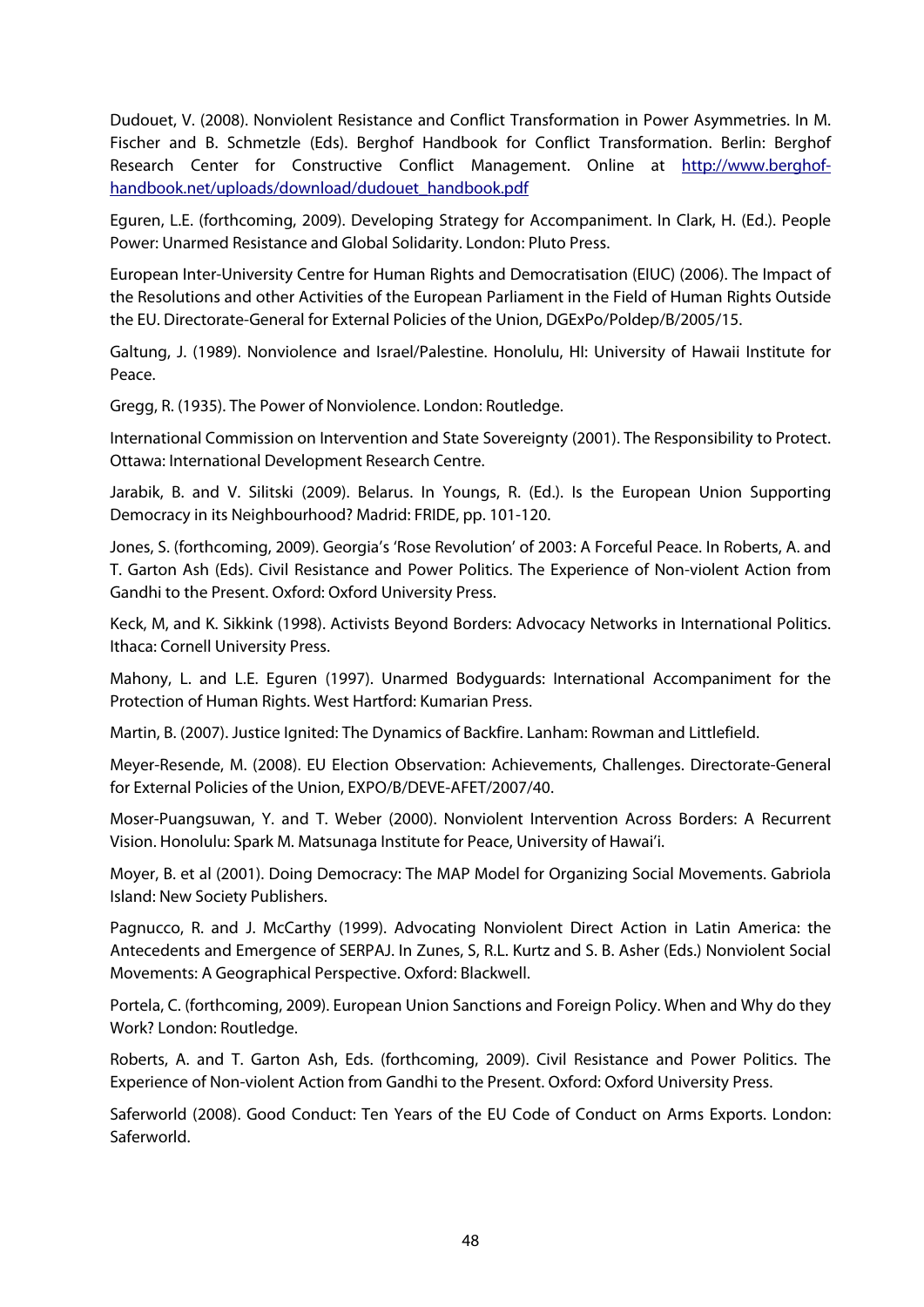Samba, C (2009). Solidarity based on Sexual Orientation: Regional Organising in Africa. In Clark, H. (Ed.). People Power: Unarmed Resistance and Global Solidarity. London: Pluto Press.

Seidman, G. (2007). Beyond the Boycott: Labor Rights, Human Rights and Transnational Activism. New York: Russell Sage Foundation.

Sharp, G. (1973). The Politics of Non-Violent Action. Boston: Porter Sargent.

Smith, J, C. Chatfield and R. Pagnucco (1997). Transnational Social Movements and Global Politics: Solidarity Beyond the State. Syracuse, NY: Syracuse University Press.

Smith, K. (2005). Beyond the civilian power debate. Politique Européenne (17), pp.63-82.

Stephan, M. and J. Mundy (2006). A Battlefield Transformed: From guerrilla resistance to mass nonviolent struggle in the Western Sahara. Journal of Military and Strategic Studies 8(3).

Stoyanova, D. (2008). A new great shame ahead? European Voice, 15 July. Online article at http://www.europeanvoice.com/article/2008/07/1319/a-new-great-shame-ahead-/61700.aspx

Tarrow, S. (2005). The New Transnational Activism. Cambridge: Cambridge University Press.

Tocci, N. (2008). EU incentives for promoting peace, in Accord: an International Review of Peace Initiatives, Issue 19. London: Conciliation Resources, pp. 30-34.

Youngs, R. (Ed.) (2009). Is the European Union Supporting Democracy in its Neighbourhood? Madrid: FRIDE.

Wilson, A. (2005). Ukraine's Orange Revolution. New Haven: Yale University Press.